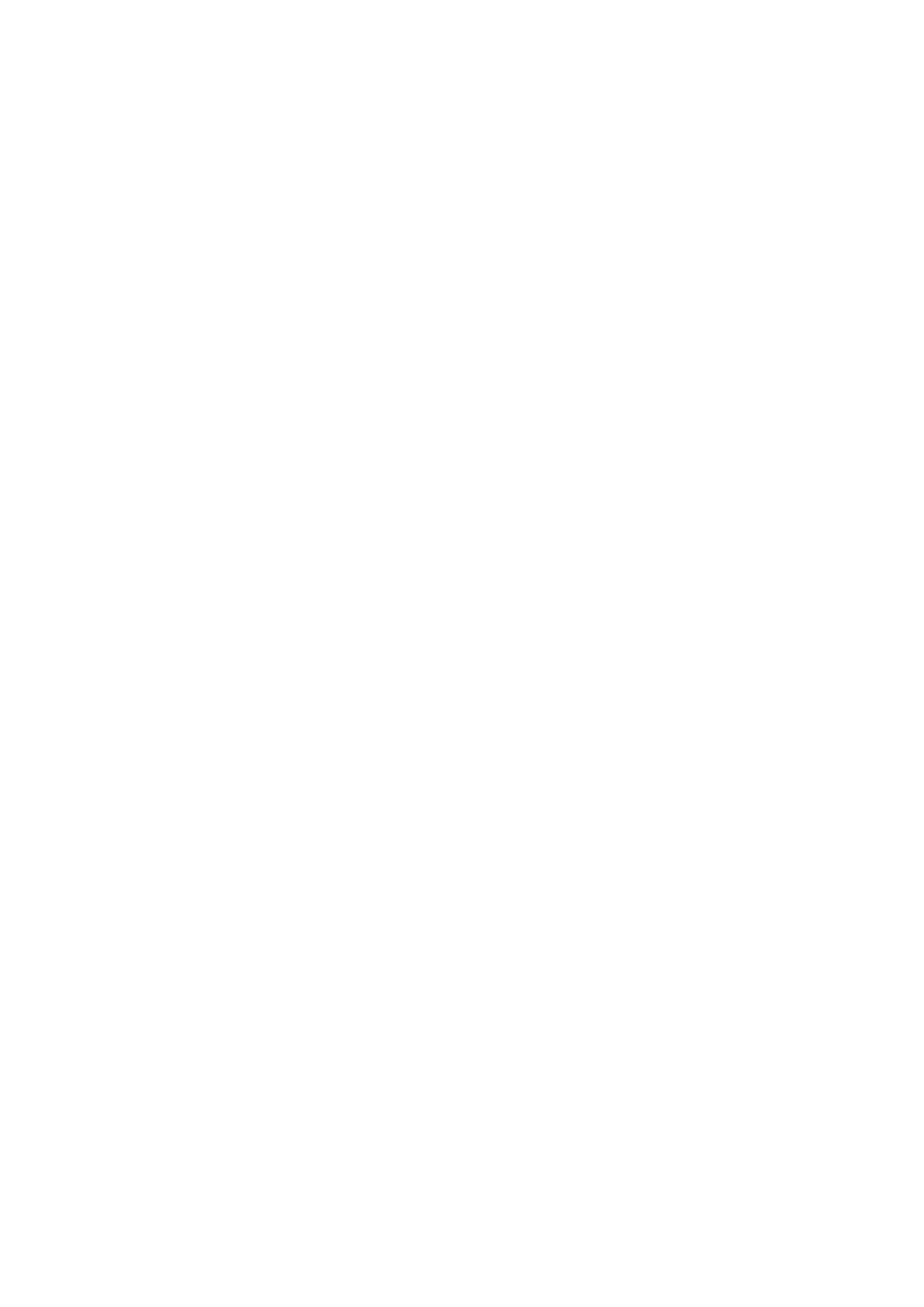**CAMEROON**

**COUNTRY REPORT 2008**

# **Alignment and Harmonization in Health Research**

AHA Study

**Five partner countries and eight donor countries**

Burkina Faso Cameroon Mozambique Uganda Zambia

Canada Denmark Ireland the Netherlands Norway Sweden Switzerland United Kingdom

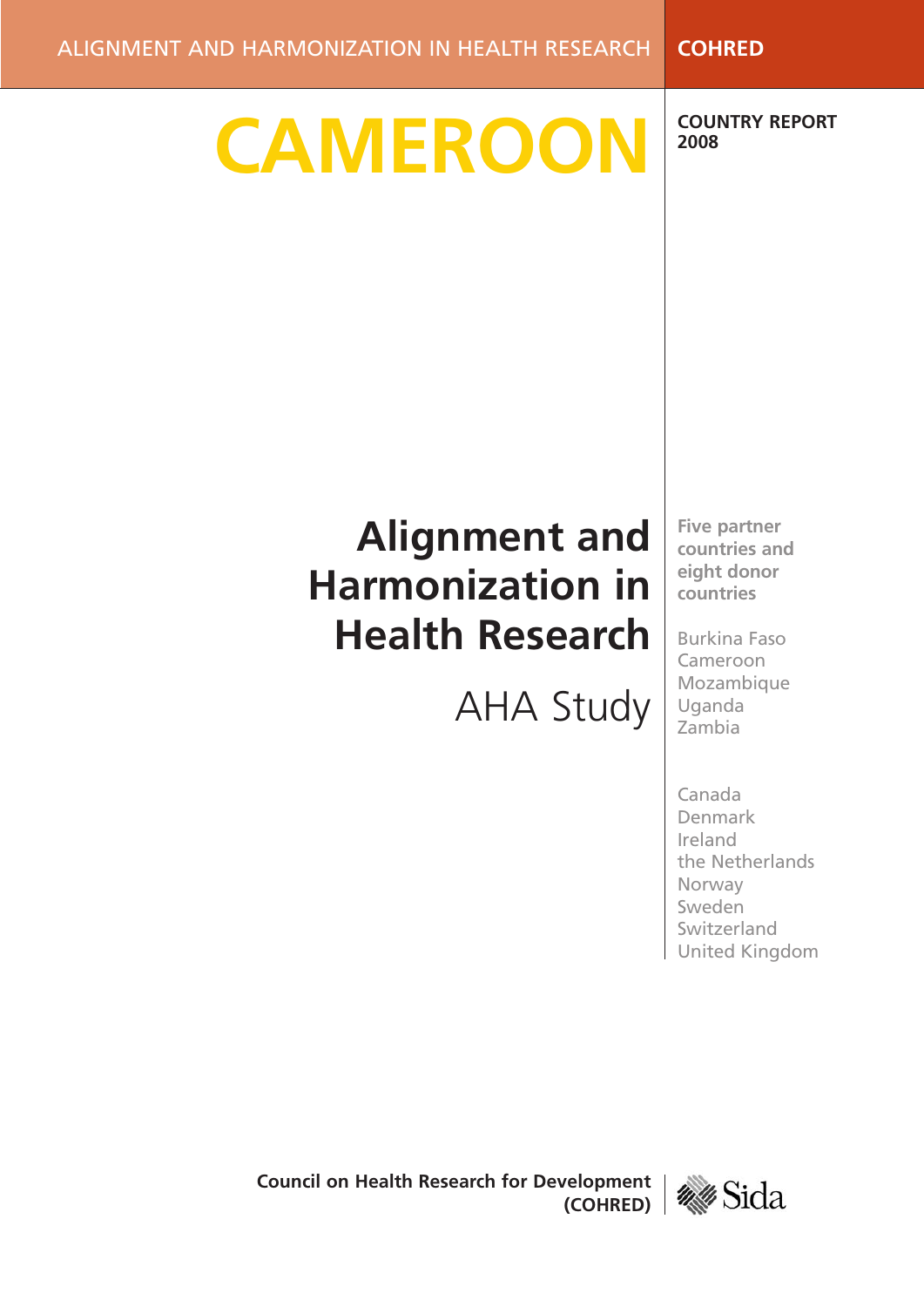#### **Acknowledgements**

This report was prepared by COHRED as a part of its Alignment and Harmonization Study (AHA), under the Health Research Web Programme.

The AHA study involves five African countries (Burkina Faso, Cameroon, Mozambique, Uganda and Zambia) and eight donor countries (Canada, Denmark, Ireland, the Netherlands, Norway, Sweden, Switzerland and the United Kingdom).

The study aims to:

- 1) Provide information on National Health Research Systems (NHRS) of the five African countries; outline strategies for health research funding of the eight donor countries; and discuss alignment and harmonization in relation to health research support.
- 2) Facilitate debate between partners on improving health research support towards national priorities.

The information collected is also published on the AHA webpage (http://www.cohred.org/AHA/) and Health Research Web (www.cohred.org/healthresearchweb).

A special thanks goes to all partners from the five African countries and the eight donor countries for their support in compiling the information included in this report.

#### **AHA Project team**

Carel IJsselmuiden, Director COHRED and project leader; Sylvia de Haan, Head Projects and Programmes, COHRED; Sandrine Lo Iacono, Project Officer, COHRED.

In collaboration with partners, country surveys were conducted by Sandrine Lo Iacono for Burkina Faso, Cameroon, Mozambique and Uganda; Caroline Nyamai Kisia for Uganda and Zambia; Hashim Moomal and Cristiano Matshine for Mozambique.

Editorial support was provided by Colleen Smith.

Financial support for the entire project was provided by Sida / SAREC.

#### **Key Words:**

Alignment and harmonization, national health research systems, Burkina Faso, Cameroon, Mozambique, Uganda, Zambia, Canada, Denmark, Ireland, the Netherlands, Norway, Sweden, Switzerland, United Kingdom, Paris declaration on aid effectiveness, investment in research

#### **ISBN**

**92-9226-018-9**

#### **Copyright and Fair Use**

The Council on Health Research for Development (COHRED) holds the copyright to its publications and web pages but encourages duplication and dissemination of these materials for non-commercial purposes. Proper citation is requested and modification of these materials is prohibited. Permission to make digital or hard copies of part or all of this work for personal or classroom use is granted without fee and without a formal request provided that copies are not made or distributed for profit or commercial purposes and that copies bear this notice and full citation on the first page. Copyright for components of publications that are not owned by COHRED must be honored and permission pursued with the owner of the information. To copy otherwise, to republish, to post on servers, or to redistribute to lists, requires prior specific permission from COHRED.

COHRED is interested in tracking the use and effectiveness of its published information, and receiving feedback from readers. Readers interesting in providing input or interacting with COHRED on its published materials please contact cohred@cohred.org

© Council on Health Research for Development (COHRED) 2008.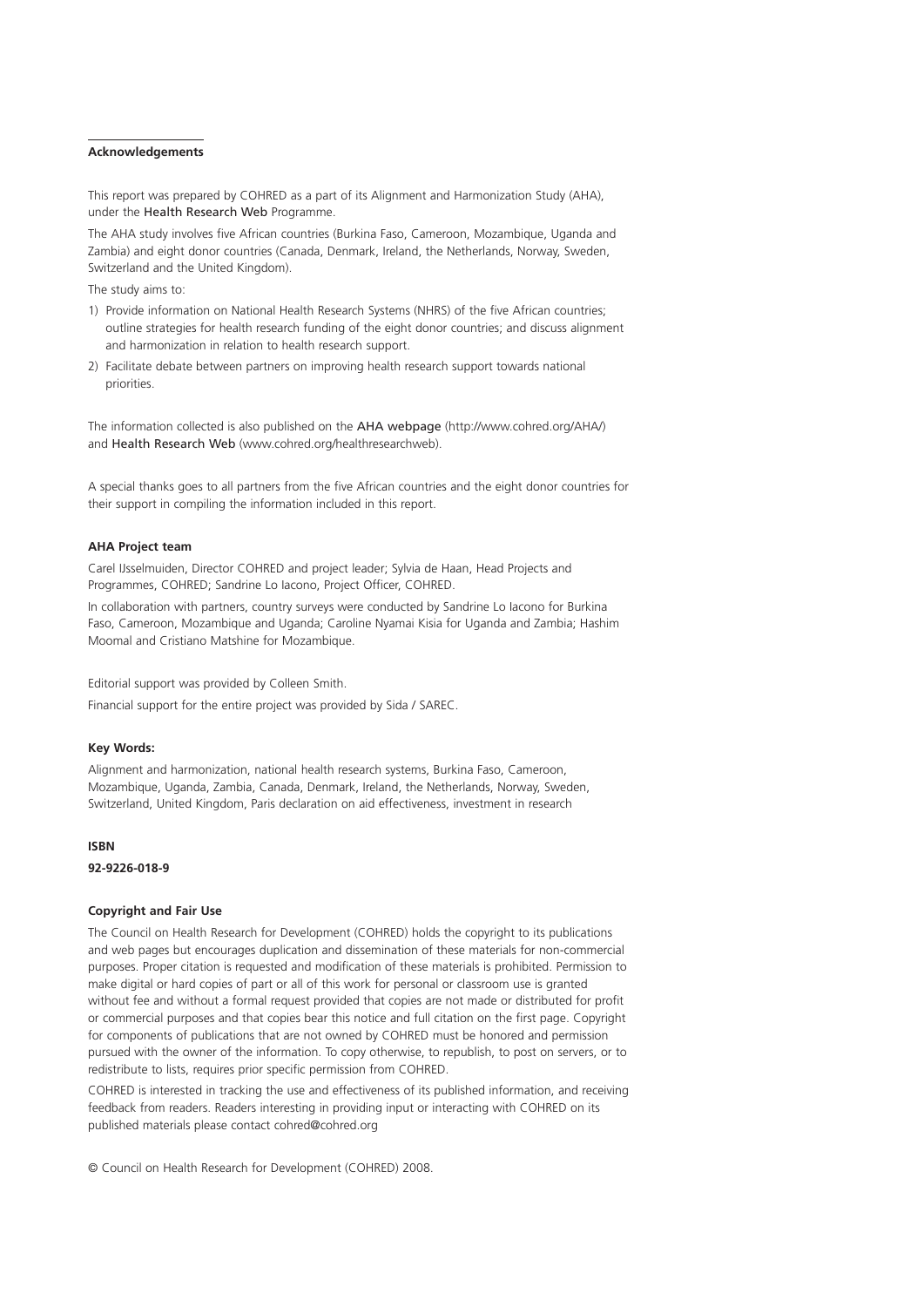## Table of contents

| List of abbreviations                                                           |            |                                                            | 4  |
|---------------------------------------------------------------------------------|------------|------------------------------------------------------------|----|
| Executive summary                                                               |            |                                                            | 8  |
|                                                                                 |            |                                                            |    |
|                                                                                 |            | 1. Introduction                                            | 12 |
|                                                                                 |            |                                                            |    |
|                                                                                 | 2. Methods |                                                            | 14 |
|                                                                                 |            | 3. National Health Research System in Cameroon             | 15 |
|                                                                                 | 3.1        | NHRS governance and management                             | 15 |
|                                                                                 |            | 3.2. Health research legislation and policies              | 17 |
|                                                                                 | 3.3.       | National health research priorities                        | 18 |
|                                                                                 |            | 3.4. Health research financing                             | 20 |
|                                                                                 |            | 3.5. Human resources for health research                   | 20 |
|                                                                                 |            | 3.6. Health research institutions                          | 21 |
|                                                                                 |            | 3.7. Organized civil society in health research            | 22 |
|                                                                                 |            | 3.8. Regional organizations and networks                   | 22 |
|                                                                                 |            | 3.9. Dissemination of research findings                    | 23 |
|                                                                                 |            | 3.10 Ethics                                                | 24 |
|                                                                                 |            | 4. Health research donors in Cameroon                      | 25 |
|                                                                                 |            | 5. Adherence to the Paris Declaration on Aid Effectiveness |    |
|                                                                                 |            | in relation to health research support                     | 28 |
|                                                                                 |            | 5.1. The Paris Declaration on Aid Effectiveness            | 28 |
|                                                                                 |            | 5.2. Ownership                                             | 29 |
|                                                                                 |            | 5.3. Alignment                                             | 30 |
|                                                                                 |            | 5.4. Harmonization                                         | 30 |
|                                                                                 |            | 5.5. Managing for results                                  | 32 |
|                                                                                 |            | 5.6. Mutual accountability                                 | 32 |
|                                                                                 |            | 6. Conclusion                                              | 33 |
|                                                                                 |            |                                                            |    |
|                                                                                 |            | Bibliography and websites                                  | 34 |
|                                                                                 |            | Annex 1: List of stakeholders interviewed                  | 36 |
| Annex 2: List of NGOs visited with some of their health research projects<br>38 |            |                                                            |    |
| Annex 3: NHRS framework<br>39                                                   |            |                                                            |    |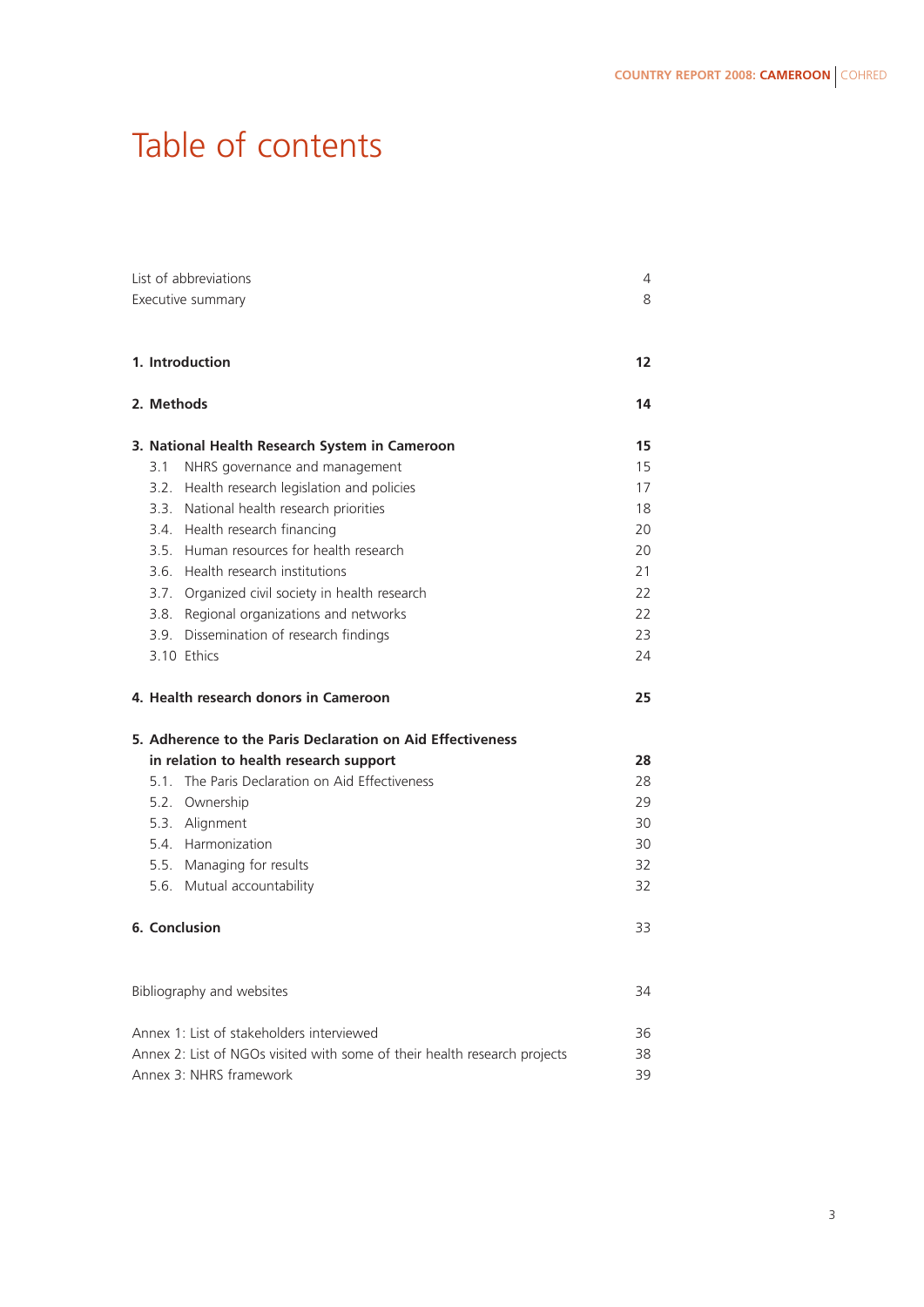### List of abbreviations

| ABSP:      | Association Burkinabaise de Santé Publique (Burkinabé Public Health              |
|------------|----------------------------------------------------------------------------------|
|            | Association), Burkina Faso                                                       |
| ADB:       | African Development Bank                                                         |
| AHA study: | Alignment and Harmonization study                                                |
| AHSPR:     | Annual Health Sector Performance Report                                          |
| ANRS:      | Agence Nationale de Recherche sur le SIDA (National Agency for Research on       |
|            | AIDS), France                                                                    |
| ANVAR:     | Agence Nationale pour la Valorisation des Résultats de la Recherche (National    |
|            | Agency for Research Utilization), Burkina Faso                                   |
| AU:        | African Union                                                                    |
| CAMES:     | Conseil Africain et Malgache pour l'Enseignement Supèrieur, (African and         |
|            | Malagasy Council for Higher Education), Burkina Faso                             |
| CCGHR:     | Canadian Coalition for Global Health Research                                    |
| CCRS:      | Conseil des Centres de Recherche en Santé (Council of Health Research            |
|            | Centres), Burkina Faso                                                           |
| CDC:       | Centers for Diseases Control and Prevention, USA                                 |
| CHESSORE:  | Centre for Health Science and Social Research, Zambia                            |
| CIDA:      | Canadian International Development Agency, Canada                                |
| CIFRA:     | Centre International de Formation en Recherche-Action (International Centre for  |
|            | Training and Action Research), Burkina Faso                                      |
| CIRCB:     | Centre International de Recherche Chantal Biya sur le VIH / SIDA (International  |
|            | Research Center Chantal Biya on HIV / AIDS), Cameroon                            |
| CNLAT:     | Centre National de Lutte Anti-Tuberculeux (National Centre for the fight against |
|            | Tuberculosis), Burkina Faso                                                      |
| CNRFP:     | Centre National de Recherche et de Formation sur le Paludisme (National Centre   |
|            | for Research and Training for Malaria), Burkina Faso                             |
| CNRST:     | Centre National de Recherche Scientifique et Technique (National Centre for      |
|            | Scientific and Technological Research), Burkina Faso                             |
| COHRED:    | Council on Health Research for Development, Switzerland                          |
| CSLP:      | Cadre Stratégique de Lutte contre la Pauvreté (National Strategic Framework for  |
|            | the fight against Poverty), Burkina Faso                                         |
| CSO:       | Civil Society Organization                                                       |
| CSSM:      | Civil Society Support Mechanism, Mozambique                                      |
| DAC:       | Development Assistance Committee                                                 |
| Danida:    | Danish International Development Agency, Denmark                                 |
| DDHS:      | Director District Health Services, Uganda                                        |
| DEP:       | Direction des Etudes et de la Planification (Department for Studies and          |
|            | Planning), Burkina Faso                                                          |
| DFID:      | Department for International Development, United Kingdom                         |
| DGIS:      | Directorate General for International Cooperation, Ministry of Foreign Affairs,  |
|            | the Netherlands                                                                  |
| DROS:      | Division de la Recherche Opérationnelle en Santé (Division for Health Operations |
|            | Research), Cameroon                                                              |
| DSF:       | Direction de la Santé de la Famille (Department of Family Health), Burkina Faso  |
| EAC:       | East African Community                                                           |
| EDCTP:     | European and Developing Countries Clinical Trials Partnership, the Netherlands   |
| ENHR:      | Essential National Health Research                                               |
| EQUINET:   | Regional Network on Equity in Health in Southern Africa, Zimbabwe                |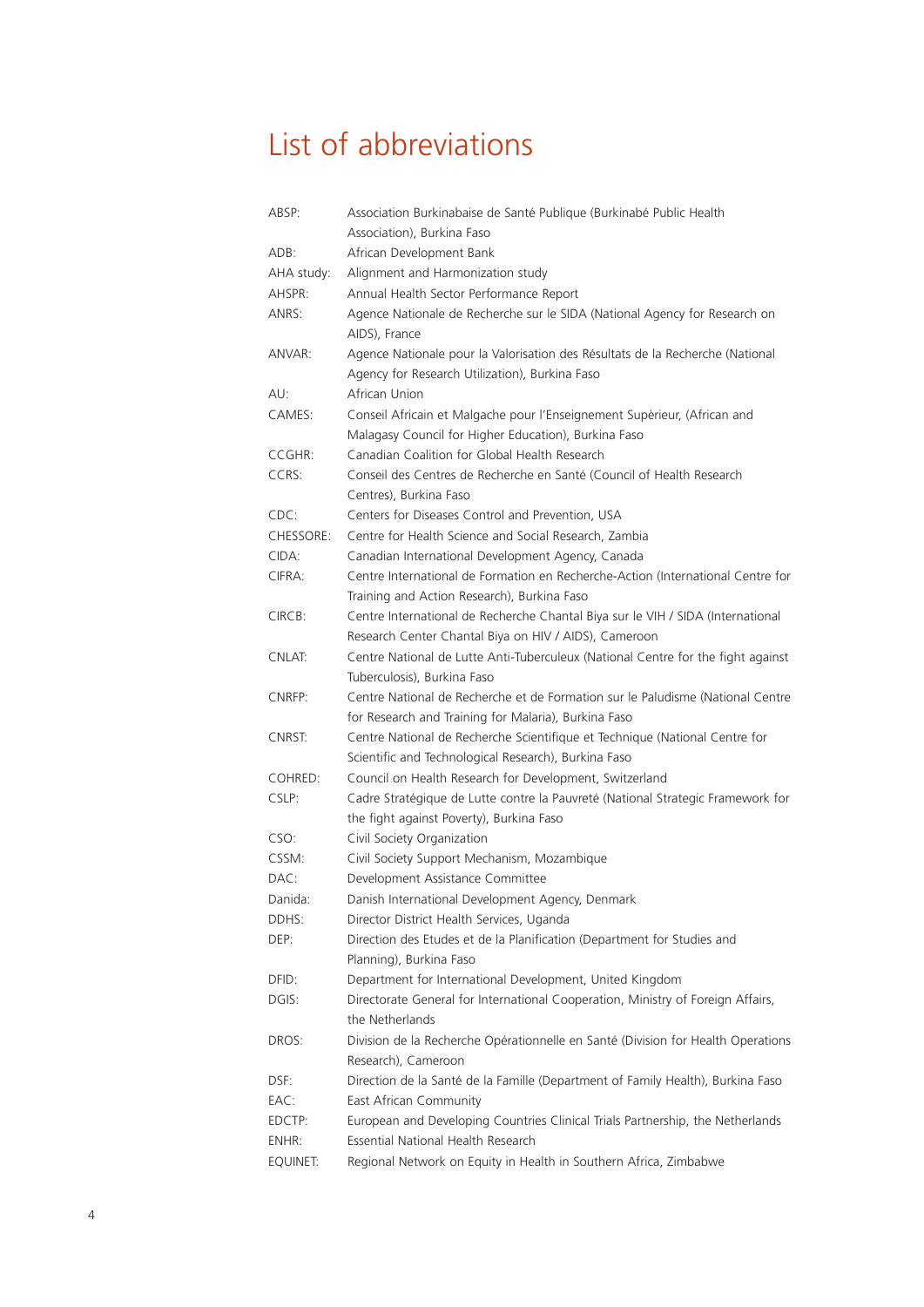| EU:                | European Union                                                                          |
|--------------------|-----------------------------------------------------------------------------------------|
| EVIPNet:           | Evidence-Informed Policy Network, WHO                                                   |
| <b>FARES:</b>      | Fonds d'Appui à la Recherche en Santé (Fund for Health Research Support),               |
|                    | Burkina Faso                                                                            |
| FESADE:            | Femmes, Santé et Développement (Women, Health and Development), Cameroon                |
| FPAE:              | Fondation Paul Ango Ela pour la Géopolitique en Afrique Centrale (Foundation            |
|                    | Paul Ango Ela for Geopolitics, Central Africa)                                          |
| FRSIT:             | Forum sur la Recherche Scientifique et les Innovations Technologiques (Forum for        |
|                    | Scientific Research and Technological Innovations), Burkina Faso                        |
|                    |                                                                                         |
| GAVI:              | Global Alliance for Vaccines and Immunization                                           |
| GEGA:              | Global Equity Gauge Alliance                                                            |
| GLOBVAC:           | Global Health and Vaccination Research, Norway                                          |
| GTZ:               | Deutsche Gesellschaft für Technische Zusammenarbeit (German Technical                   |
|                    | Cooperation), Germany                                                                   |
| HDPs:              | Health Development Partners, Uganda                                                     |
| HIPC:              | Heavily Indebted Poor Countries Initiative                                              |
| HIV /AIDS:         | Human Immunodeficiency Virus/ Acquired Immune Deficiency Syndrome                       |
| HPAC:              | Health Policy Advisory Committee, Uganda                                                |
| $HR-HR$ :          | Human Resources for Health Research                                                     |
| HSSP:              | Health Sector Strategic Plan, Uganda                                                    |
| IAVI:              | International AIDS Vaccine Initiative                                                   |
| IDRC:              | International Development Research Centre, Canada                                       |
| IMF:               | International Monetary Fund                                                             |
| IMPM:              | Institut National de Recherche Médicale et d'Etude des Plantes Médicinales              |
|                    | (Institute of Medical Research and Studies on Medicinal Plants), Cameroon               |
| INASP:             | International Network for the Availability of Scientific Publications, United Kingdom   |
| INDEPTH:           | International Network of field sites with continuous Demographic Evaluation of          |
|                    | Populations and Their Health in developing countries                                    |
| INE:               | Instituto Nacional de Estatística (National Institute of Statistics), Mozambique        |
| INERA:             |                                                                                         |
|                    | Institut National d'Etude et de Recherche Agricole (National Institute for              |
|                    | Agricultural Research), Burkina Faso                                                    |
| INESOR:            | Institute of Economic and Social Research, Zambia                                       |
| INS:               | Instituto Nacional de Saúde (National Institute of Health), Mozambique                  |
| INSS:              | Institut National des Sciences de la Société (National Institute for Society Sciences), |
|                    | Burkina Faso                                                                            |
| ITN <sub>s</sub> : | Insecticide treated bednets                                                             |
| IRD:               | Institut de Recherche pour le Développement (Research Institute for Development),       |
|                    | France                                                                                  |
| IRESCO:            | Institut pour la Recherche, le Développement Socio-Economique et la                     |
|                    | Communication (Institute for Research, Socio-Economic Development and                   |
|                    | Communication), Cameroon                                                                |
| IRSAT:             | Institut de Recherches en Sciences Appliquées et Technologies (Institute for Applied    |
|                    | Research and Technologies), Burkina Faso                                                |
| IRSS:              | Institut de Recherche en Sciences de la Santé (Institute for Health Sciences),          |
|                    | Burkina Faso                                                                            |
| ISSP:              | Institut Supérieur des Sciences de la Population (Higher Institute for Population       |
|                    | Sciences), Burkina Faso                                                                 |
| JASZ:              | Joint Country Assistance Strategy for Zambia                                            |
| JRM:               | Joint Review Mission, Uganda                                                            |
| JSSB:              | Journées des Sciences de la Santé de Bobo-Dioulasso (Health Sciences days of            |
|                    | Bobo-Dioulasso), Burkina Faso                                                           |
| MACHA:             | Malaria Research Institute, Zambia                                                      |
|                    |                                                                                         |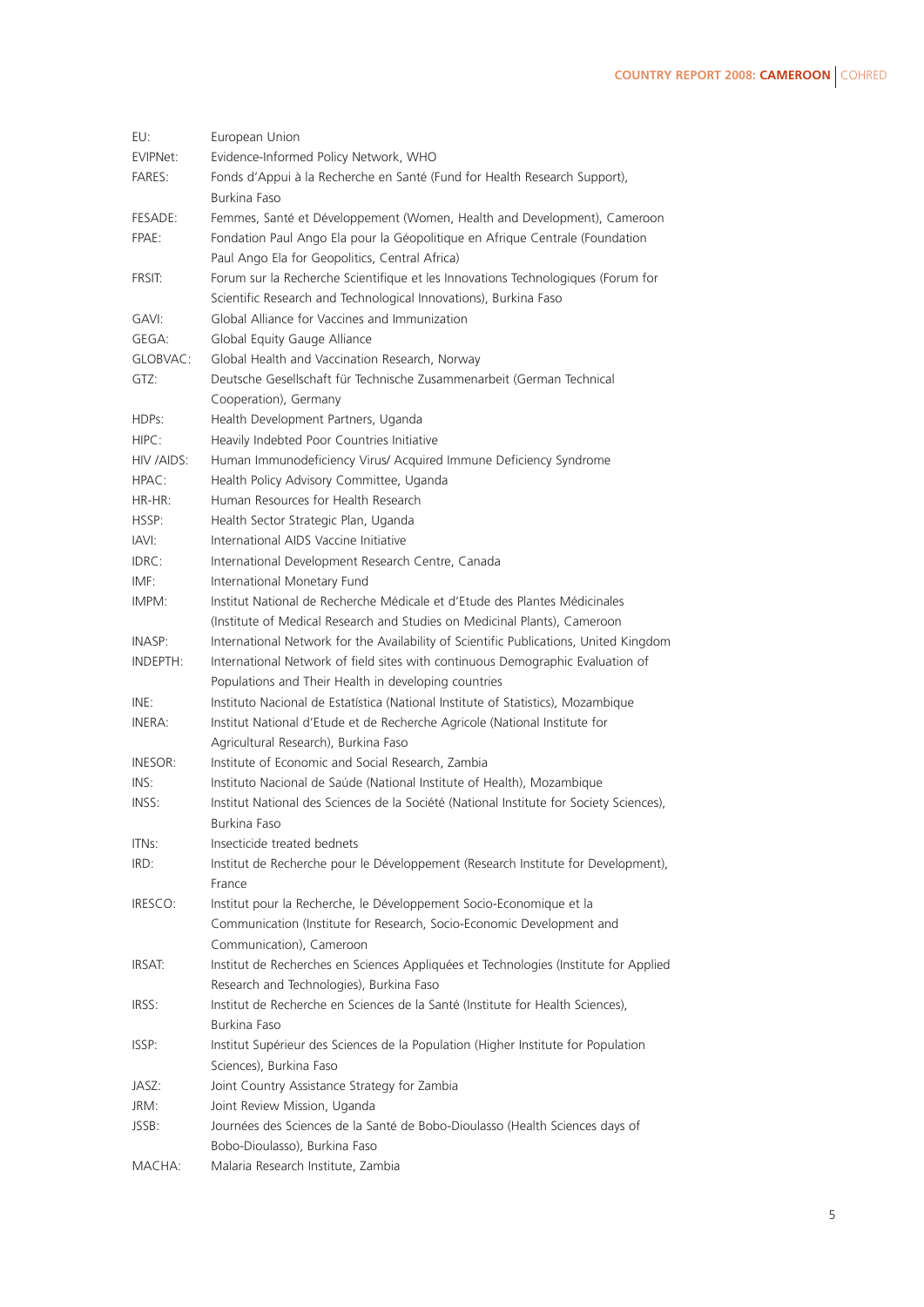| MCT:      | Ministry of Science and Technology, Mozambique                                                                                                                          |
|-----------|-------------------------------------------------------------------------------------------------------------------------------------------------------------------------|
| MDGs:     | Millennium Development Goals                                                                                                                                            |
| MESSRS:   | Ministère des Enseignements Secondaire, Supérieur et de la Recherche Scientifique<br>(Ministry of Secondary and Higher Education and Scientific Research), Burkina Faso |
| MFPED:    | Ministry of Finance, Planning and Economic Development, Uganda                                                                                                          |
| MINEFI:   | Ministère de l'Economie et des Finances (Ministry of Economie and Finances),                                                                                            |
|           | Cameroon                                                                                                                                                                |
| MINESUP:  | Ministère de l'Enseignement Supérieur (Ministry of Higher Education), Cameroon                                                                                          |
| MINRESI:  | Ministère pour la Recherche Scientifique et l'Innovation (Ministry for Scientific                                                                                       |
|           | Research and Innovation). Cameroon                                                                                                                                      |
| MINSANTE: | Ministère de la Santé Publique (Ministry of Public Health), Cameroon                                                                                                    |
| MISAU:    | Ministerio da Saúde (Ministry of Health), Mozambique                                                                                                                    |
| MMV:      | Medicines for Malaria Venture. Switzerland                                                                                                                              |
| MoA:      | Memorandum of Agreement                                                                                                                                                 |
| MoES:     | Ministry of Education and Sports, Uganda                                                                                                                                |
| MoH:      | Ministry of Health                                                                                                                                                      |
| MoU:      | Memorandum of Understanding                                                                                                                                             |
| MRC:      | Medical Research Council, United Kingdom                                                                                                                                |
| MS:       | Ministère de la Santé (Ministry of Health), Burkina Faso                                                                                                                |
| MSTVT:    | Ministry of Science, Technology and Vocational Training, Zambia                                                                                                         |
| MTEF:     | Medium Term Expenditure Framework                                                                                                                                       |
| NAC:      | National AIDS Council, Mozambique                                                                                                                                       |
| NACCAP:   | The Netherlands-African partnership for capacity development and clinical                                                                                               |
|           | interventions against poverty-related diseases                                                                                                                          |
| NARO:     | National Agricultural Research Organization, Uganda                                                                                                                     |
| NCSR:     | National Council for Scientific Research, Zambia                                                                                                                        |
| NCST:     | National Council of Science and Technology, Zambia                                                                                                                      |
| NDA:      | National Drug Authority, Uganda                                                                                                                                         |
| NEPAD:    | New Partnership for Africa's Development                                                                                                                                |
| NGO:      | Non Governmental Organization                                                                                                                                           |
| NHA:      | National Health Assembly, Uganda                                                                                                                                        |
| NHRAC:    | National Health Research Advisory Committee, Zambia                                                                                                                     |
| NHRS:     | National Health Research System                                                                                                                                         |
| NHSP:     | National Health Strategic Plan, Zambia                                                                                                                                  |
| NIH:      | National Institutes of Health, United States of America                                                                                                                 |
| Norad:    | Norwegian Agency for Development Cooperation, Norway                                                                                                                    |
| NUFU:     | Norwegian Programme for Development, Research and Education, Norway                                                                                                     |
| OCEAC:    | Organisation de Coordination pour la Lutte contre les Endemies en Afrique                                                                                               |
|           | Centrale (Organization for the Coordination of the fight against Endemics in                                                                                            |
|           | Central Africa), Cameroon                                                                                                                                               |
| OECD:     | Organization for Economic Cooperation and Development                                                                                                                   |
| PADS:     | Programme d'Appui au Développement Sanitaire (Programme for Health<br>Development), Burkina Faso                                                                        |
| PARPA:    | Plano de Acção para a Redução da Probeza Absoluta (Plan for the Reduction of<br>Absolute Poverty), Mozambique                                                           |
| PC:       | Population Council, USA                                                                                                                                                 |
| PESS:     | Strategic Plan for the Health Sector, Mozambique                                                                                                                        |
| PMCTC:    | Prevention of Mother to Child Transmission of HIV/AIDS                                                                                                                  |
| PNDS:     | Plan National de Développement Sanitaire (National Plan for Health Sector                                                                                               |
|           | Development), Burkina Faso                                                                                                                                              |
| PROSAUDE: | National Research Fund, Mozambique                                                                                                                                      |
| PRSP:     | Poverty Reduction Strategy Paper                                                                                                                                        |
|           |                                                                                                                                                                         |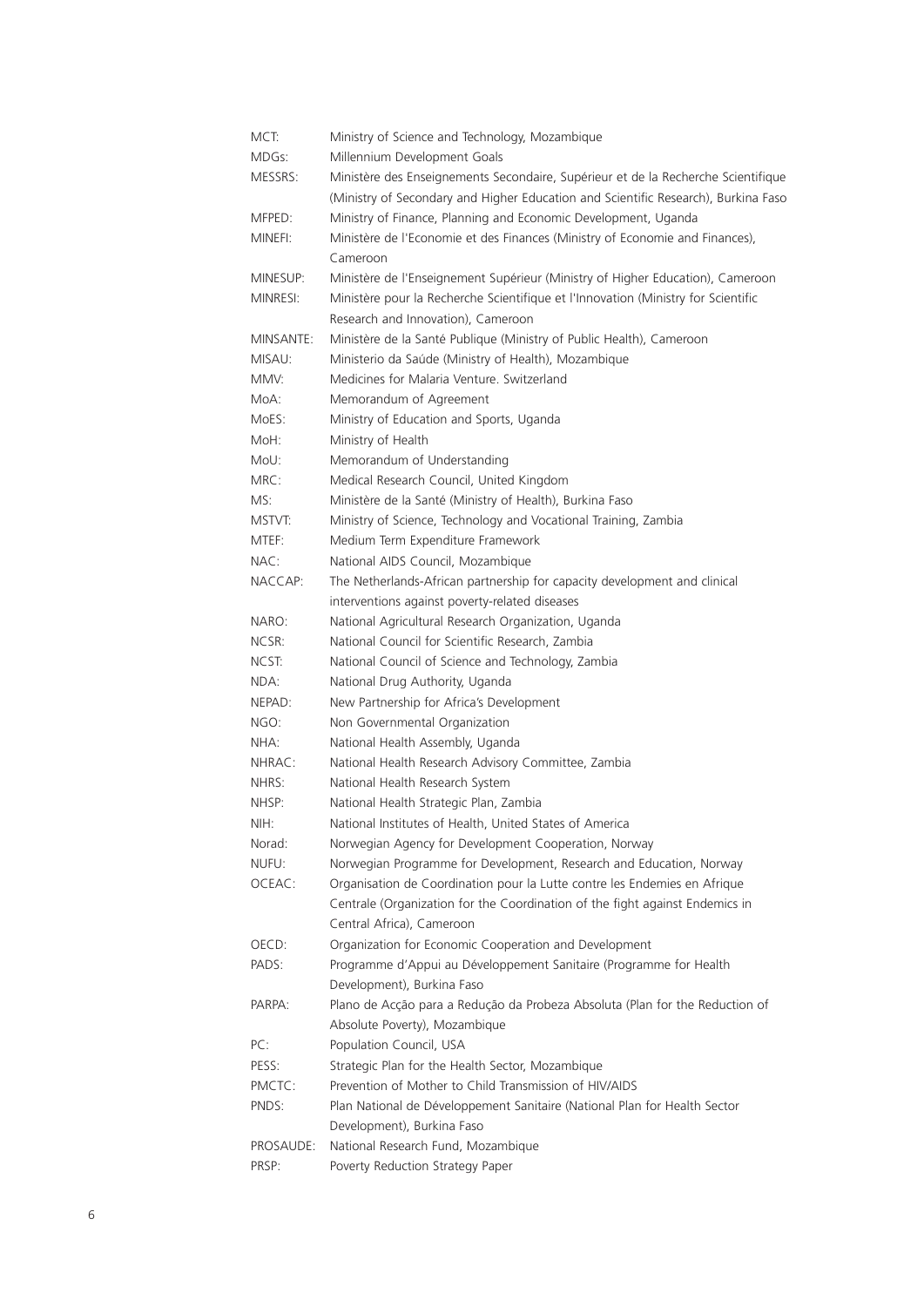| PSN:              | Politique Sanitaire Nationale (National Health Policy), Burkina Faso                 |
|-------------------|--------------------------------------------------------------------------------------|
| PSRS:             | Plan Stratégique de Recherche Scientifique (Strategic Plan for Scientific Research), |
|                   | Burkina Faso                                                                         |
| REACH:            | Regional East African Community Research                                             |
| REACT:            | Strengthening fairness and accountability in priority setting for improving equity   |
|                   | and access to quality health care at district level in Tanzania, Kenya and Zambia    |
| REDS:             | Network for Ethics, Rights and HIV/AIDS, Cameroon                                    |
|                   |                                                                                      |
| SAG:              | Sector Advisory Group, Zambia                                                        |
| SDC:              | Swiss Agency for Development and Cooperation, Switzerland                            |
| SERSAP:           | Société d'Etude et de la Recherche en Santé Publique (Society for Studies and        |
|                   | Public Health Research), Burkina Faso                                                |
| Sida/SAREC:       | Swedish International Development Agency / Department for Research                   |
|                   | Cooperation, Sweden                                                                  |
| SOMANET:          | Social Science and Africa Medicine Network, Kenya                                    |
| STD <sub>s:</sub> | Sexually Transmitted Diseases                                                        |
| STELA:            | Secrétariat Technique pour l'Efficacité de l'Aide (Technical Secretariat for Aid     |
|                   | Effectiveness), Burkina Faso                                                         |
| SWAp:             | Sector Wide Approach                                                                 |
| SWG:              | Sector Working Group, Uganda                                                         |
| TB:               | <b>Tuberculosis</b>                                                                  |
| TDRC:             | Tropical Diseases Research Centre, Zambia                                            |
| TORCH:            | Tororo Community Health, Uganda                                                      |
|                   |                                                                                      |
| TWG:              | Technical Working Group, Uganda                                                      |
| UCRI:             | Uganda Cancer Research Institute, Uganda                                             |
| UCSF:             | University of California, San Francisco, United States of America                    |
| UEM:              | Universidade Eduardo Mondlane (Eduardo Mondlane University), Mozambique              |
| UFR / SDS:        | Unité de Formation / Recherche en Sciences de la Santé (Training Unit / Research in  |
|                   | Health Sciences), Burkina Faso                                                       |
| UFR / SEG:        | Unité de Formation / Sciences Economiques et de Gestion (Training Unit / Economy     |
|                   | and Management Sciencies, Burkina Faso                                               |
| UFR / SVT:        | Unité de Formation / Recherche en Sciences de la Vie et de la Terre (Training Unit / |
|                   | Life and Earth Sciences), Burkina Faso                                               |
| UNAIDS:           | Joint United Nations Programme on HIV / AIDS, Switzerland                            |
| UNCRL:            | Uganda Natural Chemotherapeutics Research Laboratories, Uganda                       |
| UNCST:            | Uganda National Council for Science and Technology, Uganda                           |
| UNDP:             | United Nations Development Programme                                                 |
| UNESCO:           | United Nations Educational, Scientific and Cultural Organization                     |
| UNHRO:            | Uganda National Health Research Organization, Uganda                                 |
| UNFPA:            | United Nations Population Fund, USA                                                  |
| UNICEF:           | The United Nations Children's Fund                                                   |
|                   |                                                                                      |
| USAID:            | United States Agency for International Development                                   |
| UTRO:             | Uganda Trypanasomiasis Research Organization, Uganda                                 |
| UVRI:             | Uganda Virus Research Institute, Uganda                                              |
| WB:               | World Bank                                                                           |
| WHIP:             | Wider Harmonization in Practice, Zambia                                              |
| WHO:              | World Health Organization                                                            |
| WHO/TDR:          | UNICEF-UNDP-World Bank-WHO Special Programme for Research and Training in            |
|                   | Tropical Diseases, Switzerland                                                       |
| WHO/HRP:          | UNDP-UNFPA-WHO-World Bank Special Programme of Research, Development,                |
|                   | and Research Training in Human Reproduction, Switzerland                             |
| ZAMPHOR:          | The Zambian Forum for Health Research                                                |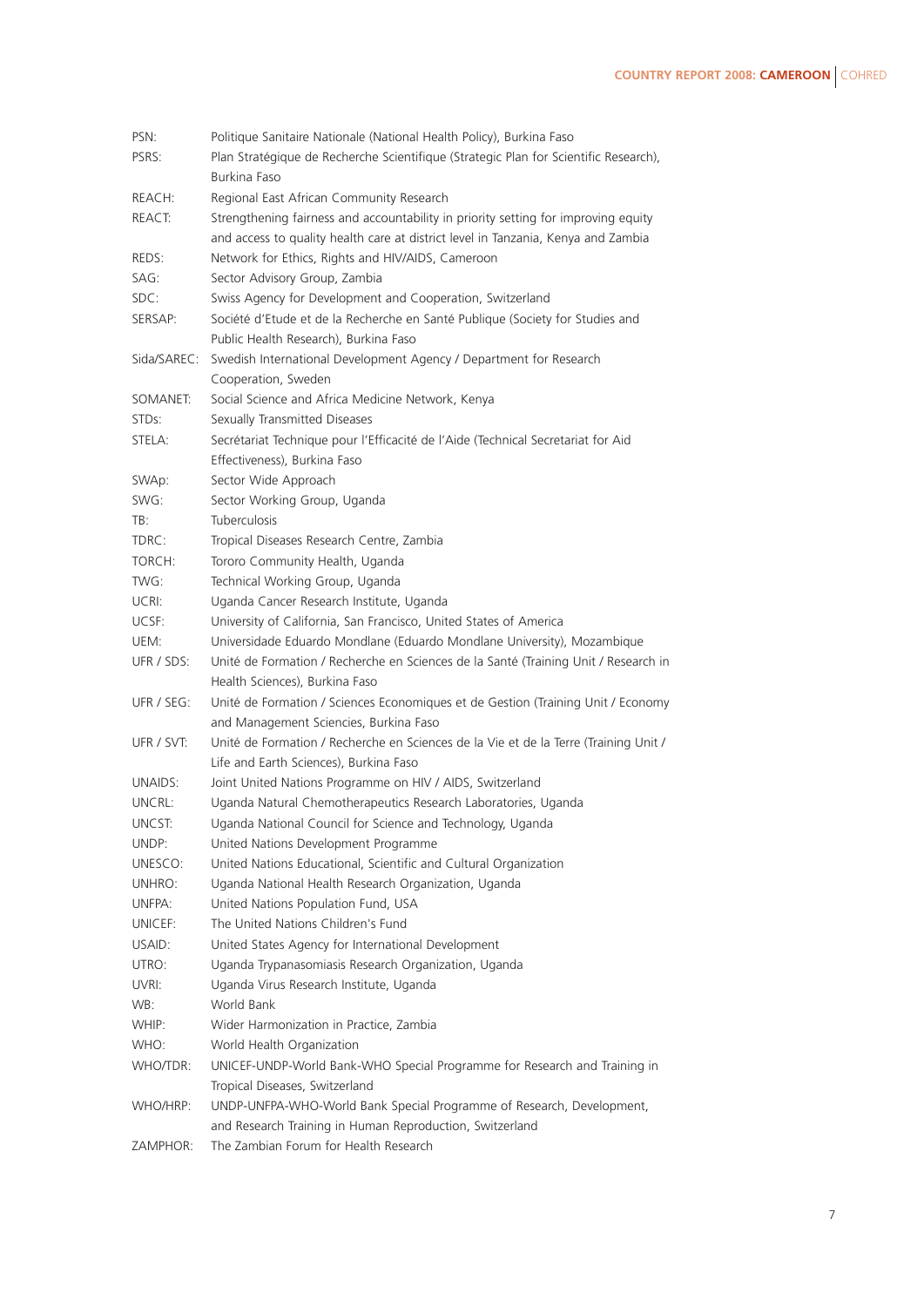### Executive summary

Alignment and harmonization of donor support to low and middle income countries is essential to improve the effectiveness of development aid and may be useful in improving impact of health research support. Alignment refers to the donor commitment to base development assistance on partner countries' strategies, institutions and processes. Harmonization is the commitment by donors to rationalize their multiple activities in ways that maximize the collective efficacy of aid under country ownership. The Alignment and Harmonization Study (AHA Study) analyzed the practices and potentials of alignment and harmonization in health research, using the principles of the Paris Declaration on Aid Effectiveness<sup>1</sup>. The study involved five African countries (Burkina Faso, Cameroon, Mozambique, Uganda and Zambia) and eight donor countries (Canada, Denmark, Ireland, the Netherlands, Norway, Sweden, Switzerland and the United Kingdom), and was conducted between May 2007 and June 2008. Health research system mapping, document reviews, web searchers and key informant interviews were used to collect data.

#### National Health Research System in Cameroon

The Government of Cameroon is interested in organizing the health research system in a way that enables it to provide evidence that supports the health sector reform process, thereby contributing to constant improvements in the quality and provision of health care and services in Cameroon.

Three ministries are involved in the governance and management of health research in Cameroon: 1) the Ministry for Scientific Research and Innovation (Ministère de la Recherche Scientifique et l'Innovation – MINRESI), 2) the Ministry of Public Health (Ministère de la Santé Publique – MINSANTE) and, 3) the Ministry of Higher Education (Ministère de l'Enseignement Superieur – MINESUP).

While academic research is coordinated by the MINESUP, operational research is coordinated by the MINRESI through the Division for Research and Programme Policy (Division de la Politique de la Recherche et de la Programmation) and the MINSANTE through the Division for Health Operations Research (Division de la Recherche Opérationnelle en Santé – DROS) established in 2003. More specifically, DROS' mission is to coordinate health research actors and activities, define priorities, conduct clinical research studies, promote research within hospitals and operations research in the domains of disease control, reproductive health and food and nutrition, and disseminate research results.

Given its recent implementation, DROS is still in the process of organizing and coordinating health research and the exact division of responsibilities between the MINRESI and the MINSANTE is not yet clearly defined.

In addition to an ethical clearance, all health research projects must obtain administrative approval from the MINSANTE through DROS.

<sup>1</sup> The Paris Declaration on Aid Effectiveness, OCED, 2005, http://www.oecd.org/dataoecd/11/41/34428351.pdf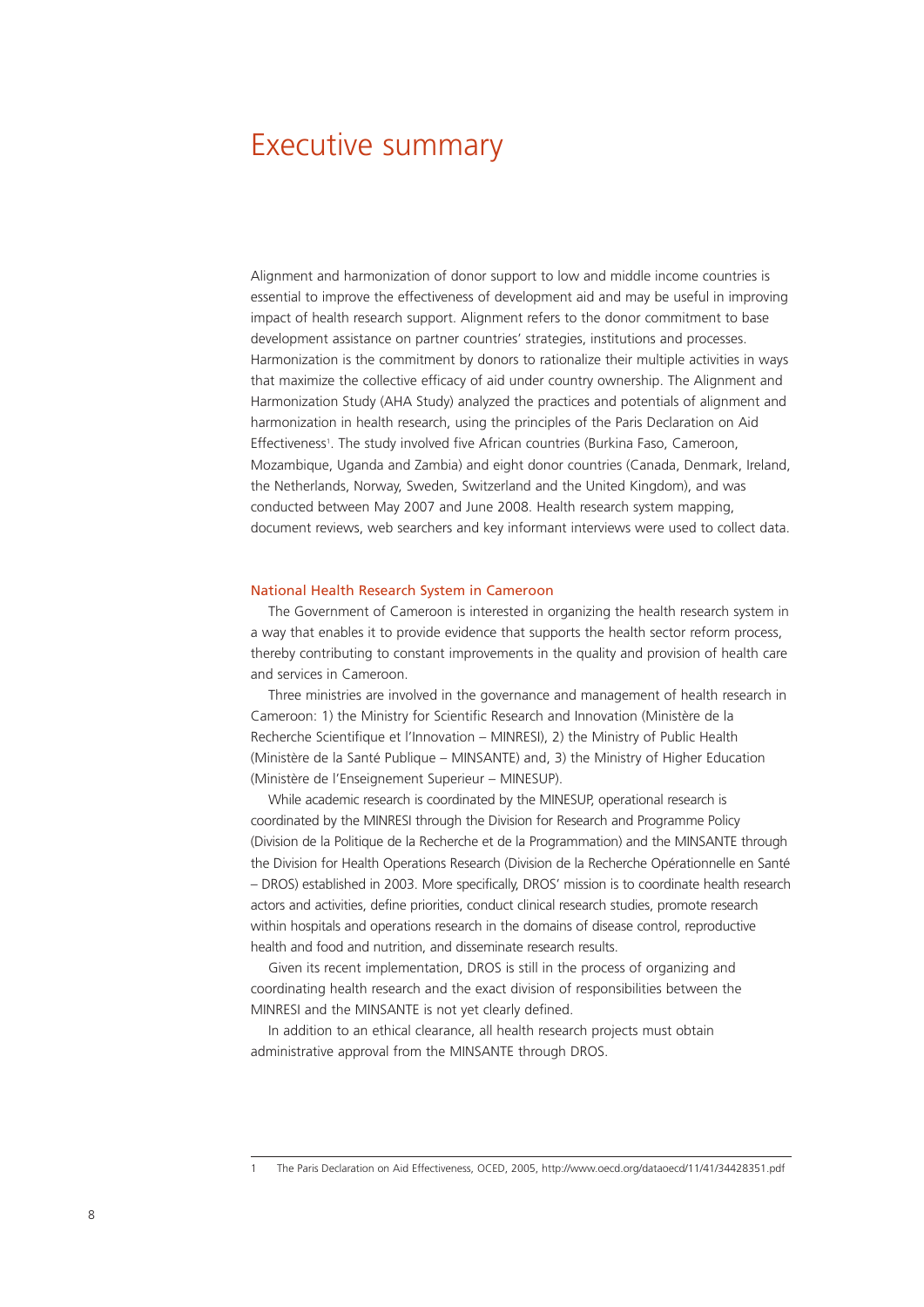Health research is conducted by the six state Universities that are attached to the MINESUP, research institutes that are under the auspices of MINRESI or MINSANTE, international research institutes, private universities, and NGOs.

Although Cameroon does not currently have a health research strategy in place, subsequent to a consultative process DROS, with the assistance of COHRED, produced a draft strategy (Document d'Orientation de la Recherche en Santé) that has yet to be validated.

Cameroon has defined health research priorities within each national priority programme related to the major public health problems in the country. However, national health research priorities have yet to be defined. The DROS is currently involved in efforts to set a national health research agenda that includes national health research priorities.

Cameroon directs approximately 0.7% of its health budget, representing 0.1% of the total budget, towards health research. This leaves health research highly dependent on external funds.

Currently, Cameroon lacks a unified policy or strategy for research capacity development. Within the MINSANTE, training in research methodologies for medical doctors at the provincial and district levels is being organized. In addition, a training programme within the Faculty of Medicine and Biomedical Sciences of the University of Yaoundé has been launched with the support of the MINSANTE.

For each project that it approves, DROS requests quarterly or biannual progress reports and a final activity report, as well as dissemination of findings at the local and central levels. Nonetheless, the dissemination of findings does not appear to be as systematic as it should be. DROS is currently working on the definition of new dissemination systems. It has already initiated the implementation of networks consisting of an interactive platform for information sharing between actors involved in health research in Cameroon. The network is built around specific themes related to major health problems or concerns in the country.

In addition to a National Ethics Committee, Cameroon has four institutional Committees that are registered at the DROS. Cameroon needs to strengthen the functioning of the National Ethics Committee and improve its coordination with the institutional Research Ethics Committees.

#### Donors Alignment and Harmonization in Cameroon

Although Cameroon is a signatory of the Paris Declaration on Aid Effectiveness, generally interviewees were not very familiar with its content and principles.

According to most interviewees, donors align with national priorities as they fund national priority programmes. With regards to bilateral projects, beneficiary institutes and NGOs in Cameroon indicated that donors tend to involve them in project design to ensure that projects are adapted to the local context and needs. Nonetheless, they report that donors' criteria for financing eligibility are often restrictive and do not allow NGOs to have an optimal and sustainable access to funds. They also emphasized that the financial management of projects tends to be assumed by institutions in the North.

There is curerently no mechanism in place for alignment and harmonization for health research. There is, however, a Multi Donor Committee (Comité Multi-Bailleurs – CMB) which was set up in 2003 to follow the Enhanced Heavily Indebted Poor Countries Initiative (HIPC)<sup>2</sup>. Since the Paris Declaration on Aid Effectiveness, this Committee has

The Heavily In-debt Poor Countries (HIPC) initiative set up in 1996 by the rich nations through the IMF and World Bank calls for the reduction of external debt through write-offs by official donors. It was set up for the poorest of nations, for whom, according to the World Bank, the debt of the HIPC countries was, on average, more than four times their annual export earnings, and 120 percent of GNP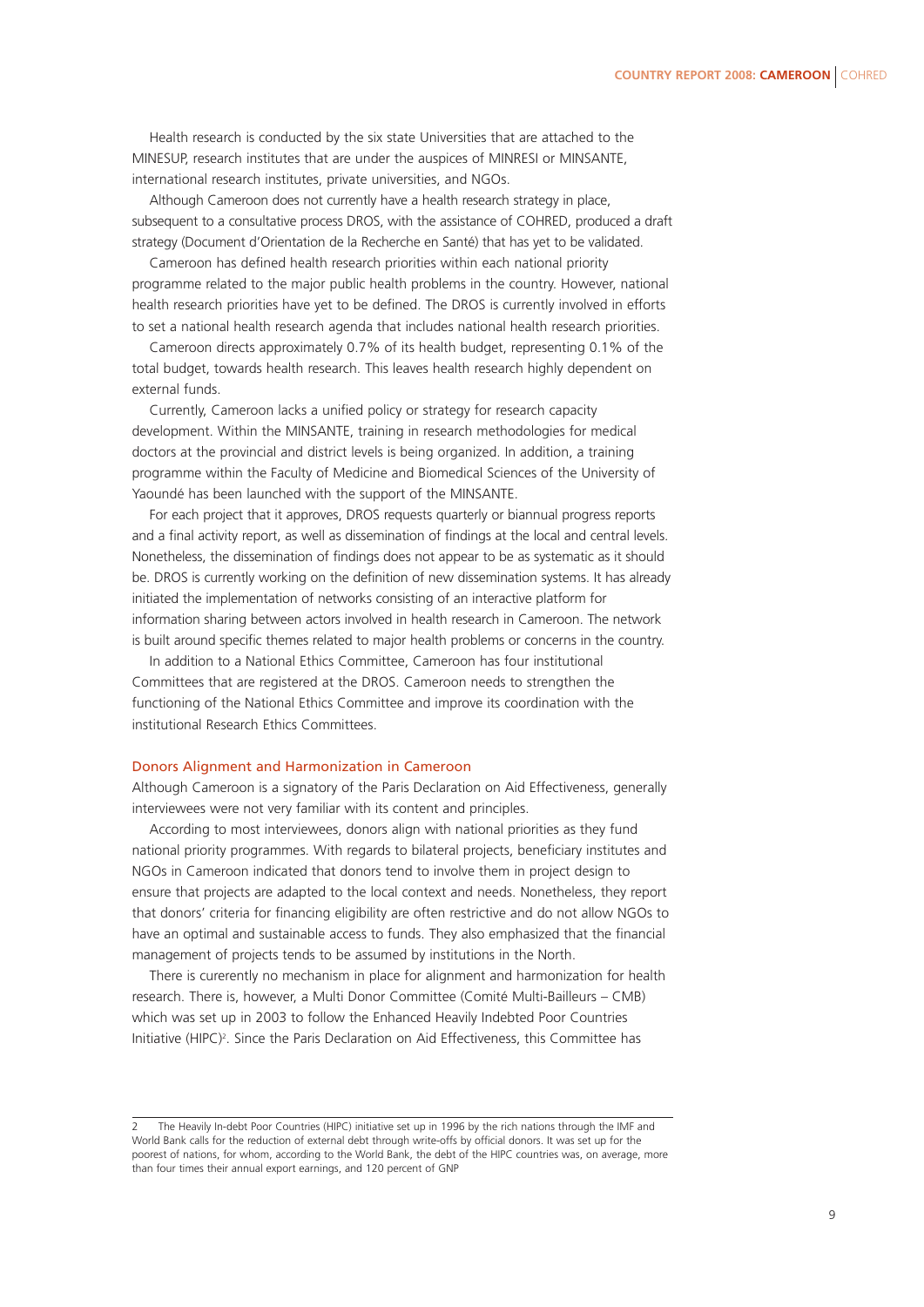been evolving into a structure for discussing coordination among donors. It is composed of France, Germany, the Netherlands, Canada, USA, Japan, Belgium (until 2008), the World Bank, the International Monetary Fund (IMF), the European Union (EU) and the United Nations Development Programme (UNDP), which has a delegated cooperation<sup>3</sup> with the rest of the United Nations in Cameroon. The CMB is in the process of creating a Permanent Secretariat with a President who would serve as the focal point for discussions with the Government.

An interesting point that highlights the need for alignment emerged from the interviews. While research activities undertaken by donors' technical agencies for the improvement of their programs can result in findings that are of interest from a national public health perspective, they do not have the human and financial capacities to develop this research and disseminate its findings.

#### **Issues to be considered**

#### National Health Research System in Cameroon

- Validation of the health research strategy document would facilitate an increased coordination for health research at the Government level (between the MINRESI and the MINSANTE) and the development of a priority agenda for health research at the national level.
- Strengthening of the National Ethics Committee's functioning or the establishment of an ethics committee at every institutional level and the adoption of a national code of ethics would improve the ethical review process. Clarification of the position of civil society associations involved in the ethical review process should also be considered.
- The implementation of a framework for dialogue between researchers and policymakers could contribute to increased utilization of research findings. Increased dialogue between research institutes would contribute to a better collaboration and an increased dissemination of research findings. Consolidation of the existing forums such as le Salon Médical International or the implementation of a new framework for discussions between stakeholders involved in health research are options.
- The development of research capacity at provincial and district levels would increase the quality and extent of research in Cameroon.

#### Donors Alignment and Harmonization in Cameroon

- Definition of a common agenda and national health research priorities to which donors will then be able to align, would stimulate harmonization of health research at the country level.
- Increased Government leadership in the dialogue with donors within the framework of the multi-donor committee (CMB) would support improved donor alignment and harmonization.
- Setting up a Sector Wide Approach (SWAP)<sup>4,</sup> to fund health is currently under discussion in Cameroon. This approach would facilitate donor harmonization and coordination.

The definition of delegated cooperation by OECD/DAC is as follows: "...when one donor (a "lead donor" acts with authority on behalf of one more other donors (the "delegating" donors or "silent partners"). The level and form of delegation vary, ranging from responsibility for one element of the project cycle for a specific project to a complete sector programme or even a country programme".

http://www.oecd.org/department/0,2688,en\_2649\_33721\_1\_1\_1\_1\_1,00.html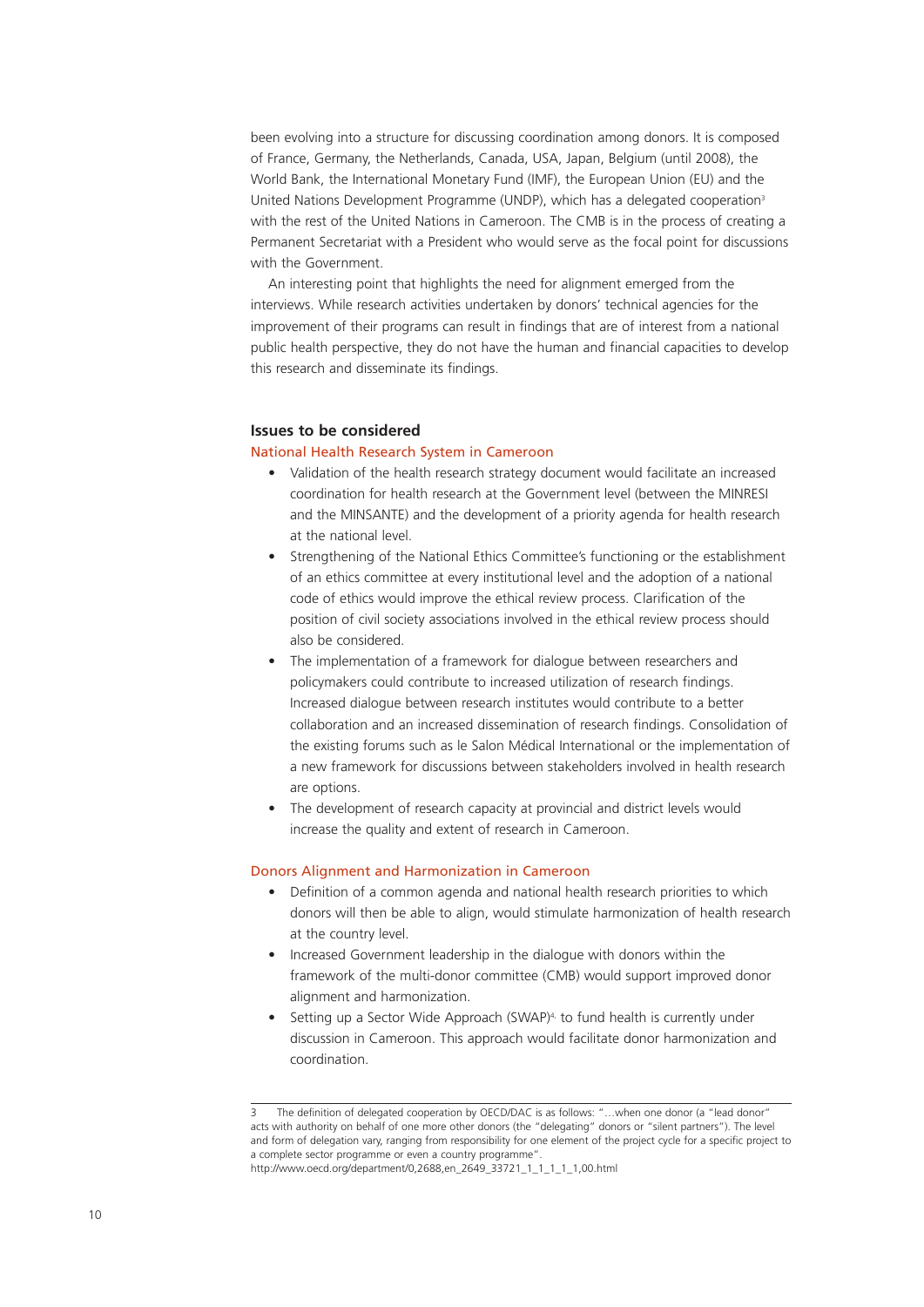- The strengthening of the financial management capacity of research institutes and civil society organizations in Cameroon would contribute to the transfer of projects management from the North to the South.
- The definition of less restrictive criteria for financing eligibility would allow civil society organizations to have better and more sustainable access to external funds.

- 1. All significant funding agencies support a shared, sector wide policy and strategy
- 2. A medium term expenditure framework or budget which supports this policy
- 3. Government leadership in a sustained partnership
- 4. Shared processes and approaches for implementing and managing the sector strategy and work programme, including reviewing sectoral performance against jointly agreed milestones and targets

5. Commitment to move to greater reliance on Government financial management and accountability systems

Mick Foster, 2000, "Experience with implementing Sector Wide Approaches", ODI

<sup>4</sup> SWAP: « All significant funding for the sector supports a single sector policy and expenditure programme, under government leadership, adopting common approaches across the sector and progressing towards relying on Government procedures for all funds". The core elements of a SWAp: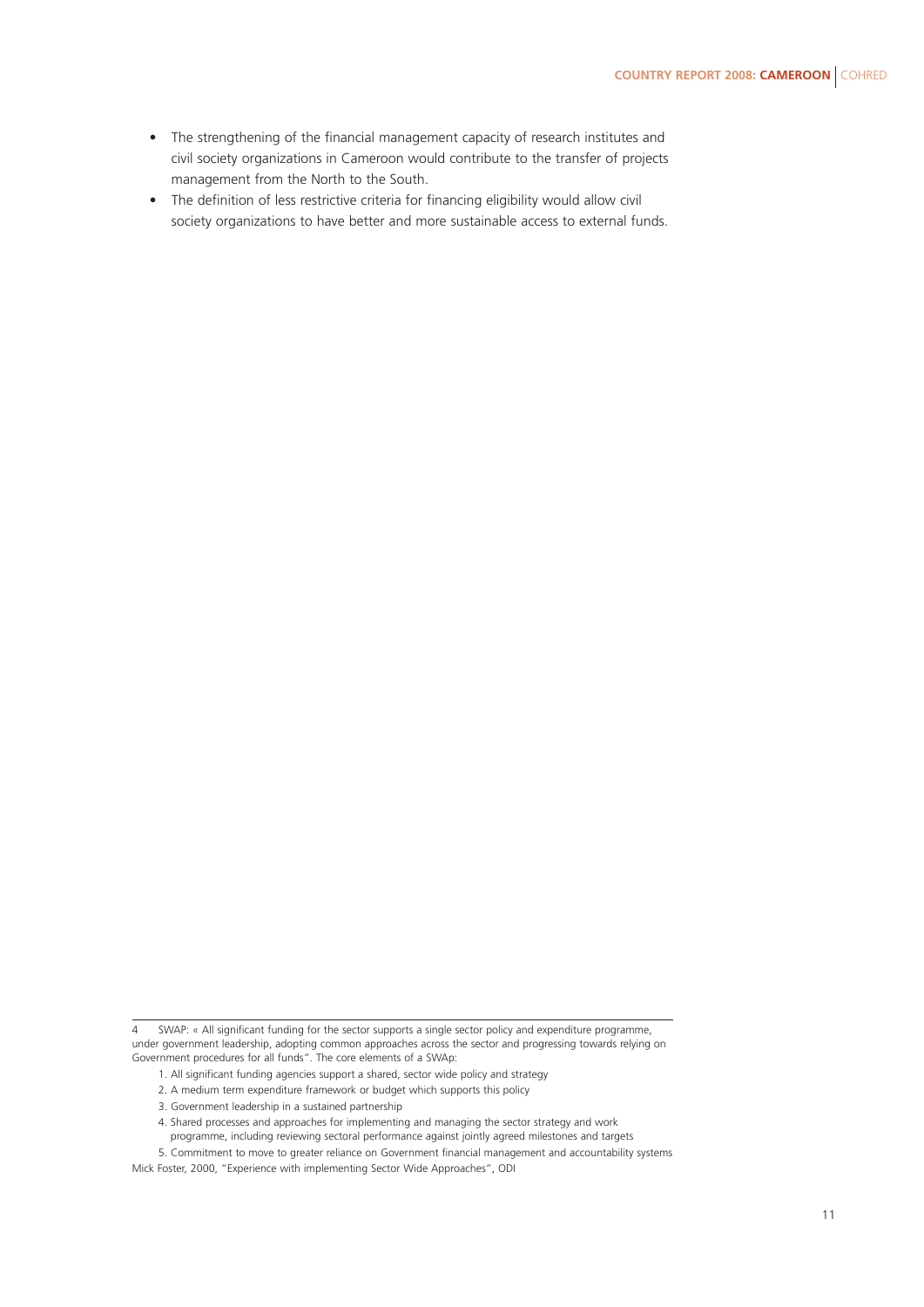### 1. Introduction

Low-income countries face a massive under-investment in health research relevant to their needs. Factors that contribute to this problem include inadequate funding for health research in and by poor countries, limited participation of scientists from developing countries in both international research and the global policy arena, and the lack of funding for health research at the country level.

The health research support of development cooperation agencies is often limited, not harmonized between agencies and unaligned with developing countries' health and health research priorities. Donors' ability to effectively align with countries' strategies tends to be restricted by a lack of comprehensive and operational health research policies and strategies, and a failure to include health research in countries' Poverty Reduction Strategies Programmes.

As a multilateral solution to improve aid effectiveness, and in addition to the Rome Declaration on Harmonization of 2003, more than 100 wealthy and developing countries and organizations signed the Paris Declaration on Aid Effectiveness in 2005. Signatories to this international agreement committed to adhere to and increase harmonization, alignment and aid management efforts through a set of monitorable actions and indicators.

The partnership commitments are organized around five key principles:

- *Ownership*: Partner countries exercise effective leadership over their development policies and strategies, and co-ordinate development actions.
- *Alignment:* Donors base their support on partner countries' national development strategies, institutions and procedures.
- *Harmonization:* Donors actions are more harmonized, transparent and collectively effective.
- *Managing for results*: Donors and partner countries manage resources and improve decision-making for results.
- *Mutual accountability*: Donors and partners are accountable for development results.

Given that the Paris Declaration is aimed at improving the impact of development aid in general, and was not designed specifically for health research support, a group of donors met with COHRED in Cairo in November 2006 to understand the potentials, limitations and implementation of the Paris Declaration principles in the domain of health research support.

Following this meeting, COHRED initiated a study on donor alignment and harmonization in health research, for which financial support was provided by Sida/SAREC. The purpose of this study was to understand how the Paris Declaration can be fruitfully employed in the field of health research support, including institutional or project-based research collaboration, as well as other support that is not normally seen as part of 'development aid'.

The study, known as the Alignment and Harmonization or AHA Study, includes five African countries: Burkina Faso, Cameroon, Mozambique, Uganda and Zambia; and eight donor countries: Canada, Denmark, Ireland, the Netherlands, Norway, Sweden, Switzerland and the United Kingdom.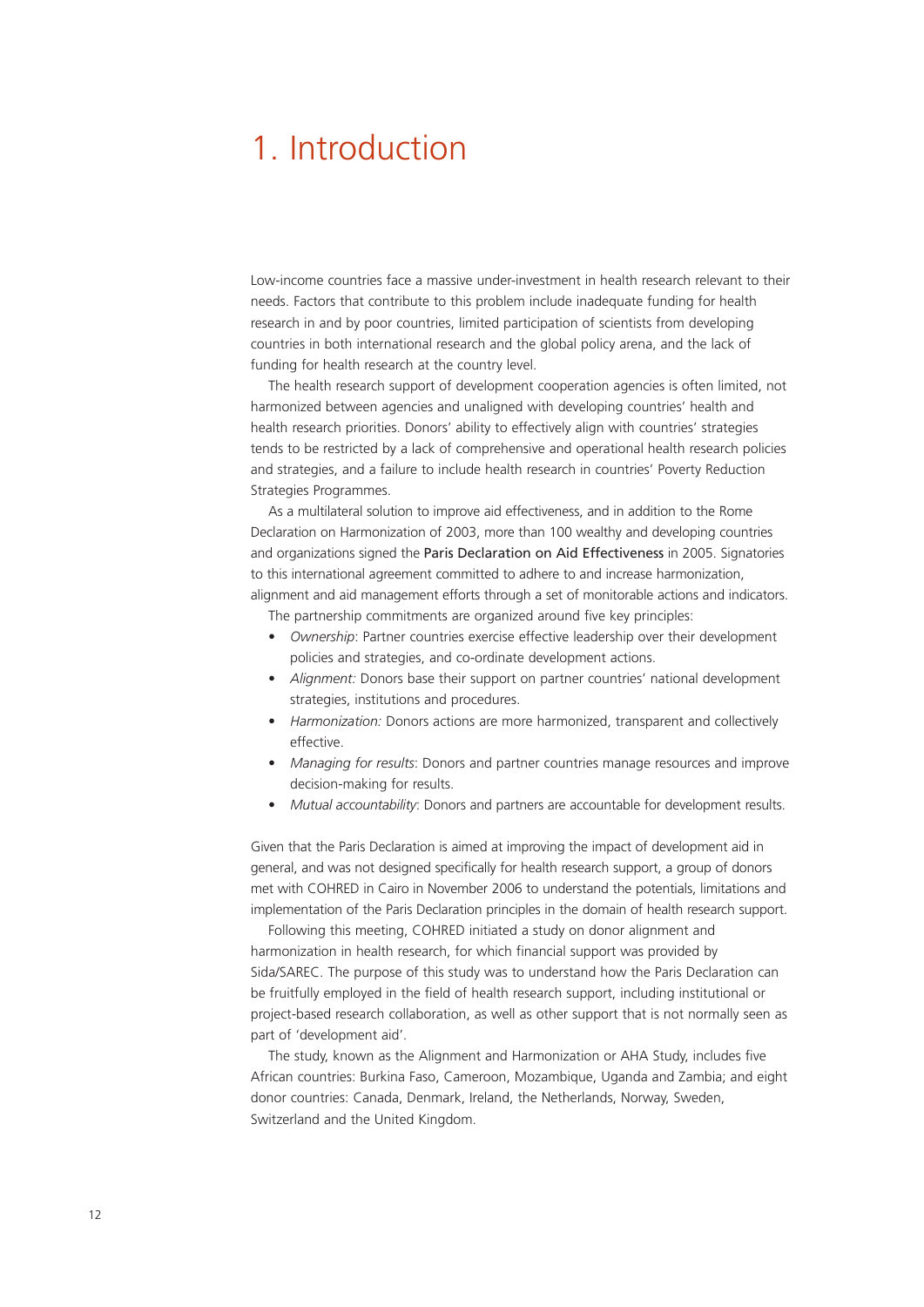The study findings served as background material for a consultation on how to improve and increase donor alignment and harmonization to national health research priorities and systems that was held in Beijing on 31 October 2007 in conjunction with the Global Forum for Health Research meeting. The meeting involved 39 representatives of all the five African countries, eight donors and two major research sponsoring agencies (the Forgarty International Centre of the US National Institutes of Health and the Wellcome Trust) that were not part of the earlier assessment.

The study findings will also provide the Governments of the five African countries with information relevant to the design of their health research policies and strategies.

This three-part report presents the AHA study data for Cameroon:

- Chapter 3 provides an overview of the national health research system (NHRS) in Cameroon. It includes information on the NHRS governance and management including legislation and policies, priorities, and financing and human resources related to health research. It also provides case studies of health research institutions and civil society organizations involved in health research.
- Chapter 4 provides an overview of health research funding, with particular attention to the donor countries involved in the AHA study in Cameroon.
- Chapter 5 looks at the adherence to the the Paris Declaration in relation to health research support in Cameroon.

This information should help inform the health research support planning efforts of other donor and partner countries.

The synthesis report of the AHA study (available from: www.cohred.org/AHA) provides information on all five countries, as well as further analysis on the applicability of the Paris Declaration principles to health research.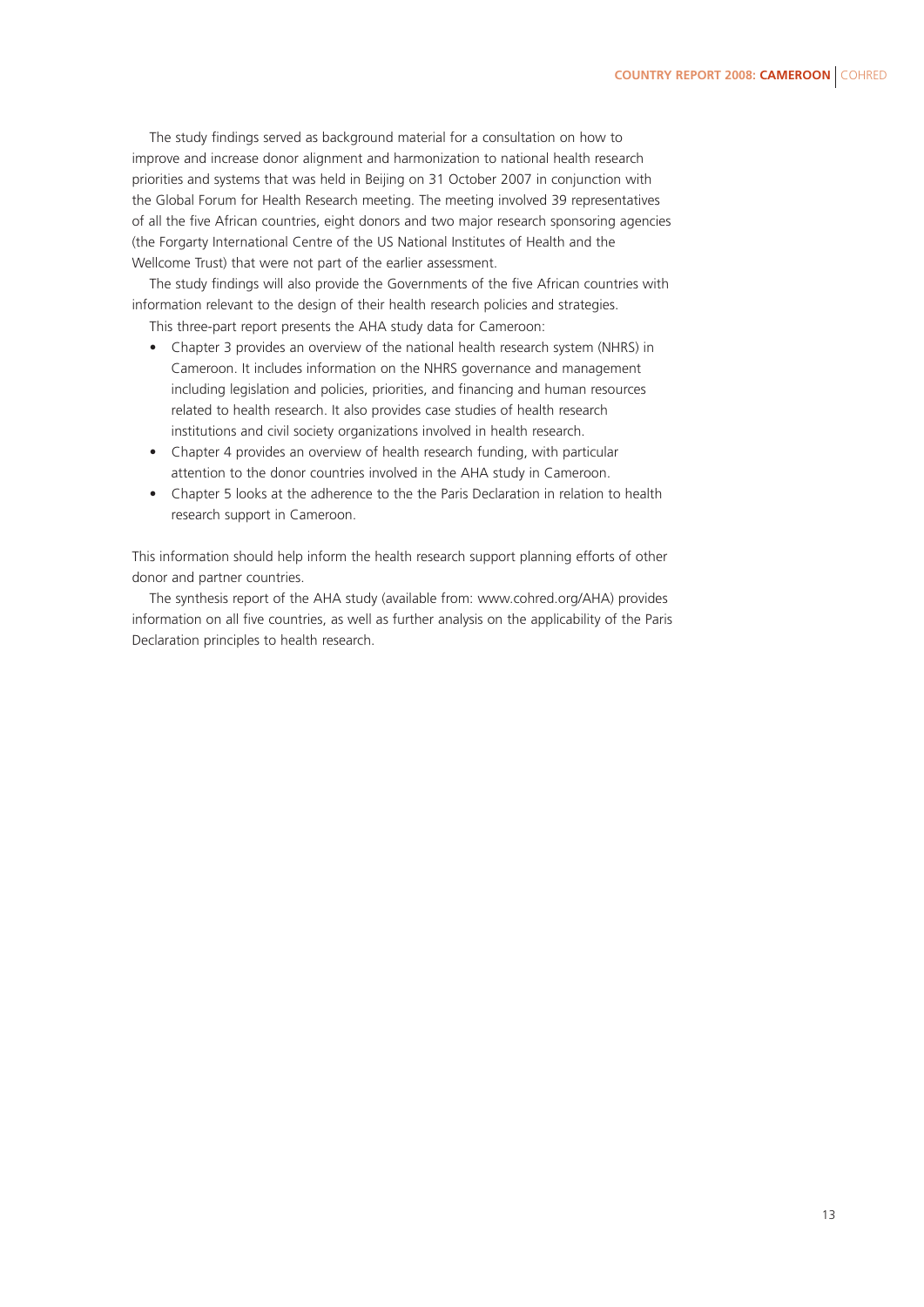### 2. Methods

#### **Study objective and methods**

The primary objective of the AHA study was to examine national health research systems and priorities in the five African countries, as well as the policies and activities of eight donor countries as they relate to the funding and the alignment and harmonization of health research.

The methodology for data collection consisted of:

- 1. Telephone and personal interviews of key informants among the eight donors and among the following constituencies in Cameroon:
	- Government
	- research institutions
	- NGOs
	- donor representatives in the country.

Representatives from different constituencies were interviewed to provide an objective overview of the NHRS and donors' alignment and harmonization in Cameroon. In addition, interviews were designed to collect data that would better integrate the diverse perspectives of the different sectors charged with coordinating, undertaking and funding health research at the country level.

- 2. Desk review of key documents received from donors and stakeholders in the country.
- 3. Internet searches.

A draft of the country report was reviewed by the interviewees.

#### **Data collection in Cameroon**

Interviews were conducted from 1st September to 8 September 2007.

Twenty seven stakeholders were interviewed including two representatives from the Government (MINSANTE), four representatives from national priority programmes attached to the MINSANTE, nine representatives from research institutes, eight representatives from NGOs, two representatives from multilateral agencies, one representatives from technical cooperation aagency, and a representative from a network. (see Annex 1 – list of stakeholders interviewed).

Interviews took place in Yaoundé.

Internet searches were conducted from August 2007 to May 2008.

#### **Study limitations**

During the course of the study it became clear that of the eight donors involved in the AHA study, only Canada currently has active ongoing projects in Cameroon. Therefore, alignment and harmonization have been reviewed in general terms without specifically focusing on the eight donors.

Interviews were not conducted with representatives from the Ministry for Scientific Research and Innovation and the Ministry of Higher Education. These Ministries are involved in the governance and management of the NHRS of Cameroon and their point of view would have been valuable.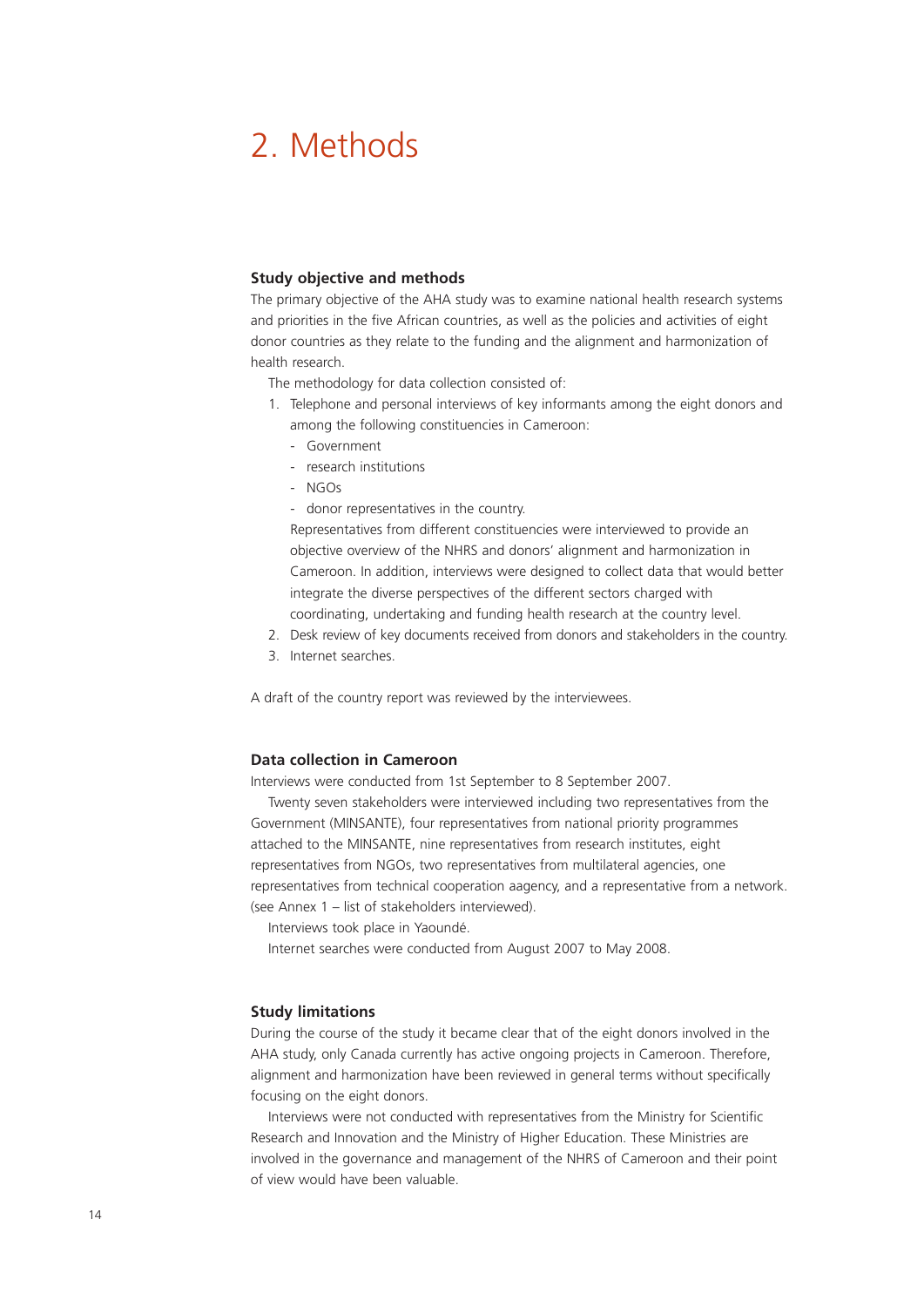### 3. National Health Research System in Cameroon

#### **3.1. NHRS governance and management**

The Government of Cameroon is interested in organizing the health research system in a way that enables it to provide evidence that supports the health sector reform process, thereby contributing to constant improvements in the quality and provision of health care and services in Cameroon.

Three ministries are involved in the governance and management of Health research in Cameroon:

- The Ministry of Public Health (Ministère de la Santé Publique MINSANTE) ;
- The Ministry for Scientific Research and Innovation (Ministère de la Recherche Scientifique et l'Innovation – MINRESI) ;
- The Ministry of Higher Education (Ministère de l'Enseignement Supérieur MINESUP).

While academic research is coordinated by the MINESUP, operational research is coordinated by the MINRESI through the Division for Research and Programme Policy (Division de la Politique de la Recherche et de la Programmation) and the MINSANTE through the Division for Health Operations Research (Division de la Recherche Opérationnelle en Santé – DROS) implemented in 2003.

DROS' mission includes:

- The coordination of health research actors and activities:
- The definition of priorities according to a consultative process with all actors;
- The conduct of clinical research studies;
- The promotion of research within the hospitals, and operations research in the domains of disease control, reproductive health, and food and nutrition;
- The dissemination of research results.

In addition to an ethical clearance, all health research projects must obtain administrative approval from the DROS.

Given its recent implementation just a few years ago, DROS is still in the process of organizing and coordinating health research. Therefore, the exact division of responsibilities between the MINRESI and the MINSANTE is not yet clearly defined.

In the past, the MINSANTE worked with the Strategic Commission for Health Research (Commission Stratégique pour la Recherche en Santé) to act as a multidisciplinary consultative body. Due to financial constraints the Commission could not meet in 2007.

Health research is carried out by:

- State Universities and private universities that fall under the auspices of the MINESUP:
	- University of Yaoundé 1.
	- University of Yaoundé 2.
	- University of Douala.
	- University of Buéa.
	- University of Dschang.
	- University of Ngaoundéré.
	- Catholic University of Central Africa.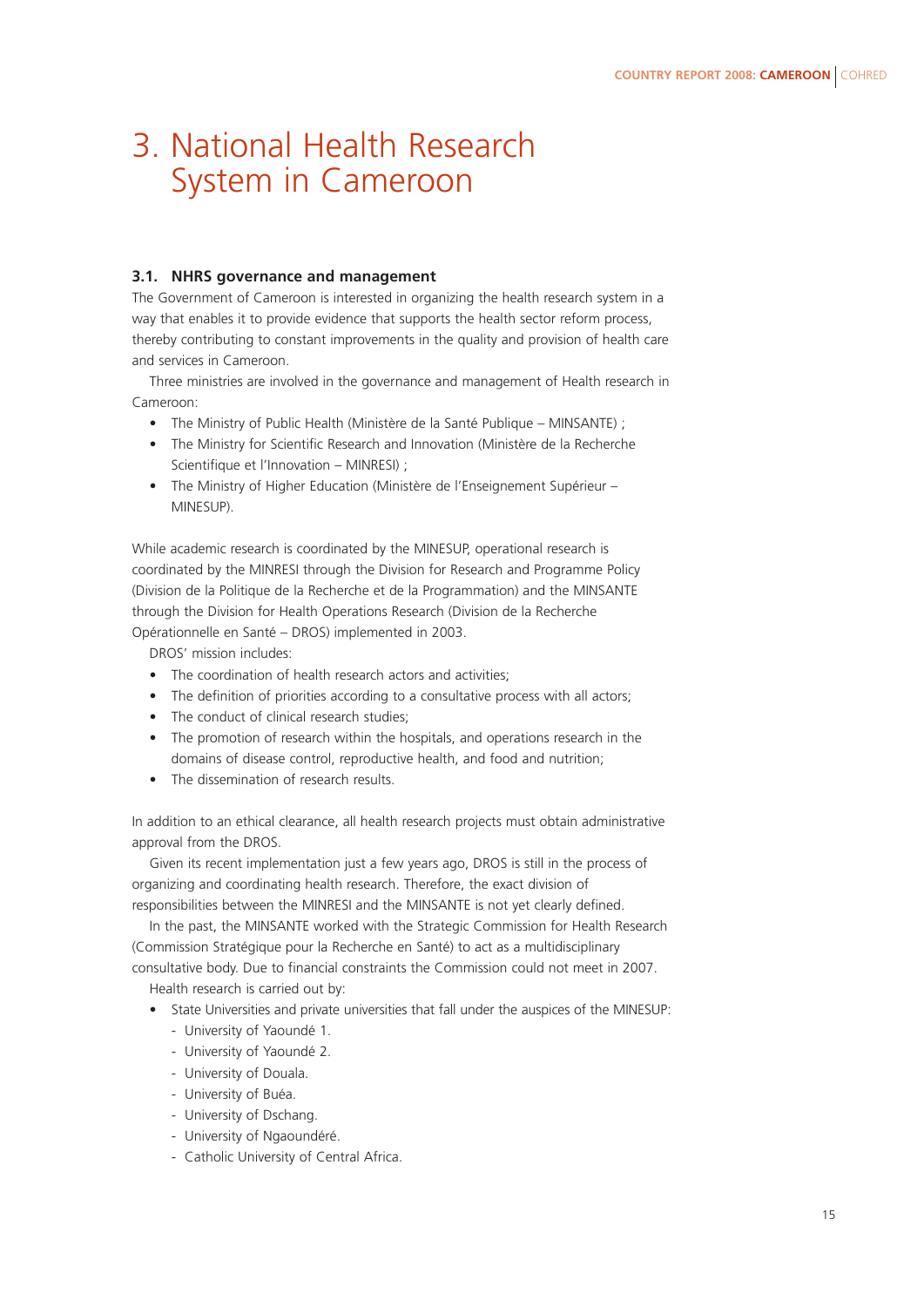- Research institutes that are under the auspices of the MINRESI:
	- Institute of Medical Research and Studies on Medicinal Plants (Institut National de Recherche Médicale et d'Etude des Plantes Médicinales -IMPM) comprised of four research centres (1) CRM: Centre for Medical research; 2) CRAN: Centre for Research on Food and Nutrition; 3) CRPMT: Centre for Research on Traditional Medicine and Medicinal Plants; and, 4) CRESAR: Centre for Health Research of the Army.
	- National Education Centre (Centre National d'Education CEN) for the social and human sciences aspects.
	- Ten centres for scientific research and innovation that have been established in capital cities of the ten provinces since 2004.
	- National Institute for Agricultural Research (Institut National d'Etude et de Recherche Agricole)
- Research institutes that are under the auspices of the MINSANTE:
	- Health Laboratory "Hygiène Mobile".
	- National Laboratory for Drugs Quality Control (Laboratoire National de Contrôle de Qualité des Médicaments).
	- International reference Centre Chantal Biya for research on prevention and management of HIV/AIDS (Centre International de Référence "Chantal Biya" - CICRB).
	- Research units in hospitals.
	- Centre Pasteur du Cameroun.

These public structures interact with other national research institutes such as the Centre for Schistosomiasis and Parasitology, the Biotechnologies Centre, and the Research Foundation for Tropical Diseases and Environment.

They also interact with international private or public research agencies such as the Centers for Diseases Control and Prevention (CDC) Atlanta, Bloomberg- Johns Hopkins School of Public Health, the New York University Medical School, US Military HIV Research Program, the French National Agency for Scientific Research (ANRS), the French Research Institute for Development (IRD), University of Montpellier (France), University of Roma Tor Vergata, The Foundation Mondiale Recherche et Prévention Sida, and the Glaxo Foundation.

See figure 1 for the organization of the health research system in Cameroon.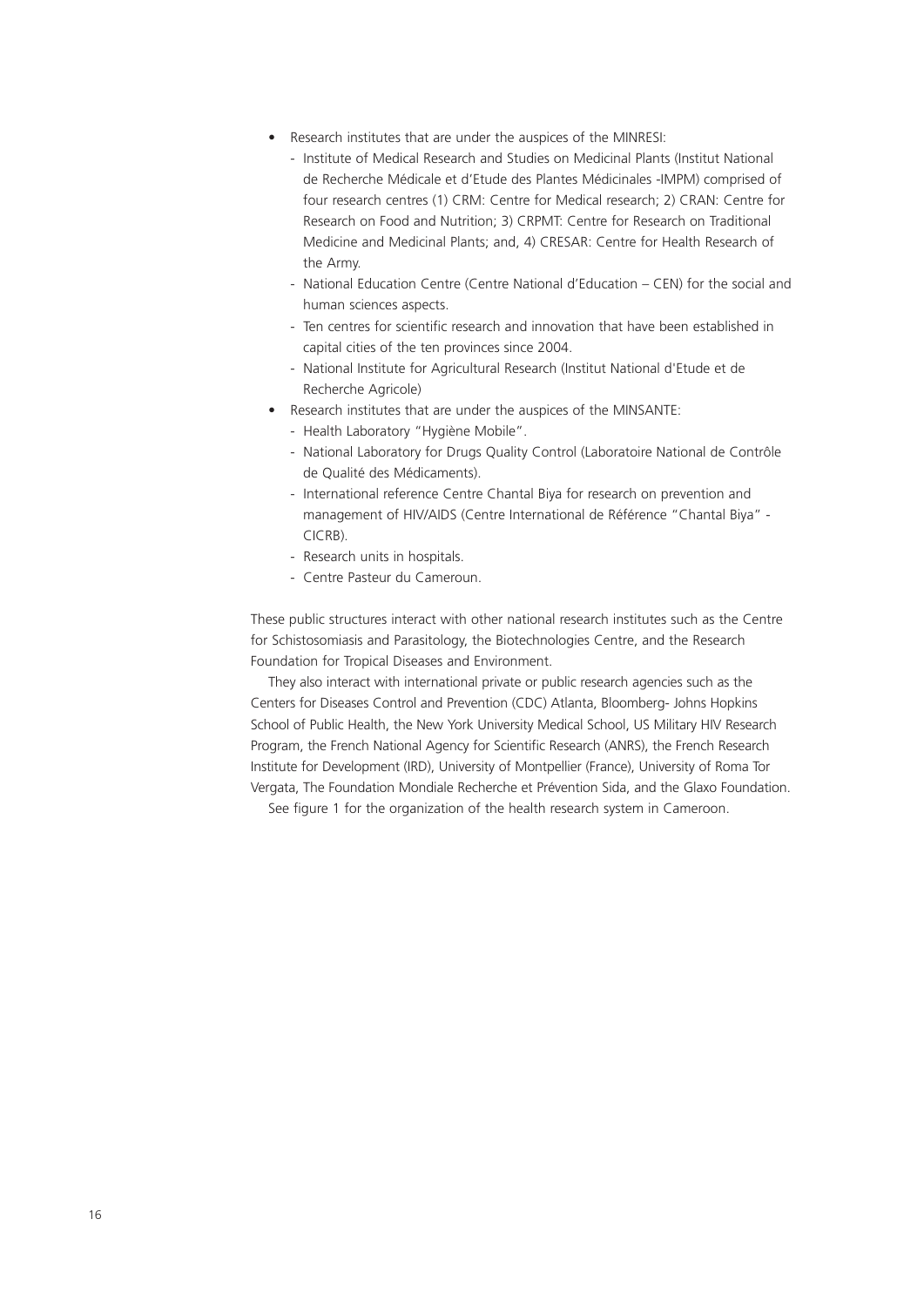

#### **FIgure 1: The National Health Research System in Cameroon**

#### **3.2. Health research legislation and policies**

Cameroon's Poverty Reduction Strategy Paper (PRSP)<sup>5</sup> recognizes the role of research and innovation in the fight against poverty.

The updated 2007 – 2015 health sector strategy adopted in 2007 will be aligned with specific components of the Millennium Development Goals (MDGs) related to health, development and poverty reduction. In addition to disease control programmes, institution building, and improvement of health care provision and services, the health sector strategy makes health research a strategic and operational priority.

In 2004, a sectorial strategy for research and innovation was drafted by the MINRESI with DROS as the focal point for health research during the elaboration process.

5 Cameroon: Poverty Reduction Strategy Paper, International Monetary Fund, 2003, https://www.imf.org/external/pubs/ft/scr/2003/cr03249.pdf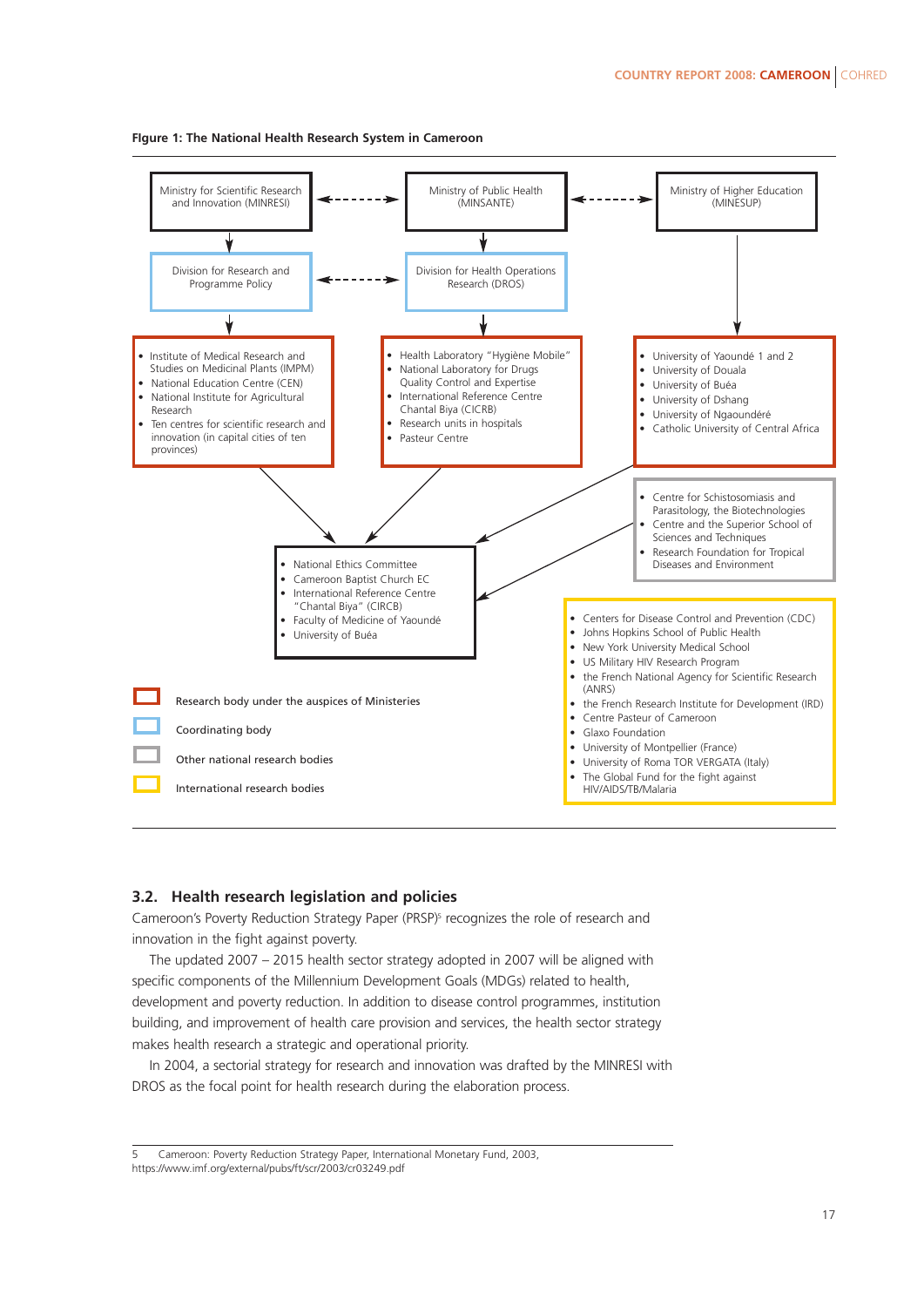With the assistance of COHRED, a health research strategy document (Document d'Orientation de la Recherche en Santé) was drafted by the DROS, involving the MINSANTE, the MINRESI, the MINESUP, research institutes, and NGOs involved in health research. The document is currently undergoing Government validation.

#### **3.3. National health research priorities**

The MINRESI identified health research priorities with the IMPM during a Symposium on medical research organized in 2001. The identified priorities were:

- HIV / AIDS
- Malaria
- Emerging diseases
- Traditional medicine
- Alimentation and nutrition

These priorities led to specific research programmes for the IMPM but have not been updated since 2001. The agenda has not been used much by other ministries.

In terms of priority setting by the MINSANTE, several consultative meetings organized by the DROS since 2005 have led to identification of research priorities focusing on HIV/AIDS and mycobacterial diseases. Health research priorities have also been identified during the policy drafting exercise of national programmes to control diseases. A consolidated national health research agenda has not been elaborated to date. The recent Memorandum of Agreement (MoA) with COHRED includes activities to establish mechanisms for setting and managing the national health research agenda.

To identify health research priority themes, researchers must look at priority programmes. In past years, Cameroon has identified major public health problems for which priority programmes have been implemented. These programmes include:

- National Programme against HIV / AIDS
- National Programme against malaria
- National Programme against schistosomiasis and helminthiasis
- National Programme against tuberculosis
- National Programme against onchocerciasis
- National Programme against lymphatic filariasis
- National Programme for the eradication of the Guinea worm
- National Programme against leprosy
- National Programme against human African trypanosomiasis.
- National Programme against Cancer
- National Programme against Diabetes and Hypertension
- National Programme against blindness
- National Programme against drugs and toxicomania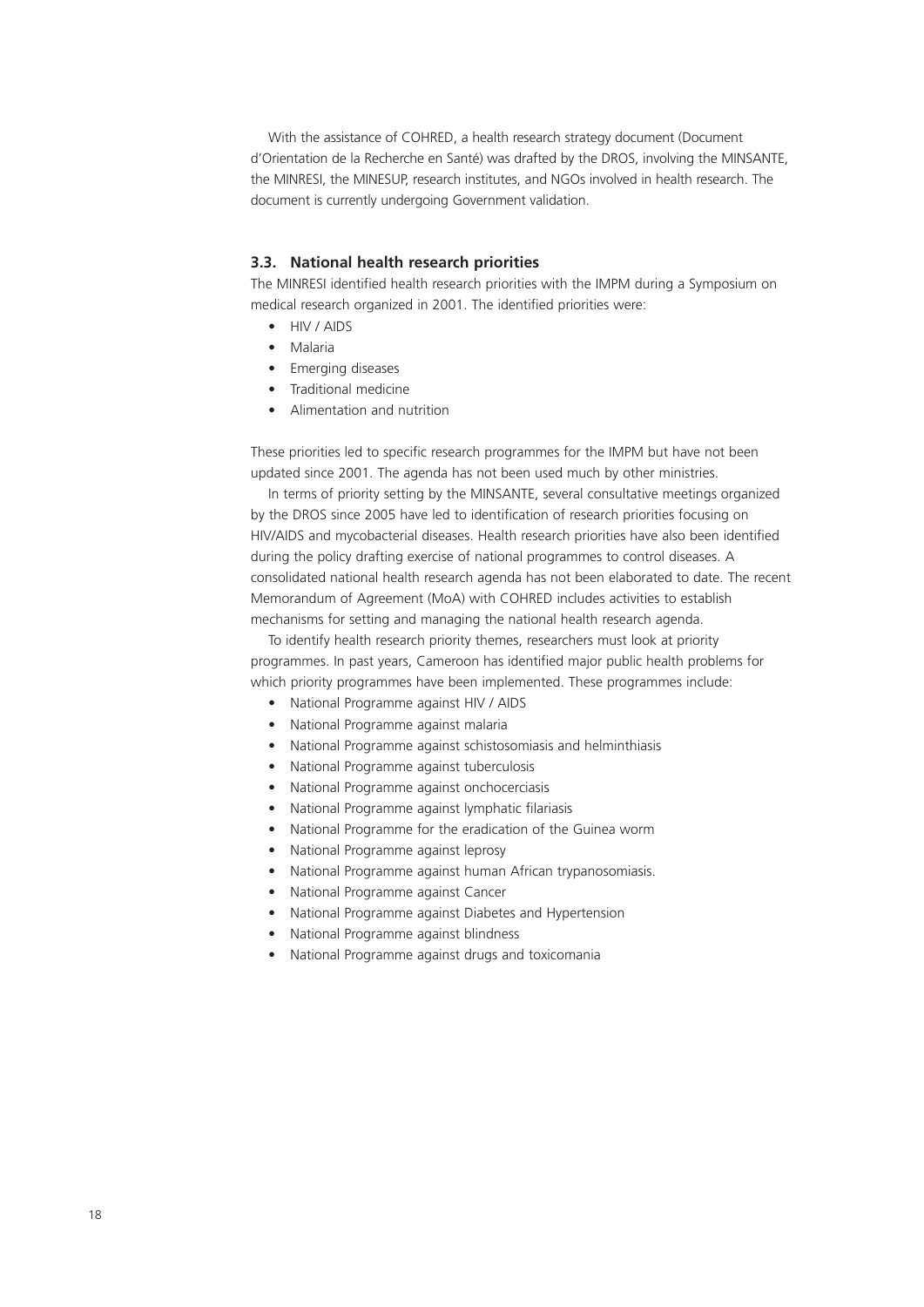| Table 1. Priority programmes' research priorities |                                                                                                                                                                                                                                                                                                                                                                                                                                                                                                                                              |  |
|---------------------------------------------------|----------------------------------------------------------------------------------------------------------------------------------------------------------------------------------------------------------------------------------------------------------------------------------------------------------------------------------------------------------------------------------------------------------------------------------------------------------------------------------------------------------------------------------------------|--|
| Public health problems<br>Research priorities     |                                                                                                                                                                                                                                                                                                                                                                                                                                                                                                                                              |  |
| HIV / AIDS                                        | HIV / AIDS research constitutes the sixth strategic orientation of the National Plan<br>against HIV / AIDS (2006 - 2010) <sup>6</sup> .<br>The research priorities are:<br>Prevention with a focus on methods over which women can have a control<br>(i.e.: microbicides)<br>HIV / AIDS vaccine research and especially research directed towards children of<br>$\bullet$<br>infected mothers as a top priority for health research<br>Treatment<br>The National Strategic Plan against HIV / AIDS (2006 - 2010) highlights that HIV / AIDS |  |
|                                                   | research priorities have not been financed to date.                                                                                                                                                                                                                                                                                                                                                                                                                                                                                          |  |
| Malaria                                           | Resistance to drugs and insecticides<br>$\bullet$<br>Drug efficacy                                                                                                                                                                                                                                                                                                                                                                                                                                                                           |  |
| Tuberculosis <sup>7</sup>                         | Widespread epidemiological studies on Tuberculosis<br>Resistance<br>Studies to develop Information, Education and Communication (IEC) strategies<br>Studies to assess strategies in place to fight tuberculosis<br>$\bullet$<br>Studies to assess the social and economic impact of tuberculosis in order to design<br>$\bullet$<br>and advocacy strategy                                                                                                                                                                                    |  |
| Cancer                                            | Incidence and prevalence<br>$\bullet$<br>Cancer prevention<br>$\bullet$<br>Early detection<br>Improving treatment<br>Improving palliative care<br>Organization of services                                                                                                                                                                                                                                                                                                                                                                   |  |
| Schistosomiasis and<br>helminthiasis <sup>8</sup> | Identification of limits and constraints faced during the implementation of the<br>strategic programme<br>Identification and anticipation of factors contributing to the improvement of the<br>$\bullet$<br>strategic programme (alternative drugs / traditional medicine, etc.)                                                                                                                                                                                                                                                             |  |

Health research priorities exist within these priority programs as shown in the table below.

While health research priorities have been defined at the programme level, an overall agenda based on a national consultative process involving all the actors involved in health research does not exist. DROS has set out to accomplish this in the coming months.

<sup>6</sup> National AIDS Control Committee Central Technical Group, *National Strategic Plan against HIV / AIDS* (2006 – 2010), Ministry of Public Health, 2006

<sup>7</sup> National Programme against Tuberculosis, National Strategic Plan against Tuberculosis (2003 – 2007), Ministry of Public Health 2003

<sup>8</sup> National Programme against Schistosomiase and Helminthiases, Strategic Plan (2005 – 2010), 2005, Ministry of Public Health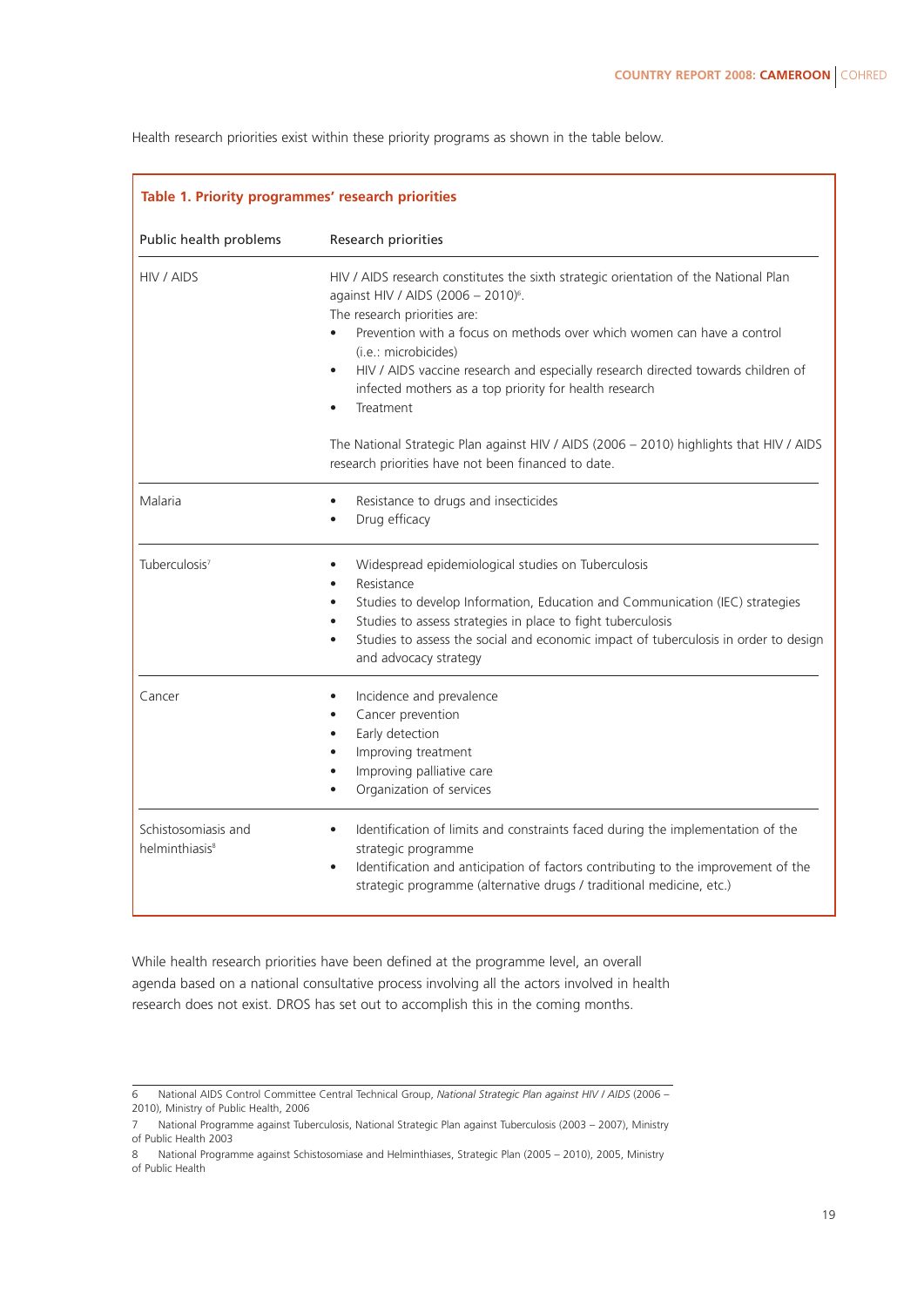#### **3.4. Health research financing**

Due to scarce resources, the Government of Cameroon allocates little funding to health research. For the most part, research in Cameroon is supported by bilateral and multilateral organizations.<sup>9</sup>

The national budget dedicated to health research is about 0.7% of the health budget representing 0.1% of the total budget. This falls far short of the Commission on Health Research for Development's 1990 recommendation that 2% of national health expenditures be spent on health research.<sup>10</sup>

In 2006 the MINSANTE directed 200,000,000 FCFA (400,000 USD) towards health research through subventions to research institutes and the Faculty of Medicine.

The running budget of the DROS is approximately 90,000,000 FCFA (180,000 USD). In 2006, the overall health budget was 71,432,518,218 FCFA (154,500,600 USD).

In 2006, the overall budget for the MINRESI was 5,826,069,414 FCFA, from which approximately 300,000,000 FCFA (600,000 USD) were dedicated to health research.

Data from the Ministry of Higher Education are not available.

External funds constitute the main source of funds for health research in Cameroon. In 1998/1999 they represented 82% of total health research financing.11

#### **3.5. Human resources for health research**

According to the DROS there is no official census of health researchers in Cameroon. DROS indicated that there are currently around 200 people who have a Master's Degree that allows them to undertake health research in universities.

The table below shows the number of research staff of some of the research institutes visited.

Only a few research institutes, such as the CIRCB, offer a career plan.

| Table 2. Human Resources of some research institutes and NGOs |                 |        |
|---------------------------------------------------------------|-----------------|--------|
| Research Institute and NGOs                                   | Number of staff |        |
|                                                               | Male            | Female |
| <b>CICRB</b>                                                  | 8               | 9      |
| <b>Biotechnologies Centre</b>                                 | 8               | 15     |
| <b>IMPM / CRESAR</b>                                          | 38/2            | 32/4   |
| <b>IRD</b>                                                    | 10              | 10     |
| IRESCO (NGO)                                                  | 5               |        |
| Foundation SHEMKA (NGO)                                       | 4               |        |
| <b>REFOTDE</b>                                                | 10              | 10     |
| <b>FPAE</b>                                                   | 8               | 8      |
| Centre Pasteur du Cameroun                                    | 10              | 10     |
|                                                               |                 |        |

<sup>9</sup> N. Ali, C. Hill, A. Kennedy, C. IJsselmuiden, What factors influence national health research agendas in low and middle income countries? Perspectives of health research from six countries and 11 international agencies, Record Paper 5, COHRED, 2006

<sup>10</sup> Commission on Health Research for Development, Health Research – Essential link to equity in Development, Oxford University Press, 1990

<sup>11</sup> Dr. G. N. Mbanga, Dr. M. T. Sama, Tracking resource flows for health research and development (R&D) in Cameroon, COHRED, 2002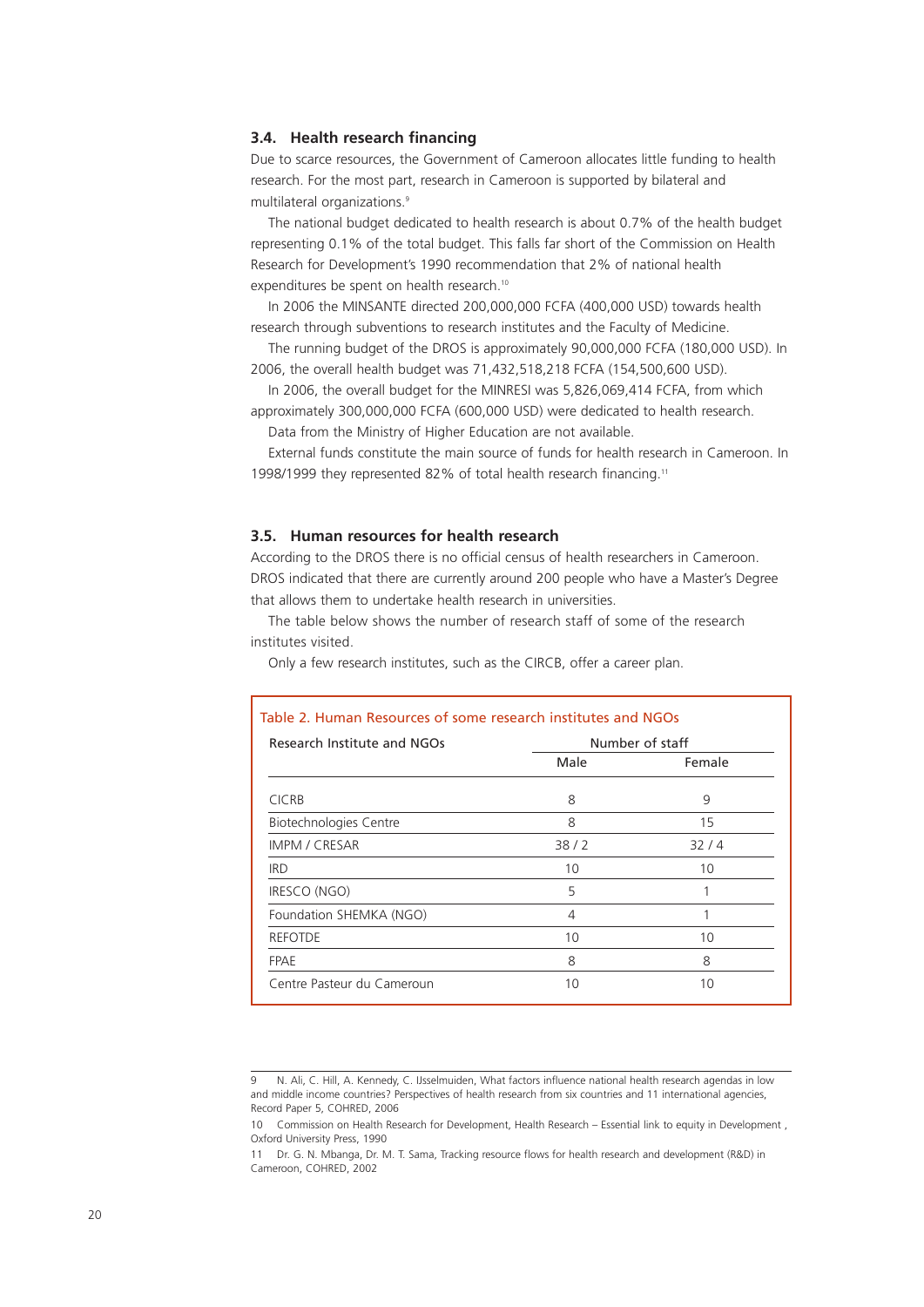#### **3.6. Health research institutions**

Approximately thirty organizations (research institutes and NGOs) are carrying out health related research in Cameroon. Health research institutes operate under the auspices of either the MINSANTE or MINRESI, or are international.

Six health research centres were visited in the area of Yaoundé. Their main health research activities are listed in table 3.

| Table 3. Priority programmes' research priorities                                         |                                                                                                                                                                                                                                                                                          |                                                                           |
|-------------------------------------------------------------------------------------------|------------------------------------------------------------------------------------------------------------------------------------------------------------------------------------------------------------------------------------------------------------------------------------------|---------------------------------------------------------------------------|
| <b>Research Institutes</b>                                                                | Main health research activities                                                                                                                                                                                                                                                          | Major sources of financing                                                |
| CIRCB (Centre International de<br>Référence "Chantal Biya")                               | All research projects must be related to<br>HIV / AIDS<br>• Vaccine research on HIV / AIDS with<br>a focus on infected mothers and<br>infants<br>HIV / AIDS Tuberculosis<br>Hepatitis B virus and HIV co-infection<br>HIV/ AIDS and malaria<br><b>Genetic Diseases</b><br>Health systems | <b>MINSANTE</b><br>Italy<br><b>UNESCO</b><br>Clinton Foundation           |
| <b>IMPM (Institut de Recherches)</b><br>Médicales et d'Etudes des Plantes<br>Médicinales) | • HIV / AIDS<br>Malaria<br>$\bullet$<br>Emerging diseases<br>Traditional medicine<br>Medicinal plants<br>Nutrition<br>$\bullet$                                                                                                                                                          | <b>MINSANTE</b><br>International Atomic Agency<br>Japan<br>European Union |
| LSHM (Laboratoire de Santé<br>Hygiène Mobile)                                             | HIV / AIDS<br>Malaria<br>Sexually transmitted diseases<br>Hepatitis<br>٠                                                                                                                                                                                                                 | <b>MINSANTE</b><br>Global Fund<br>Canada                                  |
| Biotechnologies Centre                                                                    | HIV / AIDS<br>Malaria<br>٠<br>Tuberculosis                                                                                                                                                                                                                                               | <b>WHO</b><br>Gates Foundation<br>European Union<br><b>NIH</b>            |
| ANRS Site in Yaoundé<br>Central Hospital                                                  | $\bullet$ HIV / AIDS                                                                                                                                                                                                                                                                     | France                                                                    |
| Centre Pasteur du Cameroun                                                                | • HIV/AIDS<br>Food safety<br>Tuberculosis                                                                                                                                                                                                                                                | France                                                                    |

All of the research institutes visited reported that their research activities are in line with the priority programmes in Cameroon but that they also orient their research according to funding opportunities. Some institutions try to keep a link with their expertise and the priority programmes when they apply call for external funds (i.e.: CIRCB always links its projects to HIV / AIDS).

Despite some existing collaboration between research institutes—such as the CIRCB that works closely with the CRESAR—most interviewees indicated that there is insufficient interaction and information sharing between all research institutes. This limitation is compounded by the fact that many institutes undertake research in the same fields, mainly HIV / AIDS, malaria and tuberculosis.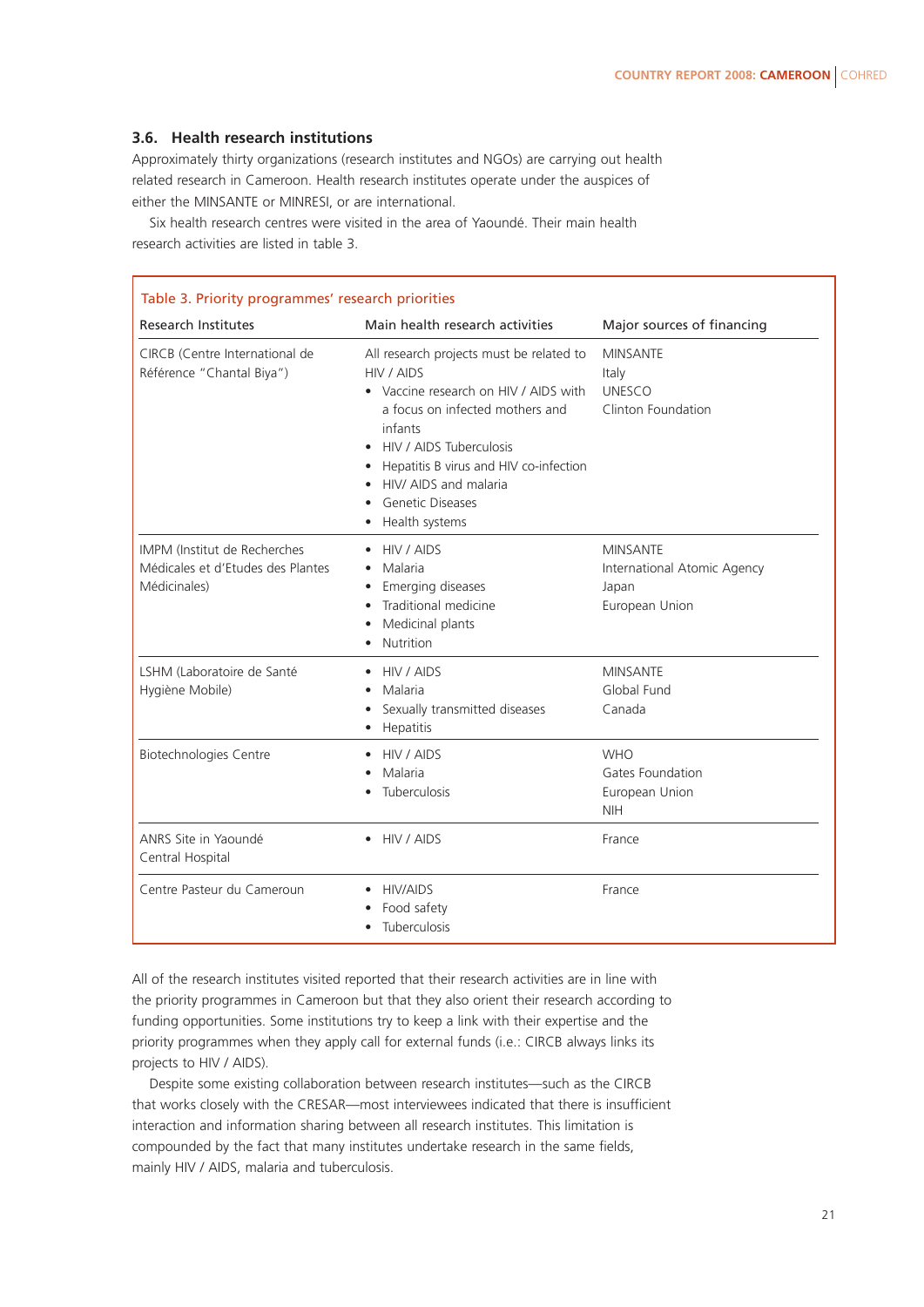#### **3.7. Organized civil society in health research**

Five NGOs were visited in Yaoundé and in the rural area around the city. They are listed along with some of their research projects in Annex 2.

NGO capacity is quite fragmented in terms of number of researchers and infrastructure. For some-such as the Shemka Foundation<sup>12</sup> or "Femmes, Santé et Développement" (FESADE)—the research they undertake is often limited and entirely dependent on external funds.

The Paul Ango Foundation<sup>13</sup> (FPAE)—a centre for research, exchange and dissemination on different issues related to development and politics—conducts health research, as part of it is activities. The centre hosts researchers from foreign institutes with which it collaborates on projects, as well as Cameroonian researchers attached to other institutes or to Universities. FPAE sets research priorities according to its expertise and its definition of Cameroonian priorities. All FPAE research activities result from applications to "open calls".

The Institute for Research on Social and Economic Development and Communications  $(IRESCO)^{14}$  conducts several projects related to health research through application to "open calls". IRESCO distinguishes itself by training each of its researchers and collaborators on ethics. IRESCO intends to promote the importance of research in the fight against HIV / AIDS, and facilitate the dissemination of research findings among researchers working in different constituencies.

While all interviewees apply to "open calls" and recognize that health research in Cameroon has a donor-driven orientation, their projects remain within the research priorities fixed in the national priority programmes. They indicated that donors tend to involve them in project design to ensure that projects are adapted to the local context and needs. Nonetheless, they suggest that donor criteria for financing eligibility is often restrictive and does not allow NGOs to have an optimal and sustainable access to funds. They also stressed that the financial management of the projects tends to be assured by the North, a situation that may be explained by a lack of management capacity and skills in the South.

All of the NGOs interviewed mentioned DROS' positive role in the promotion of health research in Cameroon. Some of them had benefited from trainings organized by DROS on the methodology for protocols design and on ethics.

#### **3.8. Regional organizations and networks**

Cameroon is a member of the New Partnership for Africa's Development (NEPAD), a leading organization in Africa that aims to promote health research as stated below:

"*Research in general and operational research specifically must be recognized as necessities for improving health systems performance and not as luxuries. In consequence, health systems need to budget for and support research that provides evidence for use by policy – and decision makers at all levels. Appropriate arrangements have to be made to ensure that results of research can indeed influence health policy and practice*"15.

<sup>12</sup> http://www.shemkafoundation.org/

<sup>13</sup> http://www.fpae.net/fpae/presentation-1.html

<sup>14</sup> http://www.iresco.org

<sup>15</sup> NEPAD Health Strategy : http://www.nepad.org/2005/files/documents/129.pdf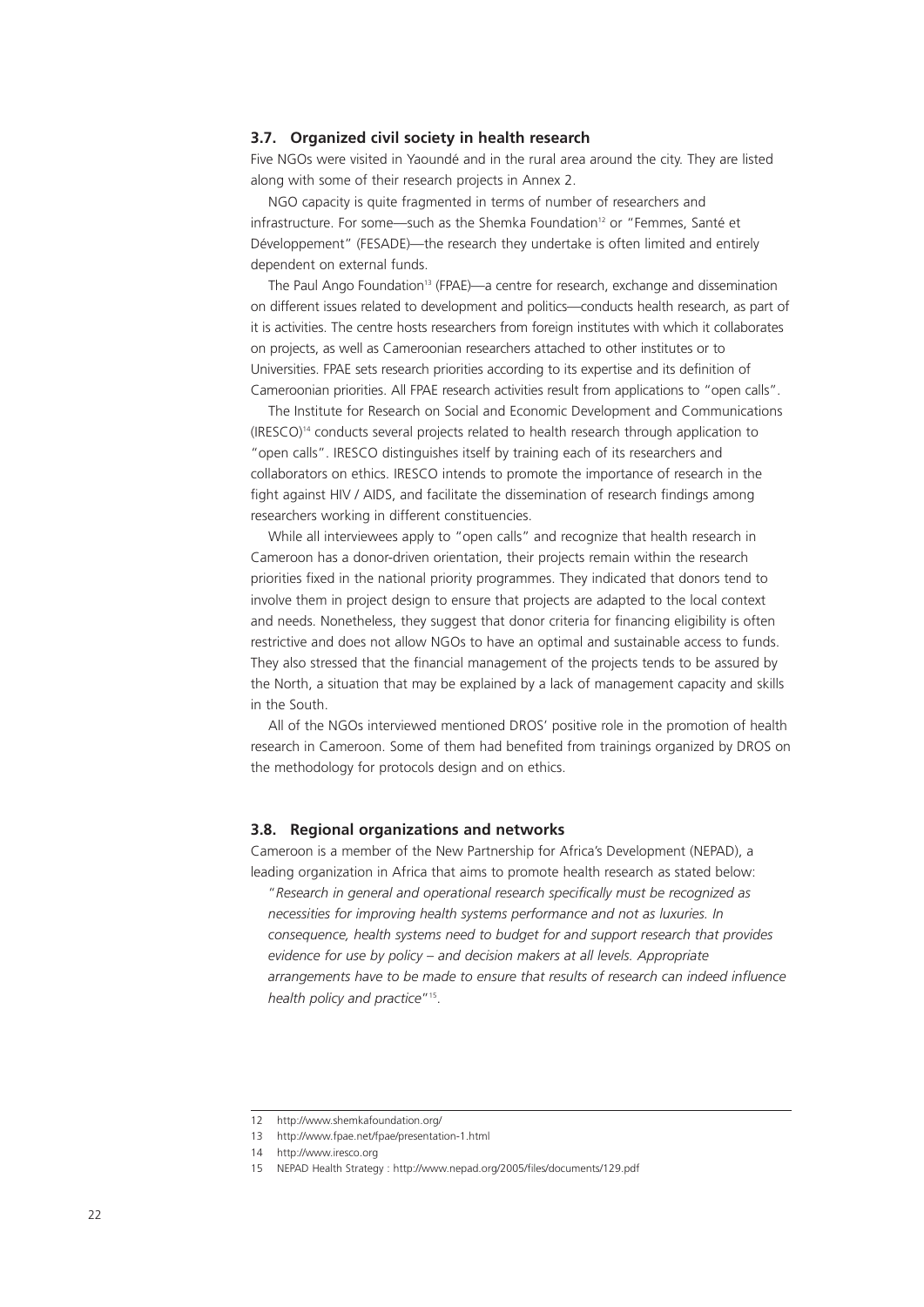Cameroon has been a member of EVIPNet Africa<sup>16</sup> since its launch in March 2006. EVIPNet (Evidence-Informed Policy Networks) is a program to promote the use of health research in policy- and decision-making and practice. A partnership between policy- and decision-makers and researchers, EVIPNet aims to facilitate decision-making and policy implementation through the use of the best quality and safest scientific evidence available globally and locally.

Currently, EVIPNet Africa is in an initial planning phase in which countries create their concept for partnerships between researchers and policy-makers, develop their teams and host workshops in each country to identify priorities. This phase is supported by the Health Systems division of the Swedish International Development Cooperation Agency (Sida) and WHO. The other African countries involved are: Angola, Burkina Faso, Central African Republic, Ethiopia, Mozambique, Niger and Zambia.

Cameroon also hosts the Head Office of the Organisation pour la Coordination pour la lutte contre les Endémies en Afrique Centrale (OCEAC), a technical body of the Central Africa Economic and Monetary Community (CEMAC) including a research institute known as Institut de Recherche de Yaoundé that is specialised in Malaria research, human African trypanosomiasis and HIV/AIDS. Member states are Chad, Central Africa Republic, Gabon, Congo Brazzaville, Equatorial Guinea and Cameroon.

#### **3.9. Dissemination of research findings**

For each project approved, DROS requests monthly progress reports and a final report of the activities undertaken, as well as dissemination of the findings at the local and central levels. DROS is currently working on the definition of a more systematic approach to dissemination. It already initiated the implementation of networks for information sharing between actors involved in health research in Cameroon. The network is built around specific themes related to major health problems or concerns in the country:

- HIV / AIDS
- Reproductive Health
- Social Sciences
- **Mycobacterium**
- Non communicable diseases

The network consists of interactive platforms through which participants can exchange their research findings and any information of interest. Participants have been identified by the DROS and include health researchers operating in research institutes or NGOs, and donors. Each platform is animated by a DROS employee who sends a monthly newsletter to keep members informed of the latest news in their field of interest.

DROS is also organizing the "Salon International de la Medicine" that should bring together all of the actors involved in health and health research.

Apart from progress reports and final reports, interviewees mentioned the following dissemination tools:

- Publications in international scientific journals;
- Workshops / Conferences;
- Lectures at University.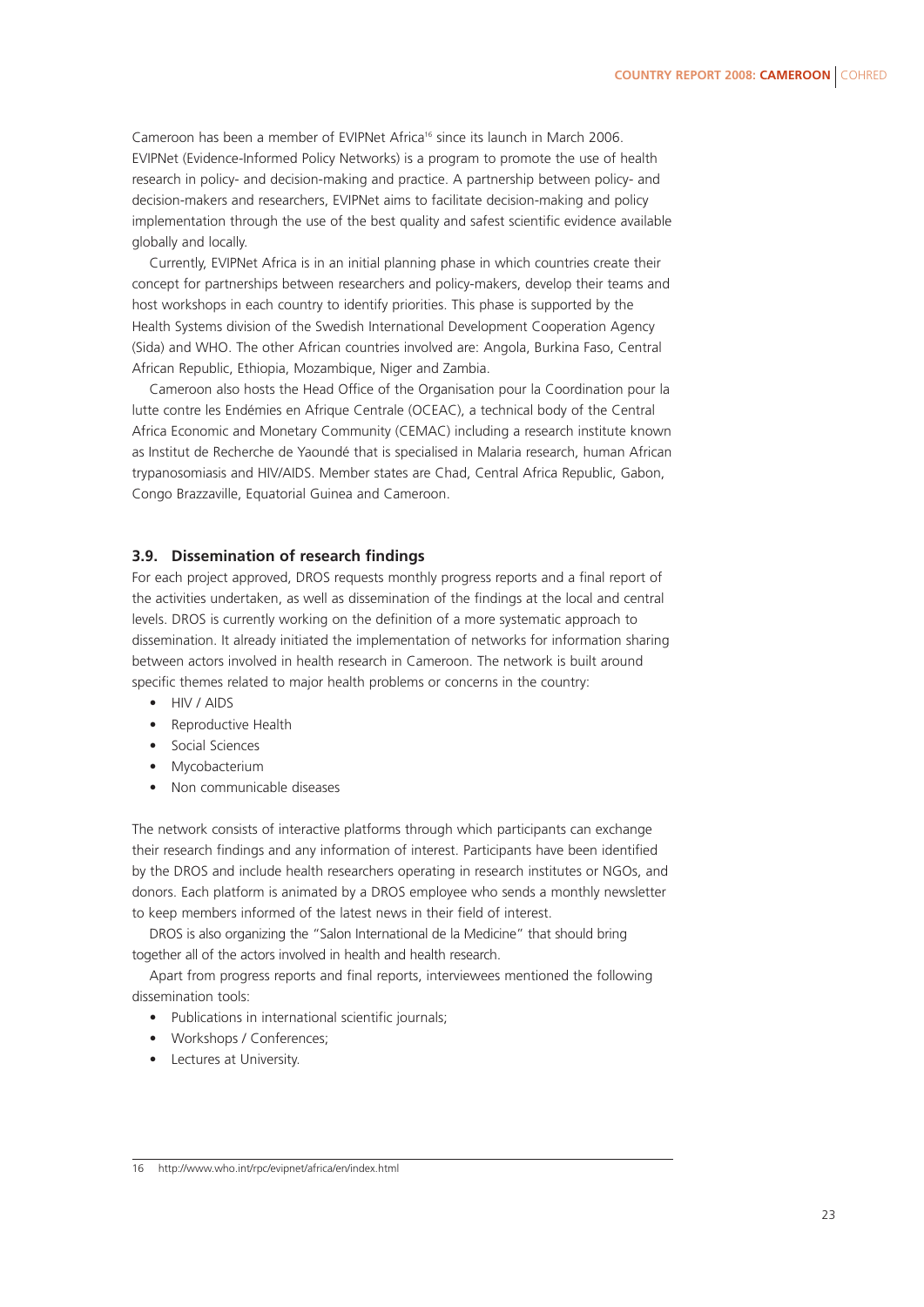The results of a study<sup>17</sup> undertaken over the period 1990 – 2001 showed considerable differences in judgment between researchers, decision-makers, and commissioning bodies regarding existing practices and desirable usage for translation of research findings into policy. These differences reflected the lack of connection between academic concerns and policy prospects, and a research funding structure that separated problem definition from solution implementation.

It appears that the situation has not evolved as, in effect, most of the researchers interviewed for the AHA study said: "*we do not feel concerned about this issue. Our only objective is to be published*".

Nonetheless, the results of the research undertaken by the Biotechnologies Centre on the resistance to insecticides obliged the National Malaria Committee to modify its message on prevention as the study revealed the ineffectiveness of the product that was promoted by the Committee. In addition, a study on obstetrics fistulas initiated by UNFPA resulted in the inclusion of this health problem in the health sector strategy.

DROS is analyzing findings to determine which information is of interest to policy makers, and to produce technical notes to facilitate the reading of scientific results.

#### **3.10 Ethics**

To get the required administrative authorization from DROS, each health research project must first obtain an ethical clearance.

The clearance can be obtained from either the National Ethics Committee (implemented in 1987) or from one of four other Research Ethics Committees that have been approved and registered at the DROS. These Research Ethics Committees are linked to the Cameroon Baptist Church (CBC), the International Centre "Chantal Biya" (CIRCB), the Faculty of Medicine of Yaoundé and the University of Buéa. The Cameroon Bioethics Initiative (CAMBIN), a branch of the Pan African Bioethics Initiative (PABIN), is establishing an Ethics Committee, as well as capacity building activities. The MINRESI is currently in the process of creating an Ethics Committee.

Most interviewees agreed that the functioning of the National Ethics Committee should be improved. According to the MINSANTE, many health research projects are still undertaken without any ethical and / or administrative clearance.

Civil society is also quite involved in the ethical process, particularly in the REDS<sup>18</sup> through GTIA (Groupe de Travail Inter Associatif sur la recherche biomédicale)—a working group on research ethics. The group is composed of representatives from eight community based associations working in the field of HIV / AIDS. It provides ethics recommendations on projects that researchers submit to the group. For instance, all projects undertaken by the French National Agency on Research against HIV / AIDS (Agence Nationale de Recherche contre le Sida – ANRS) are submitted to the REDS for recommendations prior to submission to the National Ethics Committee. The REDS also looks at the extent to which projects are linked to the preoccupations and needs of Cameroon's population. Finally, the REDS ensures that study findings are disseminated among study participants.

The REDS also has the ability to provide information to or acquire information from DROS about projects that are, in its estimation, unethical.

Some research institutes (i.e. CIRCB) and NGOs (i.e. IRESCOM) organize ethics training for their researchers.

<sup>17</sup> Mbock C.G.; Ngo-Mpeck M-L.; Kom D.; Zambo Belinga J-M, Policy utilisation of research results in Cameroon, International Social Science Journal, Volume 56, Number 1, March 2004 , pp. 37-45(9) The study is based on a questionnaire survey administered to a sample of 200 researchers, decision-makers, and research-commissioning bodies, complemented by interviews.

<sup>18</sup> The REDS is a grouping of community based associations working in the field of HIV / AIDS.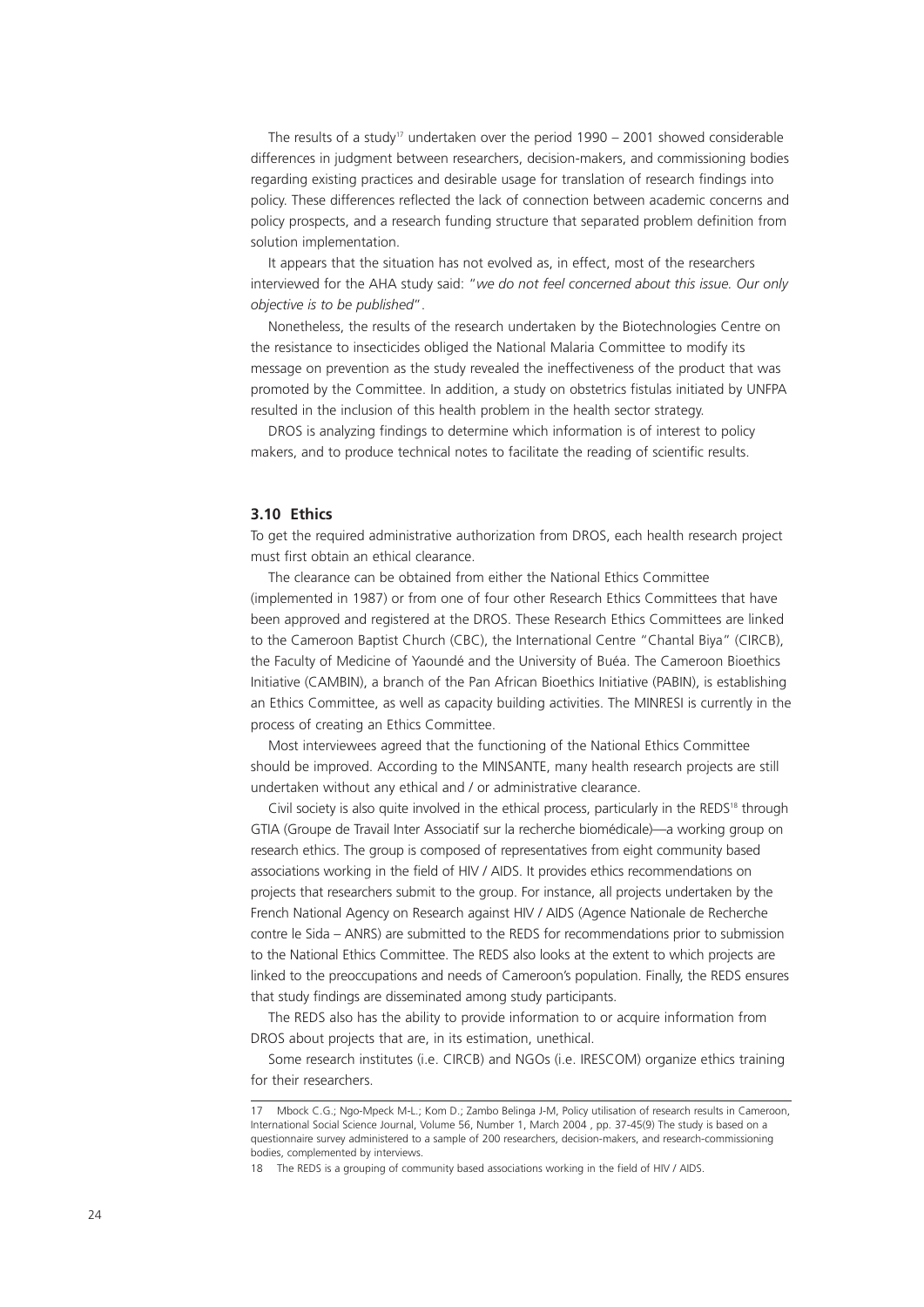### 4. Health research donors in Cameroon

#### **Donor countries' health research support in Cameroon**

Canada is the only AHA donor country funding health research in Cameroon. Current projects funded by Canada (IDRC) appear in Table 4.

The major donor countries supporting health activities (and to some extent health research) in Cameroon are:

- Germany (through GTZ/KFW)
- France
- Italy
- Belgium (Belgium will stop its development assistance to Cameroon in 2008)
- Canada
- United States (through USAID).
- Japan
- China

Multilateral organizations supporting health development include:

- WHO
- World Bank
- European Union
- UNFPA
- UNICEF
- African Development Bank.
- GAVI
- UNESCO
- Islamic Development Bank
- Global Fund for the fight against HIV/AIDS, Tuberculosis and Malaria

Global Health donors and NGOs supporting health development include:

- Bill & Melinda Gates Foundation
- Clinton Foundation
- CARE international
- Helen Keller International
- MSF (Médecins Sans Frontières Switzerland))
- Aide aux Lépreux Emmaus Suisse
- Plan International
- Sight Savers
- Carter Centre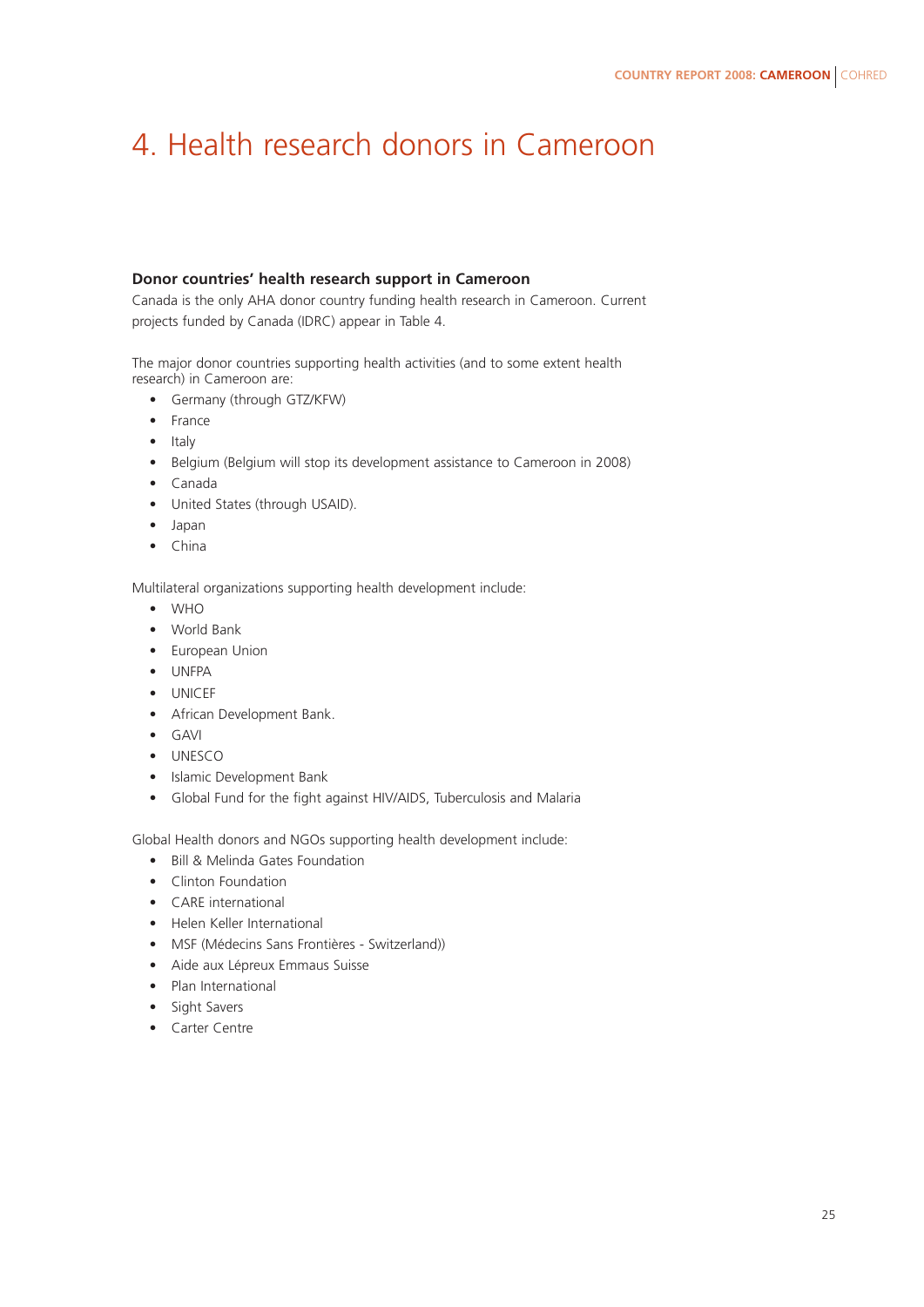In Cameroon, international aid represents on average 7% of the total health sector financing. Donors either fund health system development or implementation of national priority programmes. Each of them has a particular field and zone of intervention. Table 5 below shows some examples of donors' interventions<sup>19</sup>:

#### Table 4. Health research projects currently funded by Canada (IDRC) in Cameroon

| Projects                                                                                 | Beneficiary in Cameroon            | <b>Budget</b>               |
|------------------------------------------------------------------------------------------|------------------------------------|-----------------------------|
| Institutionalizing ecosystem<br>approaches to human health in<br>West and Central Africa | Université d'Abomey-Calavi (Benin) | 647,900 CAD\$ (667,000 USD) |
| Mastering sanitation in an urban<br>ecosystem in Yaoundé                                 | Université de Yaoundé              | 355,500 CAD\$ (366,000 USD) |

| Table 5: Examples of Donor's zones and fields of intervention<br>Donors | Zones of intervention                 | Fields of intervention                                                                                                            |
|-------------------------------------------------------------------------|---------------------------------------|-----------------------------------------------------------------------------------------------------------------------------------|
| French cooperation                                                      | Center, coastline, North              | Fight against communicable diseases<br>including HIV/AIDS, health system<br>strengthening                                         |
| Italian cooperation                                                     | East, North                           | Primary health care, HIV/AIDS<br>(infrastructure and equipment)                                                                   |
| GTZ/KFW                                                                 | Coastline, NorthWest, SouthWest       | Primary health care, reproductive<br>health, HIV/AIDS, social marketing for<br>health, essential drugs, biomedical<br>maintenance |
| World Bank                                                              | Centre, coastline, South, North, West | Nutrition, fertility, primary health care<br>in urban areas, HIV/AIDS                                                             |
| <b>UNICEF</b>                                                           | Adamaoua, North, all provinces        | Primary health care, fight against the<br>Guinea worm, fight against nutrition<br>deficiency                                      |

<sup>19</sup> National Programme against Tuberculosis, NationalStrategic Plan against Tuberculosis (2003 – 2007), Ministry of Public Health 2003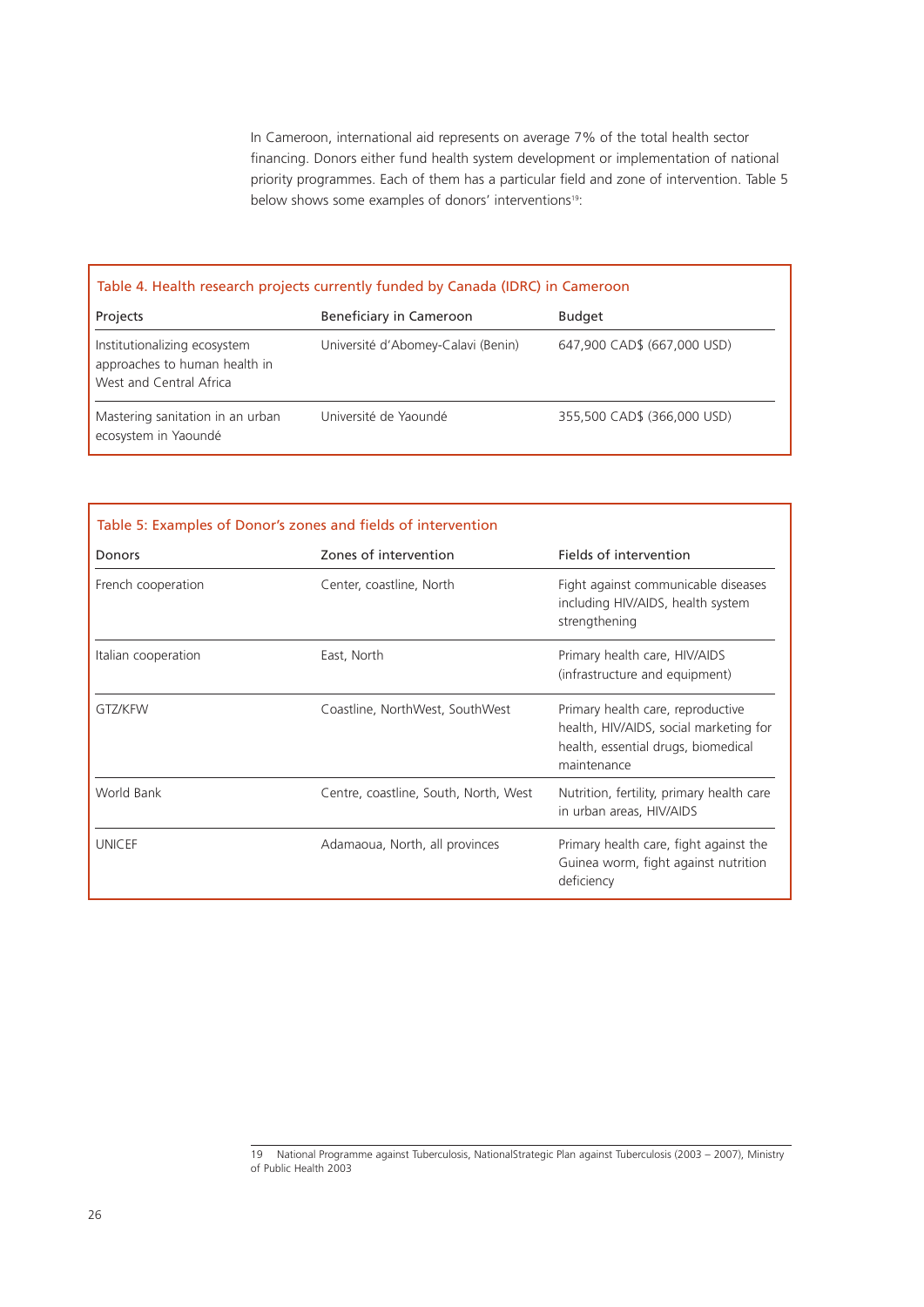Nevertheless, overlap of activities does occur, often as the result of insufficient coordination at the Government level.

The major donor countries supporting health research activities in Cameroon are presented in table 6.

| Table 6: Donors fuding health research                                                    |                                          |                                                                                                                             |  |
|-------------------------------------------------------------------------------------------|------------------------------------------|-----------------------------------------------------------------------------------------------------------------------------|--|
| Donors                                                                                    | Projects                                 | Amounts                                                                                                                     |  |
| <b>Bilateral Agency</b>                                                                   |                                          |                                                                                                                             |  |
| France                                                                                    | ANRS projects                            | 500,000 Euros (715,000 USD)                                                                                                 |  |
| Italy                                                                                     | Infrastructure and projects at the CIRCB | 2 million Euros (2,8 million USD)                                                                                           |  |
| Canada                                                                                    | Project CRI Laval University             | 100,000 USD                                                                                                                 |  |
| United States (USAID)<br>CDC and Johns Hopkins research<br>activities                     |                                          | 1 million USD over the past two years                                                                                       |  |
| <b>Multilateral Agency</b>                                                                |                                          |                                                                                                                             |  |
| WHO (through TDR)                                                                         |                                          | 500,000 USD over the past two years                                                                                         |  |
| European Union                                                                            |                                          | Before 2005, the budget for health<br>policy and systems research was close<br>to 200,000 Euros per year<br>$(285,000$ USD) |  |
| <b>UNFPA</b>                                                                              | Research on obstetrical fistula          | expenditure close to 100,000 USD<br>during the past two years                                                               |  |
| <b>UNESCO</b>                                                                             | Support to the CIRCB                     | Close to 100,000 USD                                                                                                        |  |
| UNICEF (cosponsor TDR)                                                                    | No data                                  | No data                                                                                                                     |  |
| World Bank (cosponsor of TDR)                                                             | No data                                  | No data                                                                                                                     |  |
| Global Health donors and NGOs supporting health development<br>Helen Keller International | Introducing zinc supplementation         | 30,000 USD                                                                                                                  |  |
| <b>MSF</b>                                                                                | Support to research on Buruli Ulcer      | 30,000 USD                                                                                                                  |  |
| Aide aux Lépreux Emmaus Suisse                                                            | Support to research on Buruli Ulcer      | 50,000 USD                                                                                                                  |  |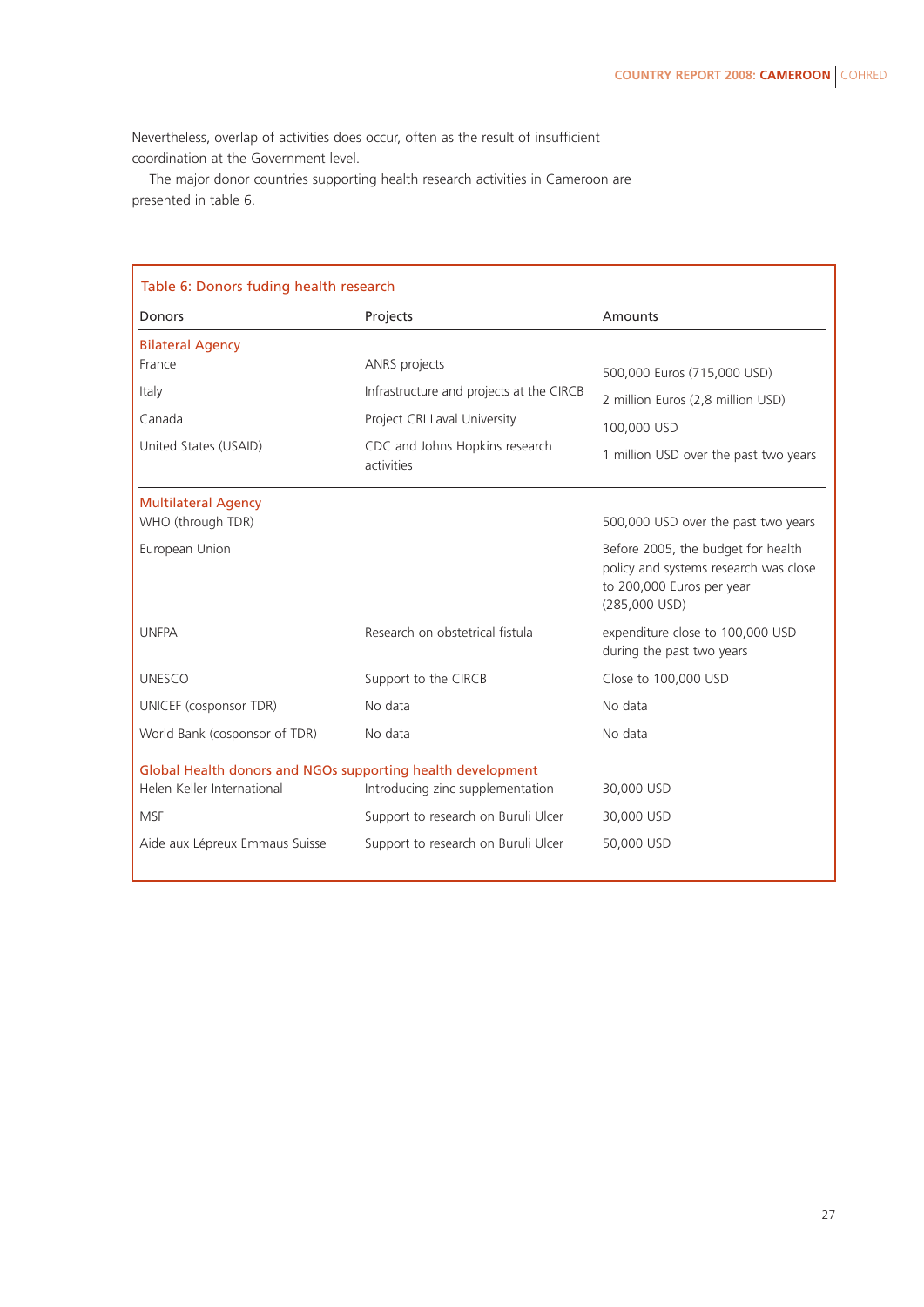### 5. Adherence to the Paris Declaration on Aid Effectiveness in relation to health research support

#### **5.1. The Paris Declaration on Aid Effectiveness**

The second High-Level Forum on Aid Effectiveness, held in Paris on 2 March 2005, brought together development officials and ministers from 91 countries, 26 multilateral organizations, as well as representatives of civil society and the private sector<sup>20</sup>. The main outcome was the Paris Declaration on Aid Effectiveness. The Declaration was the culmination of various events including Monterrey (2002), the first High-Level Forum in Rome (2003), and the Marrakech Round Table on Managing for Results (2004)<sup>21</sup>.

The four broad areas of the Rome and Marrakech commitments can be schematically depicted in a pyramid (see Figure 2). The Paris Declaration added the principle of mutual accountability. The principles of *ownership, alignment* and *harmonization* are the main organizing principles of this report.

Various indicators exist to measure the progress made in aid effectiveness. Twelve indicators from the Paris Declaration<sup>22</sup> and some of the indicators used by the Development Assistance Committee (DAC) Task Team on Harmonization and Alignment in various surveys<sup>23, 24</sup> were adapted to health research support for the AHA study.



#### **Figure 2: The Aid Effectiveness Pyramid**

*Source: OECD/DAC*

<sup>20</sup> OCED, http://www.oecd.org/dac

<sup>21</sup> Aid and Harmonization website, http://www.aidharmonization.com/

<sup>22</sup> Indicators of Progress, Paris Declaration on Aid Effectiveness,

http://www.oecd.org/dataoecd/57/60/36080258.pdf

<sup>23</sup> DAC / OECD, Survey on Alignment and Harmonization, , Paris, 2004,

http://www.oecd.org/document/61/0,3343,en\_2649\_3236398\_31659517\_1\_1\_1\_1,00.html. The findings of the survey were used to report progress to the Second High-Level Forum on Harmonization and Alignment of Aid Effectiveness (early 2005) where the Paris Declaration on Aid Effectiveness was signed.

<sup>24</sup> OECD / DAC, Aid Effectiveness, 2006 Survey on Monitoring the Paris Declaration, Overview of the Results, Paris, 2006 http://www.oecd.org/dataoecd/58/28/39112140.pdf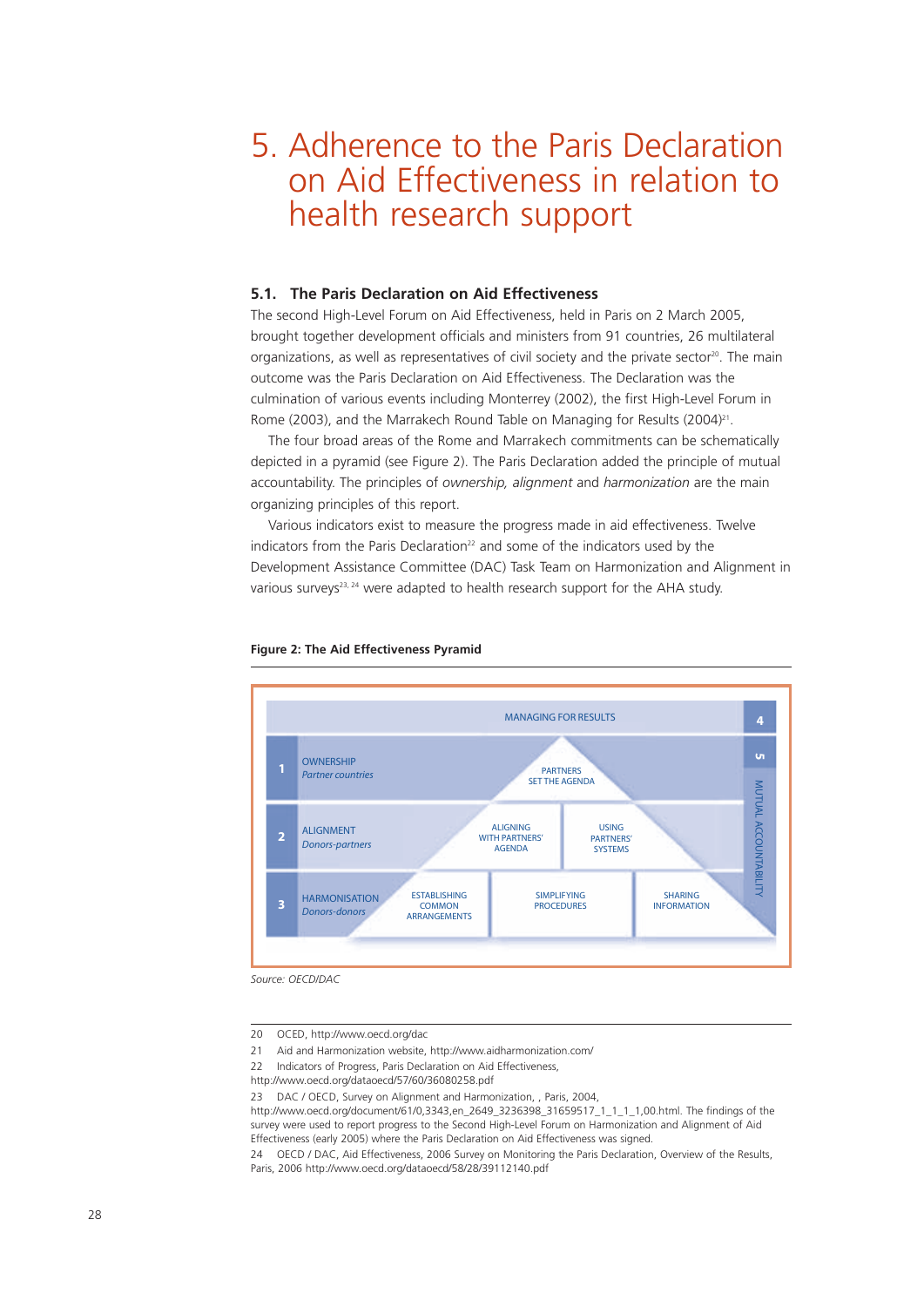#### **5.2. Ownership**

Ownership – that is, a country's ability to exercise effective leadership over its development policies and strategies – is critical to achieving effective implementation of the Paris Declaration. In compliance with the indicators developed by OECD-DAC, this report uses six criteria adapted for health research support to assess the degree of ownership in Cameroon. These criteria can be formulated as questions.

Does Cameroon have:

- Well defined priorities and an operational health research strategy to guide aid coordination?
- A significant and operational budget for health research?
- Adequate human resources to conduct health research?
- An agenda for harmonization and a process for coordinating aid?
- A framework for encouraging dialogue between Government and donors?
- The capacity for managing aid?

In general, as shown by the World Bank reports in the aid effectiveness review on Cameroon, "*Government leadership in external partner coordination and development assistance management has been weak, with responsibilities split between MINPLADAT and MINEFI. The Direction de la Coopération Économique et Technique (DCET) is not playing a strong enough role, and inter-ministerial coordination is still largely ineffective*"25. At the sector level, however, the Government has started playing a more active role in coordinating external partners. For example, the Comission mixte de suivi, chaired by the MINSANTE, coordinates all external partner support in the fight against HIV/AIDS.

Although Cameroon currently lacks an operational health research strategy to guide coordination of donors' aid, the DROS of the MINSANTE, with the assistance of COHRED, is actively working on the design of such a strategy.

The national budget dedicated to health research is approximately 0.7% of the health budget, representing 0.1% of the total budget. This falls far short of the Commission on Health Research for Development's 1990 recommendation that 2% of the national health expenditures be spent on health research.

Cameroon lacks a national monitoring system that measures progress towards the achievement of policy objectives.

Cameroon does not have an agenda on harmonization or a process for coordinating aid. Nonetheless, in the field of HIV / AIDS, in 2006 the National AIDS Control Committee adopted the Strategic Plan for HIV / AIDS vaccine research in Cameroon<sup>26</sup>, which included the following objectives:

- The establishment of a strong national platform for promotion, facilitation and coordination of HIV/AIDS vaccine research in Cameroon.
- The promotion and coordination of national and international partnerships for vaccine research in Cameroon.

The Government has recognized international partnership—especially with UNAIDS, WHO, AAVP and all the other partners of HIV/AIDS vaccine research—as indispensable. This collaboration will be extended to all institutes such as CIDA, Sida/SAREC, IAVI, NIH,

<sup>25</sup> The World Bank, Aid Effectiveness Review – Cameroon, Washington, 2006 and on going

http://web.worldbank.org/WBSITE/EXTERNAL/PROJECTS/STRATEGIES/CDF/0,,contentMDK:20919987~menuPK:2540 090~pagePK:139301~piPK:139306~theSitePK:140576,00.html

<sup>26</sup> National AIDS Control Committee, Strategic Plan for HIV / AIDS vaccine research in Cameroon, July 2006, Ministry of Public Health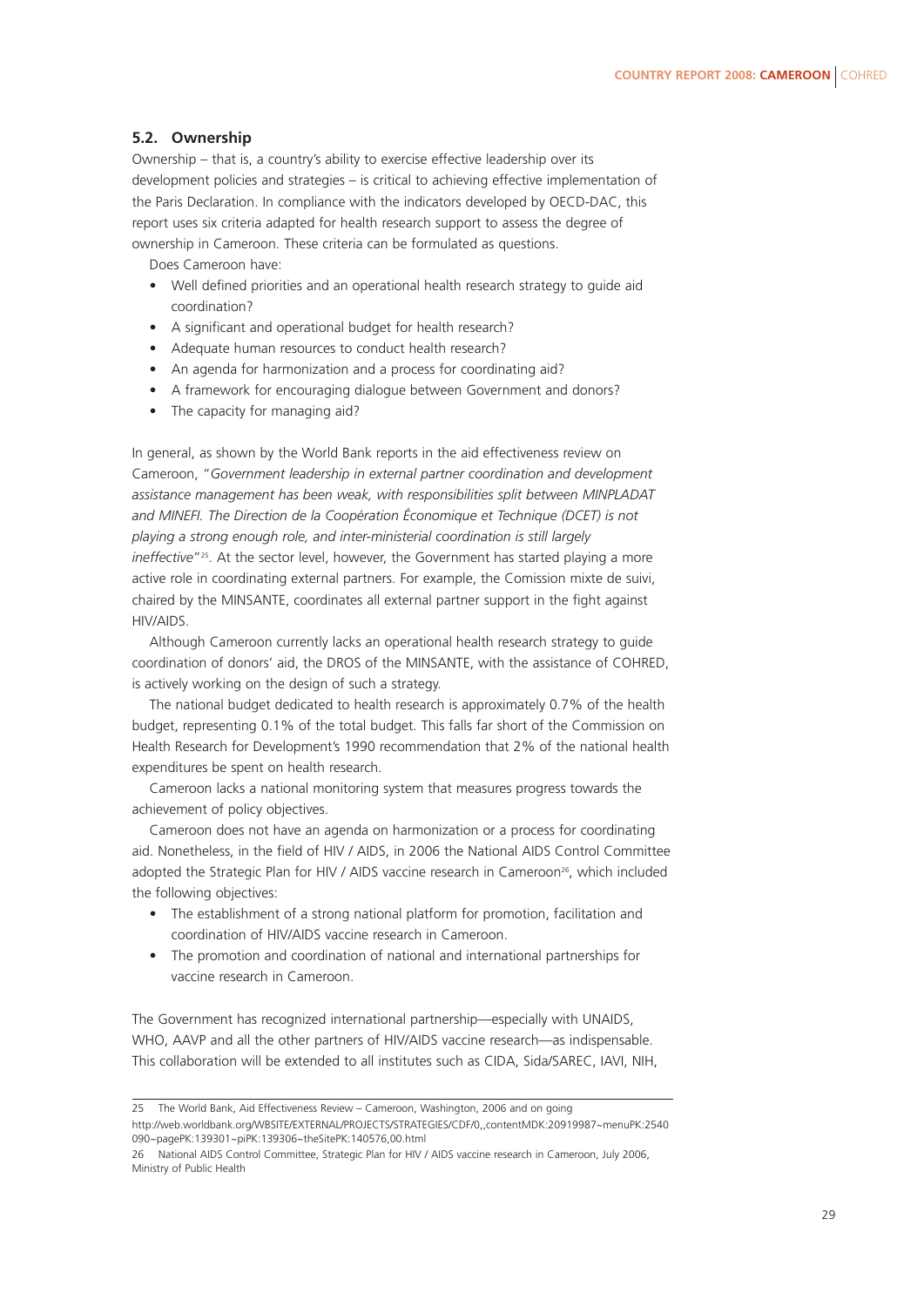CDC, US Military HIV Research Program etc.. This partnership will take the form of a convention or protocol agreement between the Government and promoters of vaccine research projects and should clearly define the missions, roles and especially the financial responsibilities of each of the actors and partners before the beginning of some vaccine trials on Cameroonian territory. Within the National AIDS Control Committee, the National HIV/AIDS Vaccine Research Commission (NCHRA) will act as a technical, scientific and operational multi-sector organ, creating a real platform for the coordination, promotion and facilitation of vaccine research and an interface between the administrative bodies, promoters, researchers and the communities involved in vaccine research in Cameroon. The draft for this collaboration is currently under review.

#### **5.3. Alignment**

Alignment is the term used to describe donor commitment to base development assistance on partner countries' national strategies, institutes and processes. This report uses three criteria to assess the degree of donor alignment in Cameroon:

- Do donors align on Cameroon's national health research priorities?
- Do donors align on Cameroon's systems and procedures?
- Do donors align in their support for capacity development?

Although many donors fund research on HIV / AIDS, the National Strategic Plan for HIV / AIDS 2006 – 2010 stresses that the priority themes related to HIV / AIDS have not been funded to date.<sup>27</sup>

Designed in 2006, this strategic plan for HIV / AIDS vaccine research is the result of a process that began in November 2002 with the organization of the first conference on the development of a vaccine research project in Central Africa. It is a collaboration and partnership between the Government, research centres such as CDC, US Military HIV Research Program, and the WHO - UNAIDS special programme for the promotion of vaccine research in Africa (African AIDS Vaccine Program).

#### **5.4. Harmonization**

Harmonization is the term used to describe a commitment by donors to rationalize their multiple activities, to maximize the collective efficacy of aid under country ownership. This report uses four criteria to assess the degree of donor alignment in Cameroon:

- Do donors have common arrangements?
- Do donors have delegated cooperation?<sup>28</sup>
- Do donors conduct joint missions?
- Do donors share information and analysis?

Setting up a Sector Wide Approach (SWAp)<sup>29</sup> to fund health is currently under discussion in Cameroon. This approach would facilitate donor harmonization and coordination. 90% of the preparatory work is being financed by Germany. Donors are still in the process of coming up with a common vision for the SWAp.

<sup>27</sup> Comité National de Lutte contre le Sida, Plan Stratégique National de Lutte contre le VIH / SIDA 2006 – 2010, 2006, Ministère de la Santé Publique)

<sup>28</sup> Donors make full use of their respective comparative advantage at sector or country level by delegating, where appropriate, authority to lead donors for the execution of programs, activities and tasks.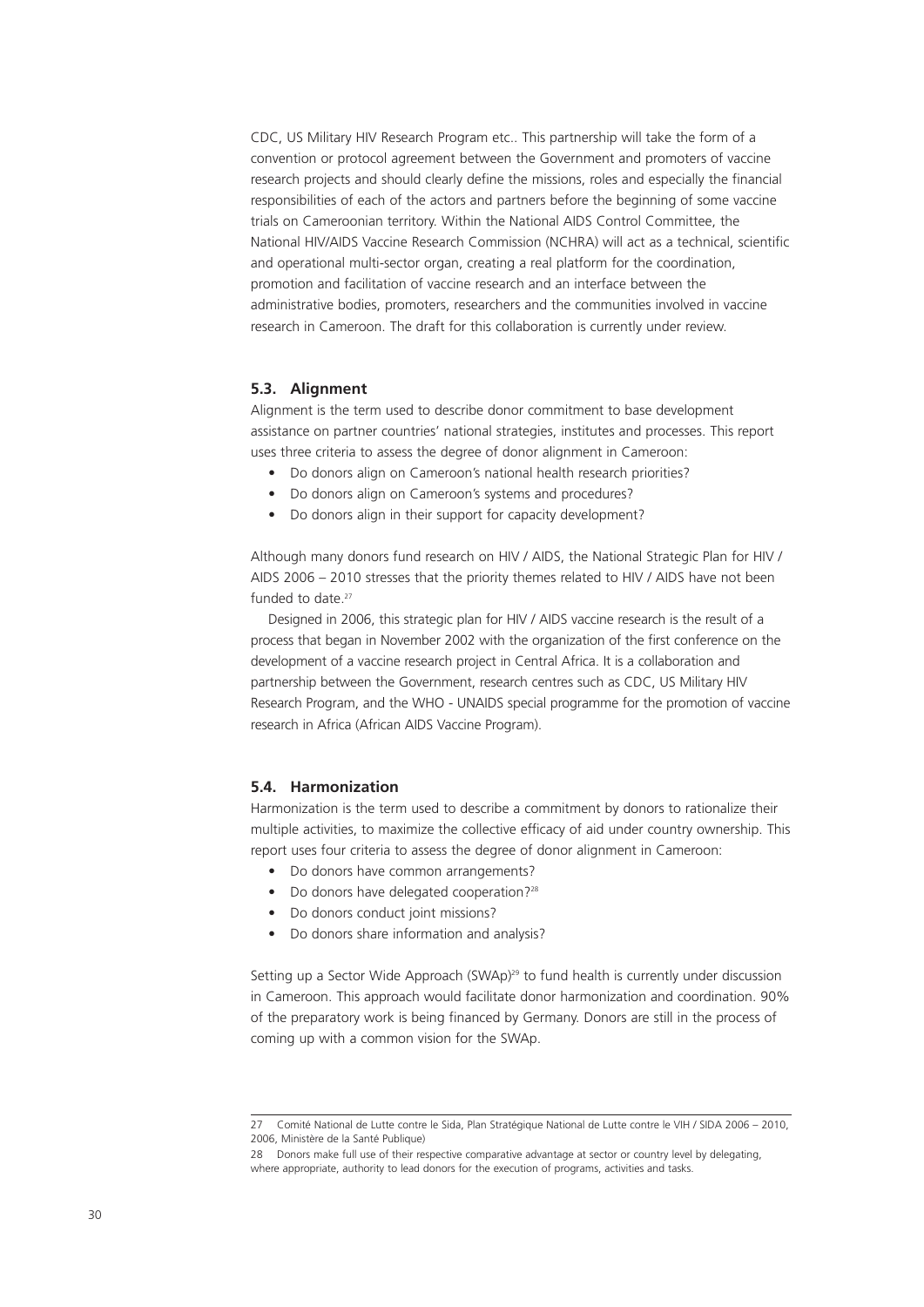In 2003, a Multi Donor Committee (Comité Multi-Bailleurs – CMB) was set up to follow the Enhanced Heavily Indebted Poor Countries Initiative (HIPC)<sup>30</sup>. Since the Paris Declaration on Aid Effectiveness, this Committee has been evolving to become a structure for discussions on donor coordination. It is composed of France, Germany, the Netherlands, Canada, USA, Japan, Belgium (until 2008), the World Bank, the International Monetary Fund, the European Union and the United Nations Development Programme (UNDP), which has a delegated cooperation with the rest of the United Nations in Cameroon.

The Committee meets twice a month with a rotating presidency to discuss donor fields of intervention: Education, Forest and Environment, Infrastructure, Public Finances, and Health. The partners share information, organize joint missions and fund some common activities through basket funds.

In 2006, an order from the Prime Minister initiated an evaluation of all support provided by donor countries. Once this is complete, the CMB plans to start a dialogue with the Government with the intention of improving aid coordination by gaining a better understanding of the roles and missions of the Government structures involved in aid management. Donors expect this process to strengthen Government involvement and leadership in the coordination of aid. Following a retreat in April 2006, the CMB decided to map all the themes discussed in the meetings, create a Permanent Secretariat with a President who would be the official focal point for discussions with the Government, and implement an Internet based system to facilitate communication between the partners.

Monthly health financing meetings with all of the partners take place in WHO buildings.

A group composed of all the partners involved in the financing of HIV / AIDS activities meets every three months in order to improve coordination of their activities and between all partners and the National Committee for the fight against HIV/ AIDS (Comité National de Lutte contre le Sida).

The strategic plan for HIV / AIDS research vaccine mentioned earlier, will be implemented through the establishment of a National Commission for Research on HIV/AIDS Vaccine (NCRHA). This commission will bring together those who conduct research on HIV/AIDS (UNAIDS, WHO, IAVI, AAVP, OCEAC, AU, MERCK, CDC, Johns Hopkins, IRD, ANRS, MINESUP, MINRESI, MINSANTE, IMPM, Centre Pasteur, EDCTP) to determine cohorts; identify human, material and financial resource needs; and mobilize for the implementation, monitoring and evaluation of this plan.

In February 2005, the World Bank and France organized a meeting in Yaoundé with other external partners, with the aim of launching a discussion on ways to strengthen alignment and harmonization efforts. This led to the establishment of an informal working group on harmonization, alignment and results, which includes Canada, the EC, France, Germany and the World Bank.

- 1. All significant funding agencies support a shared, sector wide policy and strategy
- 2. A medium term expenditure framework or budget which supports this policy
- 3. Government leadership in a sustained partnership
- 4. Shared processes and approaches for implementing and managing the sector strategy and work programme, including reviewing sectoral performance against jointly agreed milestones and targets
- 5. Commitment to move to greater reliance on Government financial management and accountability systems Mick Foster, 2000, "Experience with implementing Sector Wide Approaches", ODI

30 The Heavily In-debt Poor Countries (HIPC) initiative set up in 1996 by the rich nations through the IMF and World Bank calls for the reduction of external debt through write-offs by official donors. It was set up for the poorest of nations, for whom, according to the World Bank, the debt of the HIPC countries was, on average, more than four times their annual export earnings, and 120 percent of GNP

<sup>29</sup> SWAP: « All significant funding for the sector supports a single sector policy and expenditure programme, under government leadership, adopting common approaches across the sector and progressing towards relying on Government procedures for all funds". The core elements of a SWAp: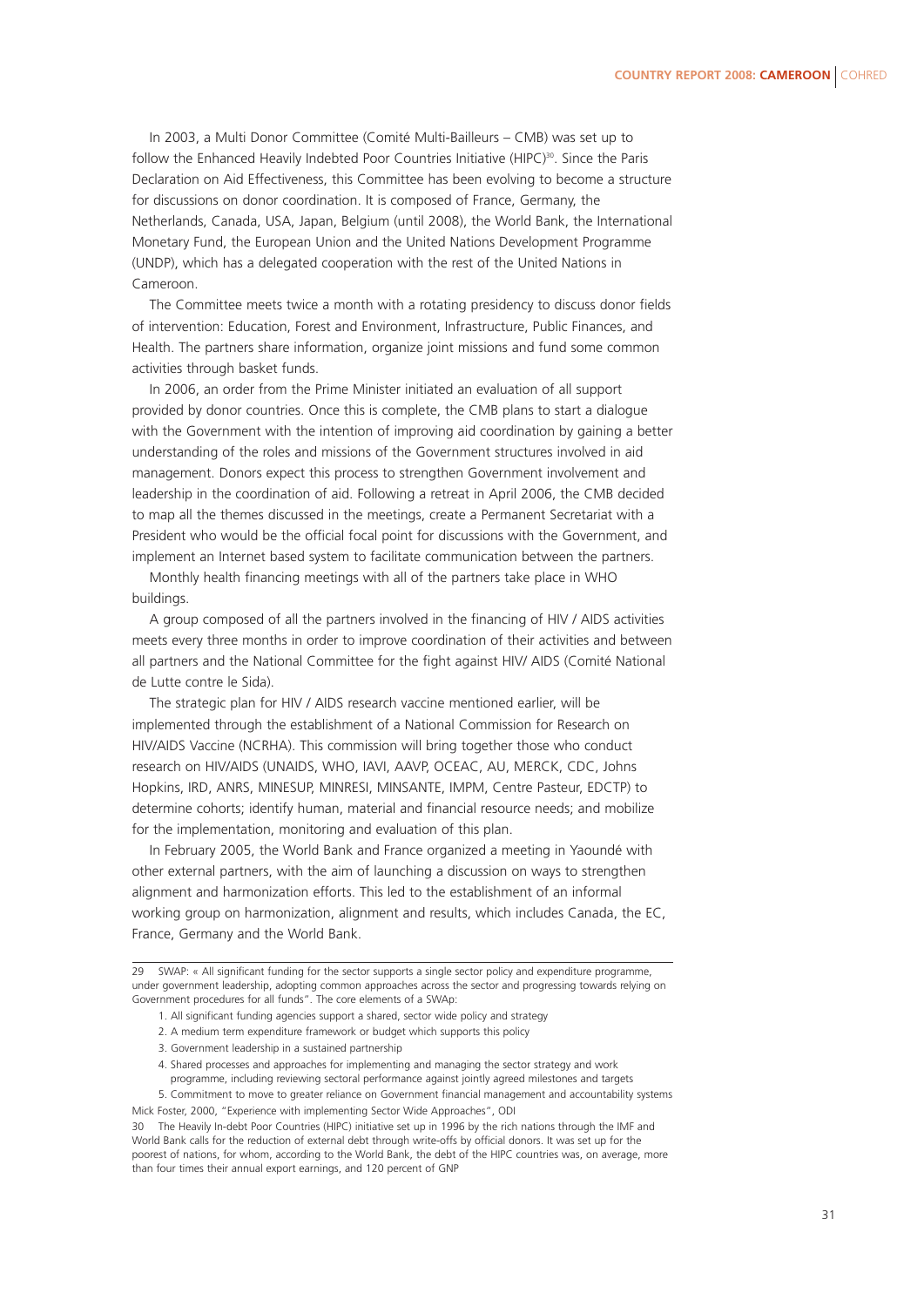#### **5.5. Managing for results**

The Paris Declataration asks partner countries and donors to work together to manage resources on the basis of desired results, and to use information to improve decision making. The report uses onecirteria to assess this principle:

• Has Cameroon established a cost-effective results-oriented reporting and assessment systems?

No information has been obtained on this issue.

#### **5.6. Mutual accountability**

Mutual accountability implies that donors and partner countries are accountable to each other for the use of development resources. This requires Governments to imprive their accountability systems and donors to be transparent about their contributions. The report uses one cirteria to assess this principle:

• Has Cameroon a mechanism permitting joint assessment of progress in implementing agreed-upon commitments on aid?

No information has been obtained on this issue.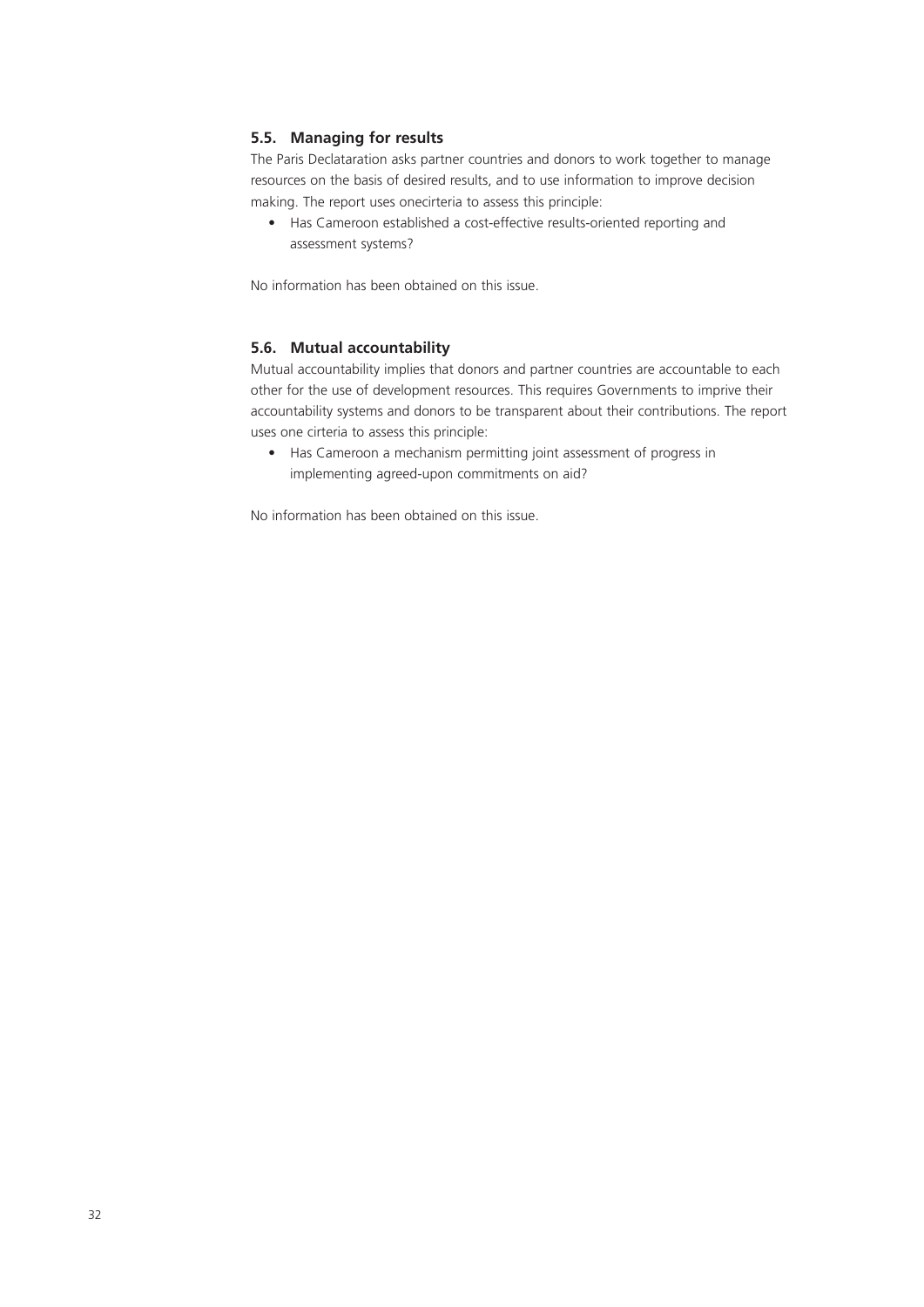### 6. Conclusion

Cameroon is currently in the process of strengthening its national health research system (NHRS) through the implementation of the Division for Health Operations Research (DROS) within the Ministry of Public Health. DROS is charged with improving the coordination of health research and is responsible for promoting health research in the country. It faces the challenge of enhancing coordination between the three ministries (MINRESI, MINSANTE, MINESUP) involved in health research in the country.

Research priorities exist within each national priority programme related to the major health problems in Cameroon. However, a national health research agenda has yet to be defined.

One constraint that Cameroon faces is extreme dependence on external funding of health research due to a shortage of public expenditures directed towards research.

Efforts to improve results dissemination and utilization are underway. An increased dialogue between all stakeholders involved in health research should contribute to this effort. The DROS undertook an initiative to improve the situation by implementing interactive platforms to allow exchanges between actors.

The implementation of a SWAp for health financing would contribute to donor alignment and harmonization. This approach is still under discussion. The establishment of a multi-donor committee (CMB) could facilitate this process for health research. Government leadership is important to help optimize the dialogue with donors and facilitate donor alignment and harmonization in relation to health research support.

The Synthesis Report of the AHA Study (available from: www.cohred.org/AHA) provides a further analysis of the opportunities and challenges for alignment and harmonization in health research support, building upon the results of all five country studies collectively.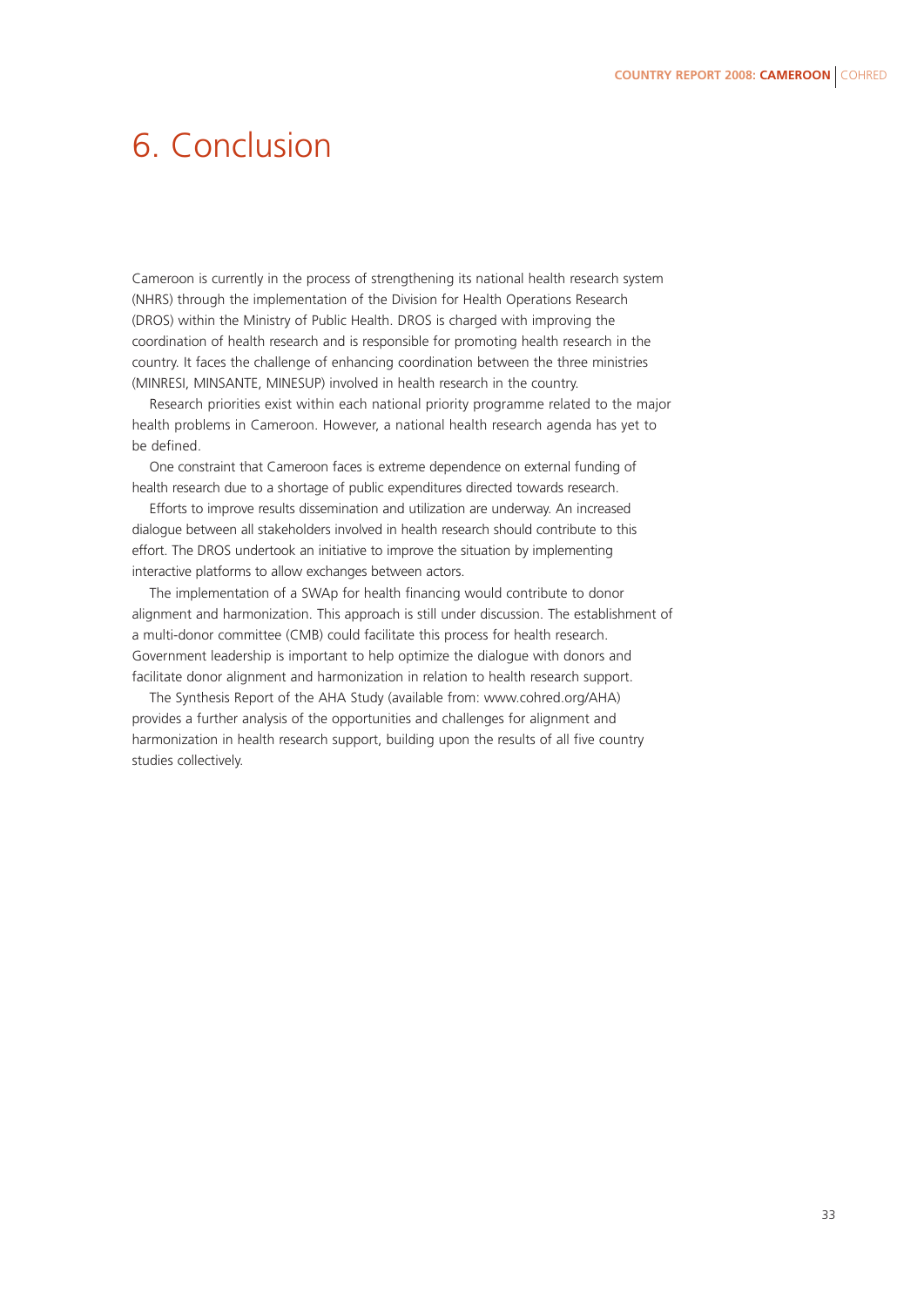### Bibliography and websites

#### **Bibliography**

- Ali N., Hill C., Kennedy A., IJsselmuiden C. (2006). What factors influence national health research agendas in low and middle income countries? Perspectives of health research from six countries and 11 international agencies. Record Paper 5, COHRED, Geneva
- Commission on Health Research for Development (1990). Health Research Essential link to equity in Development. Oxford University Press
- Foster M. (2000). Experience with implementing Sector Wide Approaches. ODI
- International Monetary Fund (2003). Cameroon: Poverty Reduction Strategy Paper https://www.imf.org/external/pubs/ft/scr/2003/cr03249.pdf
- Mbanga G.N. and. Sama M. T. (2002). Tracking resource flows for health research and development (R&D) in Cameroon. COHRED, Geneva
- Mbock C.G.; Ngo-Mpeck M-L.; Kom D.; Zambo Belinga J-M (2004). Policy utilisation of research results in Cameroon, International Social Science Journal, Volume 56, Number 1, pp. 37-45(9)
- Ministry of Public Health (2003). National Programme against Tuberculosis, National Strategic Plan for the fight against Tuberculosis (2003 – 2007)
- Ministry of Public Health (2005). National Programme against Schistosomiase and Helminthiases, Strategic Plan (2005 – 2010)
- Ministry of Public Health (2006). National AIDS Control Committee, Strategic Plan for the fight agains HIV/AIDS 2006 – 2010
- Ministry of Public Health (2006). National AIDS Control Committee, Strategic Plan for HIV / AIDS vaccine research in Cameroon
- New Partnership for Africa's Development (NEPAD) (2003). Stratégie Sanitaire http://www.nepad.org/2005/fr/documents/54.pdf
- OECD (2005). The Paris Declaration on Aid Effectiveness. Paris http://www.oecd.org/dataoecd/11/41/34428351.pdf

World Bank (2006). Aid Effectiveness Review – Cameroon. Washington http://web.worldbank.org/WBSITE/EXTERNAL/PROJECTS/STRATEGIES/CDF/0,,contentMDK:209199 87~menuPK:2540090~pagePK:139301~piPK:139306~theSitePK:140576,00.html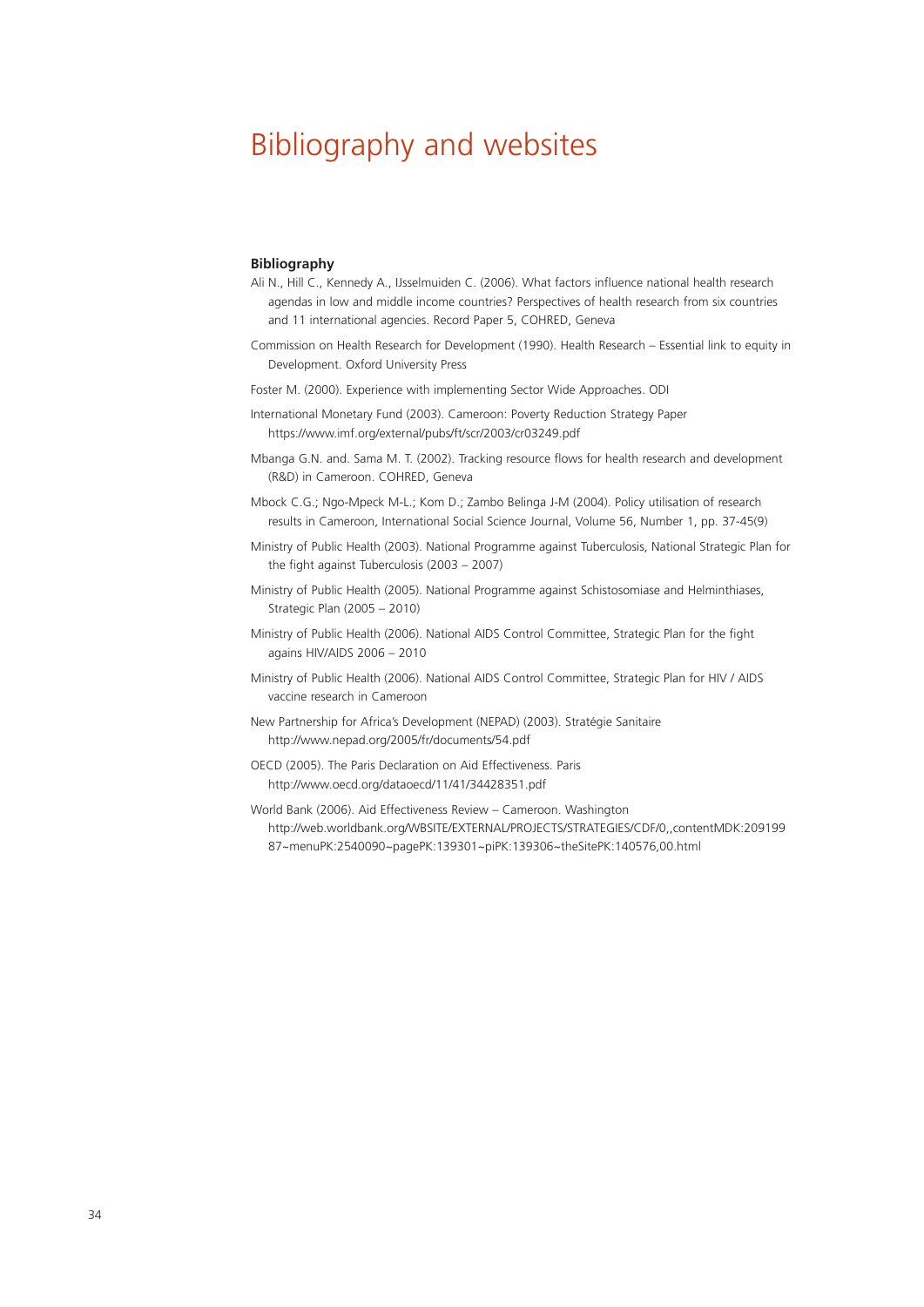| Websites                                                                                                                            |
|-------------------------------------------------------------------------------------------------------------------------------------|
| Aid and Harmonization website<br>http://www.aidharmonization.com/                                                                   |
| Development Assistance Committee (DAC) / Organization for Economic Cooperation and<br>Development (OECD)<br>http://www.oecd.org/dac |
| EVIPNet - Evidence-Informed Policy Network<br>http://www.who.int/rpc/evipnet/en/                                                    |
| <b>EVIPNet Africa</b><br>http://www.who.int/rpc/evipnet/africa/en/index.html                                                        |
| Paul Ongo Foundation<br>http://www.fpae.net/                                                                                        |
| Indicators of Progress, Paris Declaration on Aid Effectiveness,<br>http://www.oecd.org/dataoecd/57/60/36080258.pdf                  |
| International Development Research Centre (IDRC)<br>http://www.idrc.ca/index_en.html                                                |
| New Partnership for Africa's Development (NEPAD)<br>http://www.nepad.org/                                                           |
| Institute for Research, Socio-Economic Development and Communication (IRESCO)<br>http://www.iresco.org                              |
| Organization for Economic Cooperation and Development (OECD)<br>http://www.oecd.org                                                 |
| Shemka Foundation<br>http://www.shemkafoundation.org/                                                                               |
| The United Nations Millennium Development Goals (MDGs)<br>http://www.un.org/millenniumgoals/                                        |
| The World Bank<br>http://www.worldbank.org                                                                                          |
| United Nations Development Programme (UNDP)<br>http://www.undp.org                                                                  |
| United Nations Population Fund (UNFPA)<br>http://www.unfpa.org                                                                      |
| World Health Organization (WHO)<br>http://www.who.org                                                                               |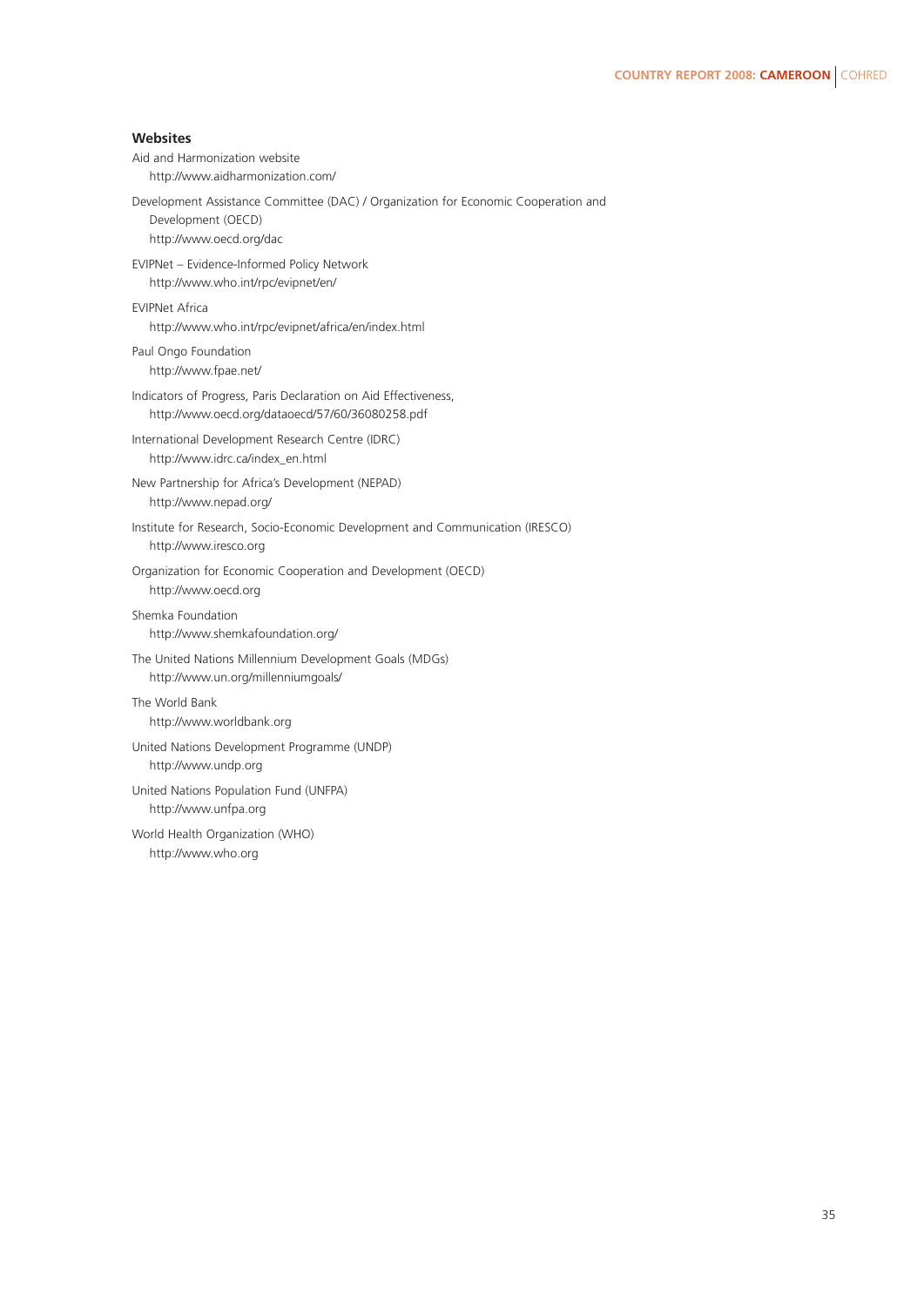### Annex 1 **List of stakeholders Interviewed**

| <b>Structure</b>                                                               | <b>Name and Position</b>                             |
|--------------------------------------------------------------------------------|------------------------------------------------------|
| Government                                                                     |                                                      |
| Division of Health Operations Research<br>Ministry of Public Health            | Pierre ONGOLO ZOGO<br>Director                       |
|                                                                                | Jean-Marie FOUDA<br>Research Officer                 |
| <b>Research Institutions</b>                                                   |                                                      |
| IMPM (Institut de Recherches Médicales et d'Etudes des<br>Plantes Médicinales) | Tom AGBOR EGBE<br>Deputy Director General            |
| CIRCB (Centre International de Référence 'Chantal Biya')                       | Marcel MONNY LOBE<br>Director                        |
|                                                                                | Odile OUWE MISSI OUKEM<br>Deputy Director            |
|                                                                                | Judith TORIMIRO<br>Researcher                        |
| CRESEAR (Centre de Recherche pour la Santé des Armées)                         | Eitel MPOUDI NGOLE<br>Director                       |
| LSHM (Laboratoire de Santé Hygiène Mobile)                                     | Francois Xavier MBOPI KEOU<br>Administrator and Head |
| <b>Biotechnologies Centre</b>                                                  | Wilfred NBACHAM<br>Director                          |
|                                                                                | Jude BIGOGA<br>Researcher                            |
| IRD (Institut de recherche pour le Développement)                              | Jean-Loup BOEGLIN<br>Researcher                      |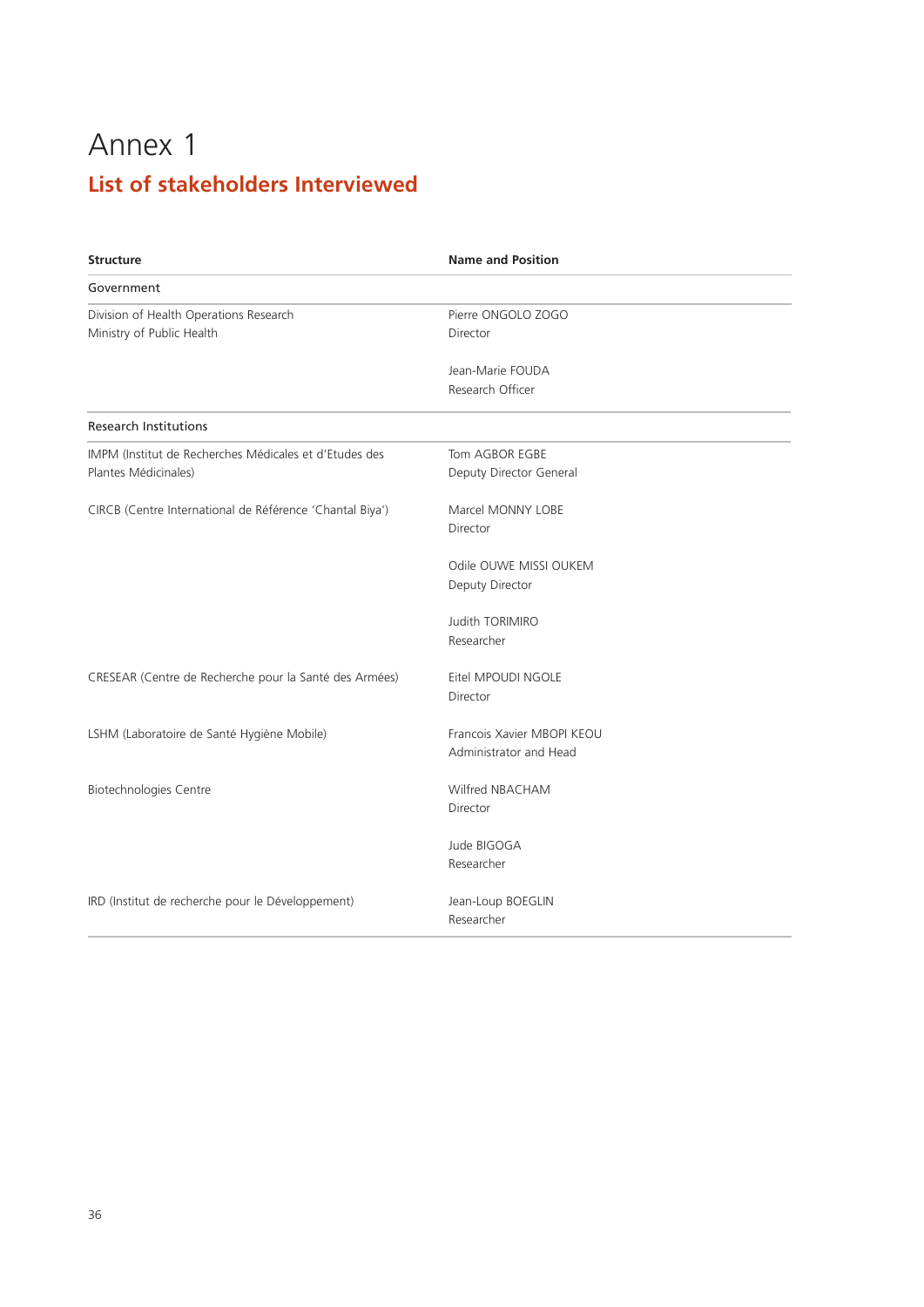| <b>Structure</b>                                                                              | <b>Name and Position</b>                                     |  |  |
|-----------------------------------------------------------------------------------------------|--------------------------------------------------------------|--|--|
| <b>NGOs</b>                                                                                   |                                                              |  |  |
| FPAE (Fondation Paul ANGO ELA)                                                                | Kalliopi ANGO ELA<br>Administrator and Head                  |  |  |
|                                                                                               | Marie-José M. ESSI<br>Researcher                             |  |  |
|                                                                                               |                                                              |  |  |
|                                                                                               | Joseph OWONA NTSAMA<br>Researcher                            |  |  |
|                                                                                               | Fred EBOKO<br>Researcher (IRD Researcher)                    |  |  |
|                                                                                               | Gédéon YOMI                                                  |  |  |
| IRESCO (Institut pour la Recherche, le Développement<br>Socio-Economique et la Communication) | Deputy Coordinator                                           |  |  |
| The Shemka Foundation                                                                         | Jean Calvin NAMA NTSE                                        |  |  |
|                                                                                               | Delegated Administrator                                      |  |  |
| FESADE (Femmes Santé et Développement)                                                        | Damaris MOUNLOM                                              |  |  |
|                                                                                               | Administrator and Head                                       |  |  |
| RECAP+ (Réseau Camerounais des Associations des Personnes                                     | <b>MACHOUSSI</b>                                             |  |  |
| Vivant avec le VIH / SIDA)                                                                    | Executive Secretary                                          |  |  |
| <b>National Priority Programmes</b>                                                           |                                                              |  |  |
| PNLP (Programme National de lutte contre le Paludisme)                                        | Etienne FONDJO                                               |  |  |
|                                                                                               | Chief of the Department "Operational Research"               |  |  |
|                                                                                               | Celestin KOUAMBENG                                           |  |  |
|                                                                                               | Chief of the Department "Training and Research"              |  |  |
|                                                                                               | Simon Fozo KWAKE                                             |  |  |
|                                                                                               | Chief of the Department "Control, monitoring and evaluation" |  |  |
| PNLS (Programme National de Lutte contre le Sida)                                             | Louis MENYENG                                                |  |  |
|                                                                                               | Chief of the Department "Acces to drugs"                     |  |  |
| Network                                                                                       |                                                              |  |  |
| REDS (Réseau sur l'Ethique, le Droit et le Sida)                                              | Calice TALOM YOMGNE                                          |  |  |
|                                                                                               | Ethics and Research Programme Officer                        |  |  |
| Multi-lateral agencies                                                                        |                                                              |  |  |
| <b>UNDP</b>                                                                                   | Mathilde SANZONE<br><b>TRAORE</b>                            |  |  |
| <b>UNFPA</b>                                                                                  |                                                              |  |  |
|                                                                                               | UNFPA representant                                           |  |  |
| <b>Technical Cooperation Agency</b>                                                           |                                                              |  |  |
| GTZ                                                                                           | Gerd EPPEL                                                   |  |  |
|                                                                                               | Head Technical Advisor                                       |  |  |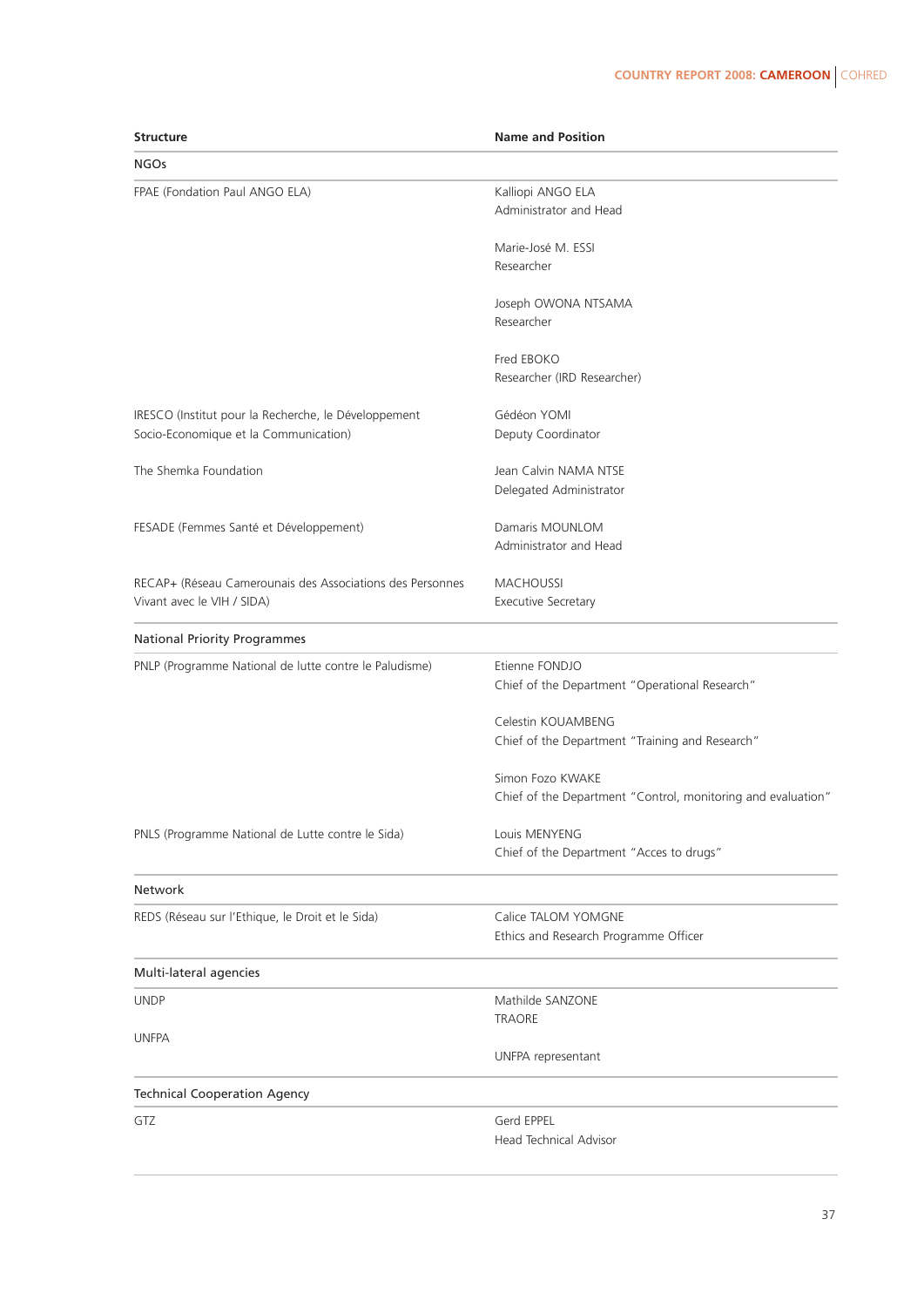### Annex 2 **List of NGOs visited with some of their health research projects**

| NGO                                                                                                       | Date              | Donor                        | Project                                                                                                                                                                                                              | <b>Budget in FCFA</b> Budget in USD |                  |
|-----------------------------------------------------------------------------------------------------------|-------------------|------------------------------|----------------------------------------------------------------------------------------------------------------------------------------------------------------------------------------------------------------------|-------------------------------------|------------------|
| Institut pour la<br>Recherche, le<br>Développement<br>Socio-Economique et<br>la Communication<br>(IRESCO) | <b>July 2007</b>  | OCEAC/PPSAC-<br>IRESCO/FOCAP | Enquêtes et sondage CAP<br>et stigmatisation et<br>discrimination des PVVIHS<br>dans 03 pays de la sous<br>région CEMAC                                                                                              | 97.008.350                          | 194,016          |
|                                                                                                           | <b>July 2007</b>  | CDC (USA)                    | Enquête qualitative:<br>Rapid qualitative<br>assessment study of<br>community perceptions of<br>HIV research initiation and<br>conduct in South-West,<br>Littoral and Centre<br>provinces in Cameroon                | 7.265.000                           | 14,530           |
|                                                                                                           | December 2006     | OCEAC/PPSAC                  | Etude de faisabilité d'une<br>marque régionale de<br>préservatif                                                                                                                                                     | 40.225.776                          | 80,451           |
|                                                                                                           | September<br>2006 | Alliance                     | Etude d'évaluation du<br>Programme FPP au Maroc                                                                                                                                                                      | 7.908.600                           | 15,817           |
|                                                                                                           | June 2006         | <b>UNFPA</b>                 | Recherche opérationnelle<br>en vue de l'introduction des<br>distributeurs automatiques<br>de préservatifs dans les<br>lieux accessibles et acceptés<br>par les jeunes                                                | 1.700.000                           | 3,400            |
|                                                                                                           | April 2006        | CARE                         | Enquêtes et sondages :<br>Projet de développement<br>rural des provinces de l'Est<br>et de l'Adamaoua                                                                                                                | 8.521.500                           | 17,043           |
|                                                                                                           | 2004-2006         | <b>FHI</b>                   | Accompagnement<br>anthropologique aux essais<br>cliniques sur ténofovir                                                                                                                                              | 219.475.250                         | 438,950          |
| <b>Fondation Paul Ango</b><br>(FPAE)                                                                      | 2006-2008         | ANRS (France)                | La problématique de l'accès aux<br>médicaments contre le sida au<br>Cameroun. Enjeux, avancées,<br>limites et perspectives de la<br>décentralisation d'une offre de<br>soins                                         |                                     | 67,500<br>50,000 |
|                                                                                                           | 2007-2010         | France                       | Les recompositions de l'action<br>publique: A partir de la lutte<br>contre le sida. Approche<br>interdisciplinaire pour une<br>recherche opérationnelle en<br>santé en Afrique (Cameroun,<br>Burkina Faso, Bostwana) |                                     | (for 2005-2008)  |
| <b>Fondation Shemka</b>                                                                                   | 2006              | Yale University<br>(USA)     | Etude sur les réfugiés et le VIH /<br>Sida au Cameroun                                                                                                                                                               |                                     |                  |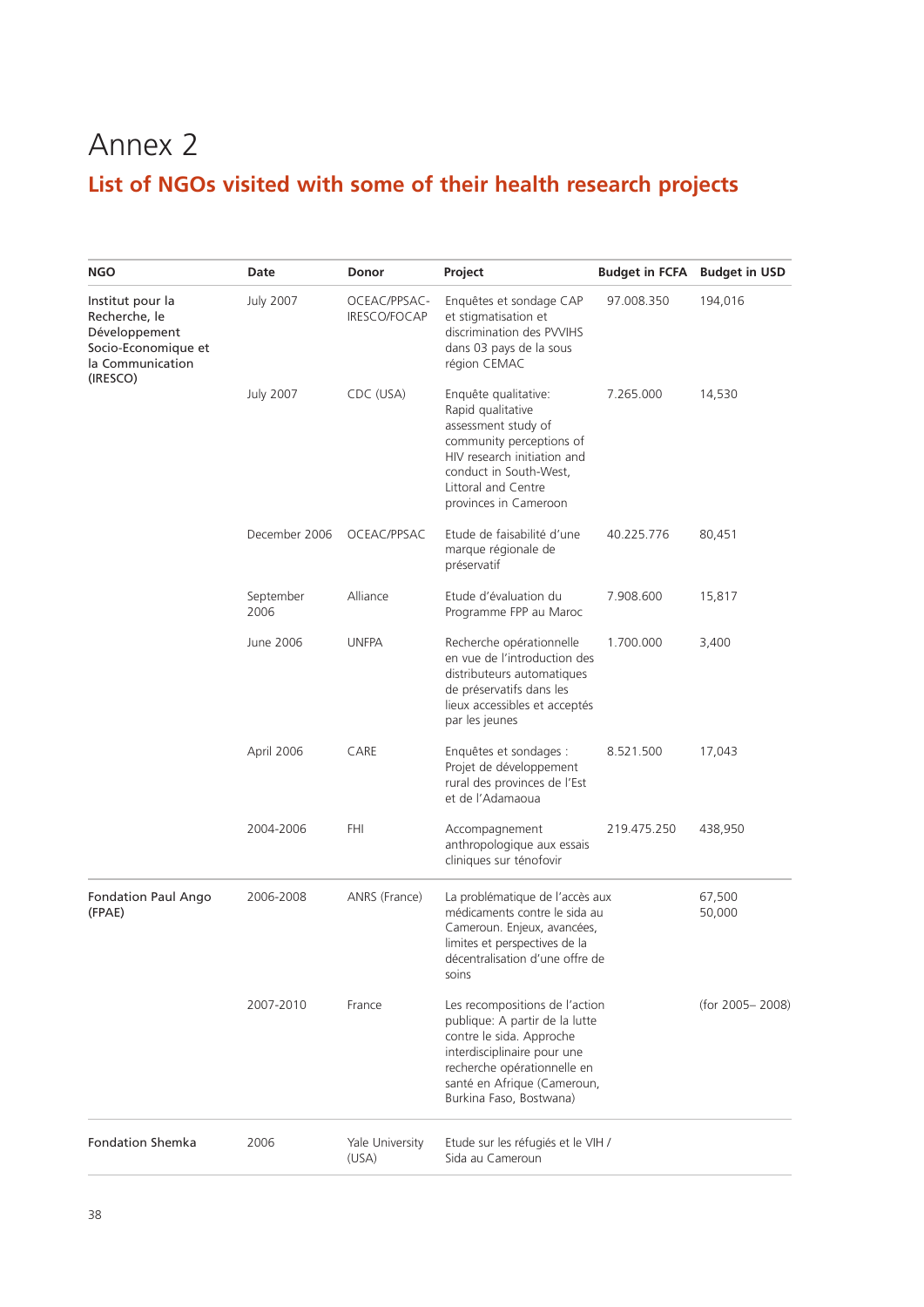bo  $\overline{\circ}$ ht  $\omega$ **P**<sub>m</sub>  $\overline{\circ}$ 

### Annex 3 **NHRS framework**

### COUNCIL ON HEALTH RESEARCH FOR DEVELOPMENT (COHRED)

USING HEALTH RESEARCH TO IMPROVE POPULATION HEALTH, HEALTH EQUITY, AND DEVELOPMENT. FRAMEWORK FOR DEVELOPING A FRAMEWORK FOR DEVELOPING A NATIONAL HEALTH RESEARCH SYSTEM NATIONAL HEALTH RESEARCH SYSTEM

- ▶ The starting point for strengthening a country's health research system is to have a clear picture of the current state of health research – and the areas where development should be targeted.
- Using this view, countries can apply various approaches, tools and methods to start a strategy of system strengthening.